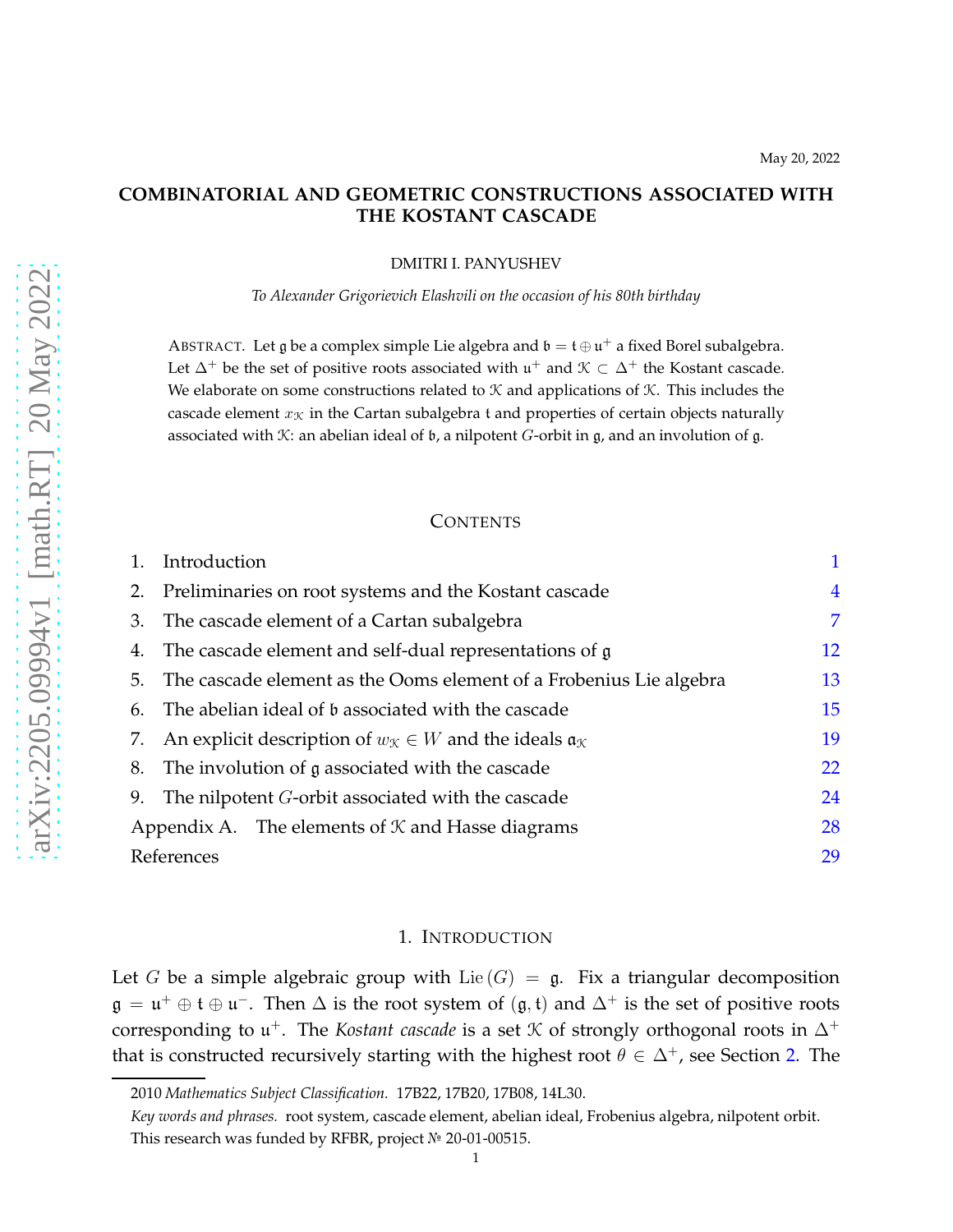construction of cascade goes back to B. Kostant, who used it for studying the center of the enveloping algebra of  $\mathfrak{u}^+$ . His construction is prominently used in some articles afterwards [**[9,](#page-30-0) [11,](#page-30-1) [17](#page-30-2)**], but Kostant's own publications related to the cascade appear some 40 years later [**[15,](#page-30-3) [16](#page-30-4)**]. The cascade is also crucial for computing the index of seaweed subalgebras of simple Lie algebras [**[26,](#page-30-5) [12](#page-30-6)**].

Ever since I learned from A. Elashvili about the cascade at the end of 80s, I was fascinated by this structure. Over the years, I gathered a number of results related to the occurrences of  $K$  in various problems of Combinatorics, Invariant Theory, and Repre-sentation Theory. In [[24](#page-30-7)], I give an application of  $K$  to the problem of classifying the nilradicals of parabolic subalgebras of g that admit a commutative polarisation. (General results on commutative polarisations are due to Elashvili and Ooms, see [**[8](#page-30-8)**].) Some other observations appear in this article.

Let  $\Pi \subset \Delta^+$  be the set of simple roots. If  $\gamma = \sum_{\alpha \in \Pi} a_\alpha \alpha$ , then  $[\gamma : \alpha] = a_\alpha$  and  $ht(\gamma) =$  $\sum_{\alpha\in\Pi}[\gamma:\alpha]$  is the *height* of  $\gamma$ . The set of positive roots  $\Delta^+$  is a poset with respect to the root order " $\prec$ ", and  $\mathcal{K} = \{\beta_1, \ldots, \beta_m\}$  inherits this structure so that  $\theta = \beta_1$  is the unique maximal element of K.

In Section [3,](#page-6-0) we define a rational element of t associated with  $K$ . Let  $( , )$  denote the restriction of the Killing form on  $\mathfrak g$  to t. As usual, t and  $\mathfrak t^*$  are identified via ( , ) and  $\mathfrak t^*_\mathbb Q$  is the Q-linear span of  $\Delta$ . The *cascade element* of  $\mathfrak{t}_\mathbb{Q}\simeq\mathfrak{t}_\mathbb{Q}^*$  is

<span id="page-1-0"></span>(1.1) 
$$
x_{\mathcal{K}} = \sum_{i=1}^{m} \frac{\beta_i}{(\beta_i, \beta_i)} = \frac{1}{2} \sum_{i=1}^{m} \beta_i^{\vee}.
$$

The numbers  $\gamma(x_{\mathcal{K}})$ ,  $\gamma \in \Delta^+$ , are the eigenvalues of ad  $x_{\mathcal{K}}$  on  $\mathfrak{u}^+$ , and we say that they form the spectrum of  $x_{\mathcal{K}}$  on  $\Delta^+$ . It follows from (1·[1\)](#page-1-0) that  $\gamma(x_{\mathcal{K}}) \in \frac{1}{2}$  $\frac{1}{2}\mathbb{Z}$  and  $\beta(x_{\mathcal{K}})=1$  for any  $\beta \in \mathcal{K}$ . We prove that  $-1 \leq \gamma(x_{\mathcal{K}}) \leq 2$  for any  $\gamma \in \Delta^+$  and if  $\mathfrak{g}$  is not of type  $\mathbf{A}_{2p}$ , then the eigenvalues are integral (Theorem [3.4\)](#page-7-0). It is also shown that the spectrum of  $x<sub>K</sub>$ on  $\Delta^+ \setminus \mathcal{K}$  is symmetric relative to 1/2, which means that if  $m_\lambda$  is the multiplicity of the eigenvalue  $\lambda$ , then  $m_{\lambda} = m_{1-\lambda}$ . If  $\theta$  is a fundamental weight and  $\alpha \in \Pi$  is the unique root such that  $(\theta, \alpha) \neq 0$ , then  $\alpha$  is long and we prove that  $\alpha(x_k) = -1$ . On the other hand, if  $\theta$  is not fundamental, then  $x_{\mathcal{K}}$  appears to be dominant. Let  $\mathcal{Q}$  (resp.  $\mathcal{Q}^{\vee}$ ) denote the *root* (resp. *coroot*) *lattice* in t ∗ <sup>Q</sup>. The corresponding dual lattices are

the coweight lattice  $\mathcal{P}^{\vee} := \mathcal{Q}^*$  & the weight lattice  $\mathcal{P} := (\mathcal{Q}^{\vee})^*$ . Hence  $x_{\mathfrak{K}}\in \mathcal{P}^{\vee}$  unless  $\mathfrak g$  is of type  $\mathsf A_{2p}.$  Here  $\mathcal{Q}^{\vee}\subset \mathcal{P}^{\vee}$  and we prove that  $x_{\mathfrak{K}}\in \mathcal{Q}^{\vee}$  if and

only if every self-dual representation of g is orthogonal (Section [4\)](#page-11-0).

In [**[18](#page-30-9)**, Section 3], A. Ooms describes an interesting feature of the Frobenius Lie algebras. Let  $\frak q = \text{Lie}\,(Q)$  be a Frobenius algebra and  $\xi \in \frak q^*$  a regular linear form, i.e.,  $\frak q^\xi = \{0\}.$  Then the Kirillov form  $\mathcal{B}_{\xi}$  is non-degenerate and it yields a linear isomorphism  $\bm{i}_{\xi} : \bm{\mathsf{q}}^* \to \bm{\mathsf{q}}$ . Letting  $x_{\xi} = i_{\xi}(\xi)$ , Ooms proves that  $(\text{ad }x_{\xi})^* = 1 - \text{ad }x_{\xi}$ , where  $(\text{ad }x_{\xi})^*$  is the adjoint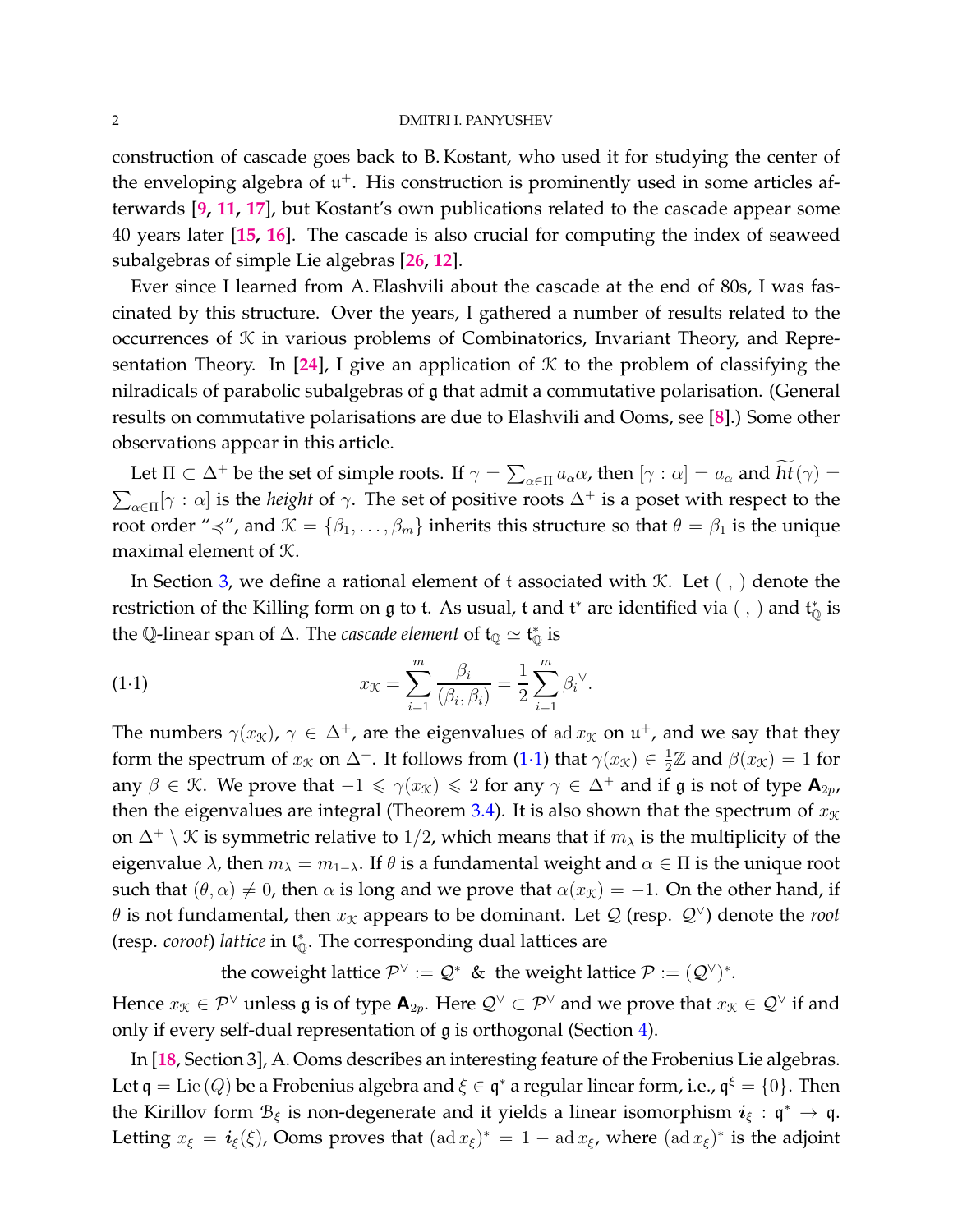operator w.r.t.  $B_{\xi}$ . This implies that the spectrum of ad  $x_{\xi}$  on q is symmetric relative to 1/2. We say that  $x_{\xi} \in \mathfrak{q}$  is the *Ooms element* associated with  $\xi \in \mathfrak{q}^*_{reg}$ . Let  $\mathfrak{t}_\mathcal{K} \subset \mathfrak{t}$  be the C-linear span of K. Then  $\mathfrak{b}_{\mathfrak{K}} = \mathfrak{t}_{\mathfrak{K}} \oplus \mathfrak{u}^+$  is a Frobenius Lie algebra, i.e.,  $\text{ind } \mathfrak{b}_{\mathfrak{K}} = 0$ , see [[24](#page-30-7), Sect. 5]. In Section [5,](#page-12-0) we prove that

- if q is an algebraic Lie algebra, then any Ooms element  $x_{\xi} \in \mathfrak{q}$  is semisimple;
- $x_{\mathcal{K}}$  is an Ooms element for the Frobenius Lie algebra  $\mathfrak{b}_{\mathcal{K}} = \mathfrak{t}_{\mathcal{K}} \oplus \mathfrak{u}^+$ .

The latter provides a geometric explanation for the symmetry of the spectrum of  $x<sub>\mathcal{K}}</sub>$  on  $\Delta^+ \setminus \mathcal{K}.$ 

By [[14](#page-30-10)], one associates an abelian ideal of  $\mathfrak b$ ,  $\mathfrak a_z$ , to any  $z \in \mathfrak t$  such that  $\gamma(z) \in \{-1,0,1,2\}$ for all  $\gamma\in\Delta^+$ . Namely, let  $\Delta_z^+(i)=\{\gamma\in\Delta^+\mid \gamma(z)=i\}.$  There is a unique  $w_z\in W$  such that the inversion set of  $w_z$ ,  $\mathcal{N}(w_z)$ , equals  $\Delta_z^+(1) \cup \Delta_z^+(2)$ , and then  $\Delta_{\langle z \rangle} := w_z(\Delta_z^+(-1) \cup$  $-\Delta_z^+(2)$ ) is the set of roots of  $\mathfrak{a}_z$ . We notice that  $w_z(z)$  is anti-dominant and  $w_z$  is the element of minimal length having such property. Kostant's construction applies to  $z = x<sub>K</sub>$ unless g is of type  $\mathbf{A}_{2p}$  and we obtain a complete description of  $w_{\mathcal{K}} := w_{x_{\mathcal{K}}}$  and  $\mathfrak{a}_{\mathcal{K}} := \mathfrak{a}_{x_{\mathcal{K}}}$ (Sections [6,](#page-14-0)[7\)](#page-18-0). In this setting, we prove that  $w<sub>X</sub>(\theta) \in -\Pi$  and  $-w<sub>X</sub>(x<sub>X</sub>)$  is a fundamental coweight. That is, if  $w_{\mathfrak{X}}(\theta) = -\alpha_j$ , then  $-w_{\mathfrak{X}}(x_{\mathfrak{X}}) = 2\varpi_j/(\alpha_j,\alpha_j) =: \varpi_j^{\vee}$ . Since  $[\mathfrak{b},\mathfrak{a}_{\mathfrak{X}}] \subset \mathfrak{a}_{\mathfrak{X}}$ , the set of roots  $\Delta_{\langle X\rangle} = \Delta(\mathfrak{a}_X)$  is an upper ideal of the poset  $(\Delta^+, \preccurlyeq)$ . Therefore,  $\Delta_{\langle X\rangle}$  is fully determined by the set of minimal elements of  $\Delta_{\langle X \rangle}$  or the set of maximal elements of  $\Delta^+\setminus\Delta_{\langle\mathfrak{K}\rangle}.$  Letting  $\Delta^+_\mathfrak{K}(i)=\Delta^+_{x_\mathfrak{K}}(i)$  and  $\Pi_\mathfrak{K}(i)=\Pi\cap\Delta^+_\mathfrak{K}(i)$ , we prove that

(1) 
$$
\min(\Delta_{\langle \mathcal{K} \rangle}) = w_{\mathcal{K}}(\Pi_{\mathcal{K}}(-1))
$$
 and  $\max(\Delta^+ \setminus \Delta_{\langle \mathcal{K} \rangle}) = -w_{\mathcal{K}}(\Pi_{\mathcal{K}}(1));$ 

(2) if 
$$
d_{\mathcal{K}} = 1 + \sum_{\alpha \in \Pi_{\mathcal{K}}(\geq 0)} [\theta : \alpha]
$$
, then  $\Delta_{\langle \mathcal{K} \rangle} = {\gamma | \mathbf{ht}(\gamma) \geq d_{\mathcal{K}}}$ .

In order to verify (2), we use explicit formulae for  $w<sub>X</sub>$ . To get such formulae, we exploit a description of  $w^{-1}_X(\Pi)$  (Theorem [7.1\)](#page-18-1). Then we check directly that  $ht(w_{\mathcal{K}}(\alpha)) = d_{\mathcal{K}}$  for any  $\alpha \in \Pi_{\mathcal{K}}(-1)$  and that  $\#\Pi_{\mathcal{K}}(-1) = \#\{\gamma \mid ht(\gamma) = d_{\mathcal{K}}\}.$ 

In Section [8,](#page-21-0) we naturally associate an involution  $\sigma_X \in$  Aut $(\mathfrak{g})$  to  $\mathfrak{X}$  if  $x_{\mathfrak{X}} \in \mathcal{P}^{\vee}$ , i.e.,  $\mathfrak{g}$ is not of type  $\mathbf{A}_{2p}$ . It is proved  $\sigma_{\mathcal{K}}$  is the unique, up to conjugation, inner involution such that the (-1)-eigenspace of  $\sigma_X$  contains a regular nilpotent element of g.

For any simple Lie algebra ( $\mathfrak{sl}_{2p+1}$  included), we construct the nilpotent G-orbit as-sociated with K, see Section [9.](#page-23-0) Let  $e_{\gamma} \in \mathfrak{g}_{\gamma}$  be a nonzero root vector ( $\gamma \in \Delta$ ). Then  $e_K=\sum_{\beta\in\mathfrak{K}}e_\beta\in\mathfrak{g}$  is nilpotent and the orbit  $\mathcal{O}_K=G\cdot e_\mathfrak{K}$  does not depend on the choice of root vectors. Properties of  $\mathcal{O}_\mathfrak{X}$  essentially depend on whether  $\theta$  is fundamental or not. We prove that if  $\theta$  is fundamental then  $({\rm ad}\,e_{\mathfrak{X}})^5=0$  and  $({\rm ad}\,e_{\mathfrak{X}})^4\neq 0$ ; whereas if  $\theta$  is not fundamental then  $({\rm ad}\, e_{\mathcal{K}})^3=0$  (and, of course,  $({\rm ad}\, e_{\mathcal{K}})^2\neq 0$ ). By [[19](#page-30-11)], this means that  $\mathcal{O}_{\mathcal{K}}$ is spherical if and only if  $\theta$  is not fundamental. Here  $[x_K, e_K] = e_K$  and  $x_K \in \text{Im}(\text{ad }e_K)$ . Therefore,  $2x<sub>K</sub>$  is a *characteristic* of  $e<sub>K</sub>$  and the weighted Dynkin diagram of  $\mathcal{O}<sub>K</sub>$ ,  $\mathcal{D}(\mathcal{O}<sub>K</sub>)$ is determined by the dominant element in  $W(2x<sub>K</sub>)$ . Actually, this dominant element is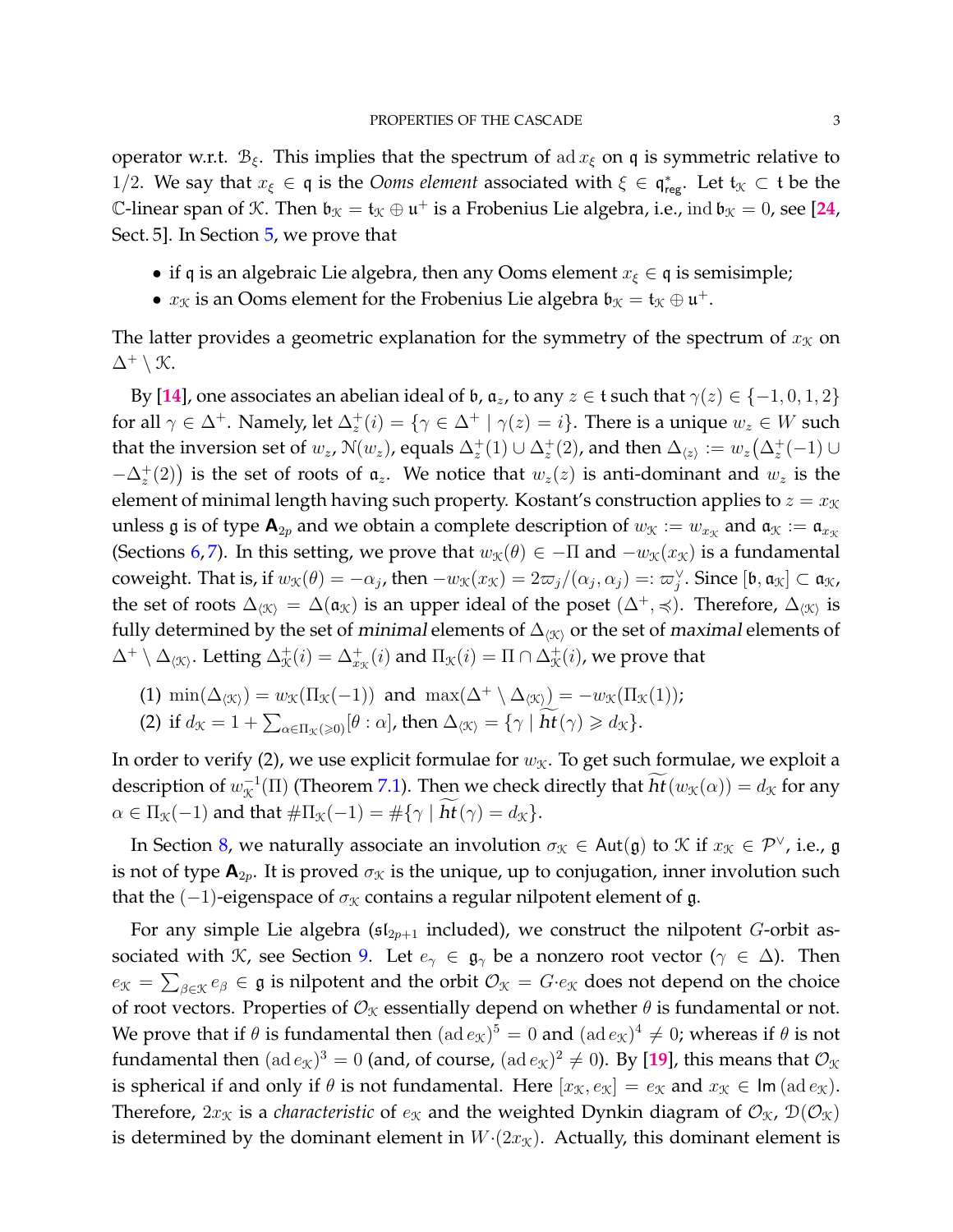$-2w_{\mathfrak{K}}(x_{\mathfrak{K}})$ , and if  $\mathfrak{g} \neq \mathfrak{sl}_{2p+1}$ , then  $-2w_{\mathfrak{K}}(x_{\mathfrak{K}}) = 2\varpi_{j}^{\vee}$ , cf. above. Hence, in these cases,  $\mathcal{D}(\mathcal{O}_{\mathfrak{X}})$  has the unique nonzero label on the node  $\alpha_j$  and  $\mathcal{O}_{\mathfrak{X}}$  is even, cf. Tables [1,](#page-26-0) [2.](#page-26-1)

<u>Main notation</u>. Throughout, G is a simple algebraic group with  $\mathfrak{g} = \text{Lie}(G)$ . Then

- $\mathfrak b$  is a fixed Borel subalgebra of  $\mathfrak g$  and  $\mathfrak u^+=\mathfrak u=[\mathfrak b,\mathfrak b];$
- t is a fixed Cartan subalgebra in  $\mathfrak b$  and  $\Delta$  is the root system of  $(\mathfrak g, \mathfrak t)$ ;
- $\Delta^{\pm}$  is the set of roots corresponding to  $\mathfrak{u}^{\pm};$
- $\Pi = {\alpha_1, \ldots, \alpha_n}$  is the set of simple roots in  $\Delta^+$  and the corresponding fundamental weights are  $\varpi_1, \ldots, \varpi_n;$
- $-$  t<sub>®</sub> is the ℚ-vector subspace of t<sup>\*</sup> spanned by  $\Delta$ , and  $($  ,  $)$  is the positive-definite form on  $\mathfrak{t}_\mathbb{Q}^*$  induced by the Killing form on  $\mathfrak{g}$ ; as usual,  $\gamma^\vee=2\gamma/(\gamma,\gamma)$  for  $\gamma\in\Delta.$
- For each  $\gamma \in \Delta$ ,  $\mathfrak{g}_{\gamma}$  is the root space in  $\mathfrak{g}$  and  $e_{\gamma} \in \mathfrak{g}_{\gamma}$  is a nonzero vector;
- $-$  If  $\mathfrak{c} \subset \mathfrak{u}^+$  is a t-stable subspace, then  $\Delta(\mathfrak{c}) \subset \Delta^+$  is the set of roots of  $\mathfrak{c}$ ;
- $\theta$  is the highest root in  $\Delta^+$ ;
- $W \subset GL(\mathfrak{t})$  is the Weyl group.

<span id="page-3-0"></span>Our main references for (semisimple) algebraic groups and Lie algebras are [**[27,](#page-30-12) [28](#page-30-13)**]. In explicit examples related to simple Lie algebras, the Vinberg–Onishchik numbering of simple roots and fundamental weights is used, see e.g. [**[27](#page-30-12)**, Table 1] or [**[28](#page-30-13)**, Table 1].

# 2. PRELIMINARIES ON ROOT SYSTEMS AND THE KOSTANT CASCADE

We identify  $\Pi$  with the vertices of the Dynkin diagram of g. For any  $\gamma \in \Delta^+$ , let  $[\gamma : \alpha]$  be the coefficient of  $\alpha \in \Pi$  in the expression of  $\gamma$  via  $\Pi$ . The *support* of  $\gamma$  is  $\text{supp}(\gamma) = \{\alpha \in \Pi\}$  $\Pi \mid [\gamma : \alpha] \neq 0$ } and the *height of*  $\gamma$  is  $ht(\gamma) = \sum_{\alpha \in \Pi} [\gamma : \alpha]$ . As is well known, supp $(\gamma)$  is a connected subset of the Dynkin diagram. For instance,  $supp(\theta) = \Pi$  and  $supp(\alpha) = {\alpha}$ . A root  $\gamma$  is *long*, if  $(\gamma, \gamma) = (\theta, \theta)$ . We write  $\Delta_l$  (resp.  $\Delta_s$ ) for the set of long (resp. short) roots in  $\Delta$ . In the simply-laced case,  $\Delta_s = \emptyset$ .

Let " $\preccurlyeq$ " denote the *root order* in  $\Delta^+$ , i.e., we write  $\gamma \preccurlyeq \gamma'$  if  $[\gamma : \alpha] \leqslant [\gamma' : \alpha]$  for all  $\alpha \in \Pi$ . Then  $\gamma'$  covers  $\gamma$  if and only if  $\gamma' - \gamma \in \Pi$ , which implies that  $(\Delta^+, \preccurlyeq)$  is a graded poset. Write  $\gamma\prec\gamma'$  if  $\gamma\preccurlyeq\gamma'$  and  $\gamma\neq\gamma'$ . An *upper ideal* of  $(\Delta^+,\preccurlyeq)$  is a subset  $I$  such that if  $\gamma\in I$ and  $\gamma\prec\gamma'$ , then  $\gamma'\in I.$  Therefore,  $I$  is an upper ideal if and only if  $\mathfrak{c}=\bigoplus_{\gamma\in I}\mathfrak{g}_\gamma$  is a  $\mathfrak{b}\text{-ideal}$ of  $\mathfrak{u}$  (i.e.,  $[\mathfrak{b}, \mathfrak{c}] \subset \mathfrak{c}$ ).

For a dominant weight  $\lambda\in\frak{t}_\mathbb{Q}^*$ , set  $\Delta^\pm_\lambda=\{\gamma\in\Delta^\pm\mid (\lambda,\gamma)=0\}$  and  $\Delta_\lambda=\Delta_\lambda^+\cup\Delta_\lambda^ \overline{\lambda}$ . Then  $\Delta_{\lambda}$  is the root system of a semisimple subalgebra  $\mathfrak{g}_{\lambda} \subset \mathfrak{g}$  and  $\Pi_{\lambda} = \Pi \cap \Delta_{\lambda}^+$  $\lambda^+$  is the set of simple roots in  $\Delta_\lambda^+$  $\lambda^+$ . Set  $\Delta_\lambda^{>0} = \{ \gamma \in \Delta^+ \mid (\lambda, \gamma) > 0 \}.$  Then  $\Delta^+ = \Delta_\lambda^+ \sqcup \Delta_\lambda^{>0}$  and

- $\mathfrak{p}_{\lambda} = \mathfrak{g}_{\lambda} + \mathfrak{b}$  is a standard parabolic subalgebra of g;
- the set of roots for the nilradical  $\mathfrak{n}_{\lambda} = \mathfrak{p}_{\lambda}^{\text{nil}}$  is  $\Delta_{\lambda}^{>0}$ ; it is also denoted by  $\Delta(\mathfrak{n}_{\lambda})$ .

If  $\lambda = \theta$ , then the nilradical  $\mathfrak{n}_{\theta}$  is a *Heisenberg Lie algebra*. In this case,  $\mathfrak{H}_{\theta} := \Delta(\mathfrak{n}_{\theta})$  is said to be the *Heisenberg subset* (of  $\Delta^+$ ).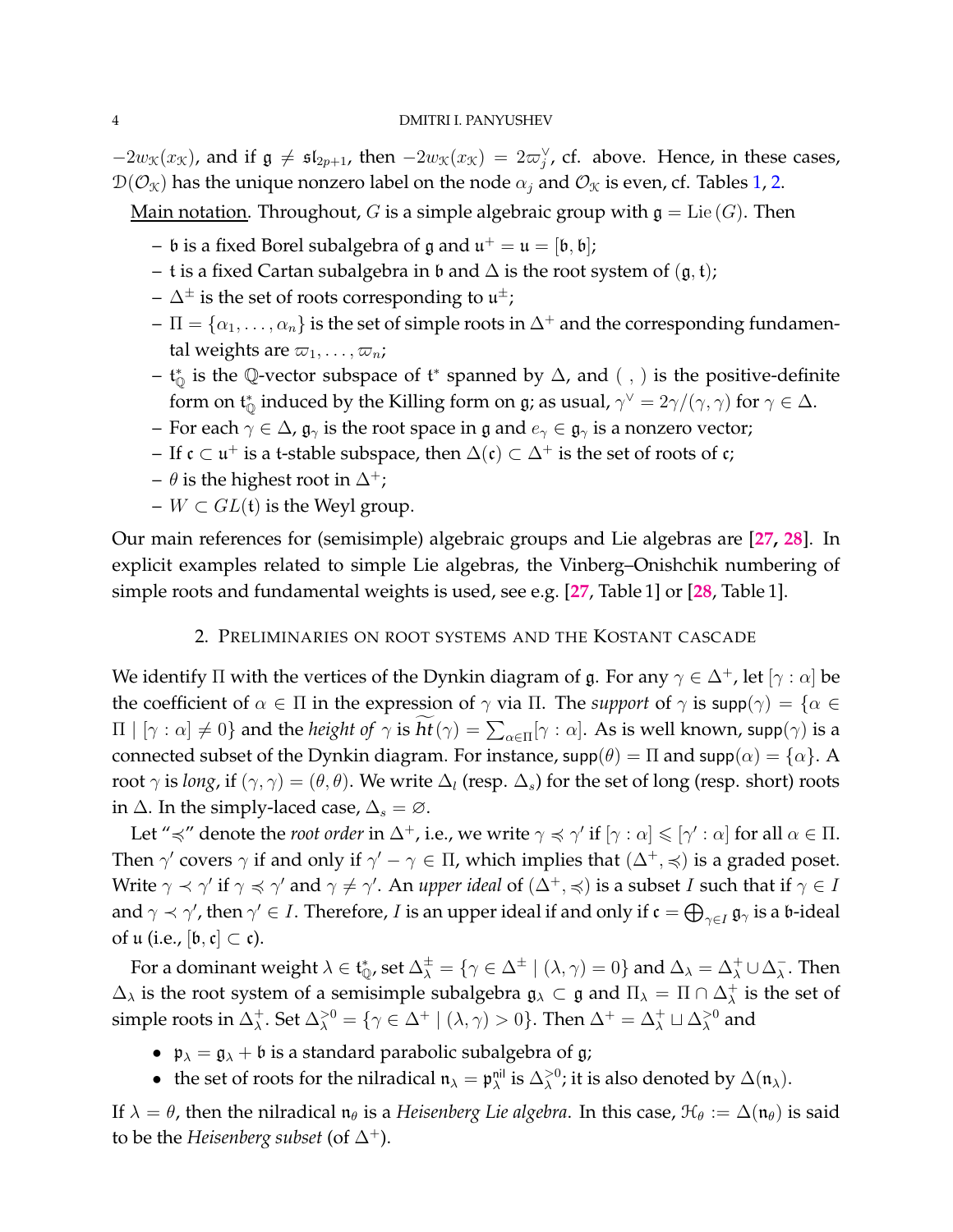The construction of the Kostant cascade  $\mathcal K$  in  $\Delta^+$  is recalled below, see also [[11](#page-30-1), Sect. 2], [**[17](#page-30-2)**, Section 3a], and [**[15,](#page-30-3) [16](#page-30-4)**]. Whenever we wish to stress that K is associated with g, we write  $\mathcal{K}(\mathfrak{g})$  for it.

*1.* We begin with  $(g\langle 1 \rangle, \Delta \langle 1 \rangle, \beta_1) = (g, \Delta, \theta)$  and consider the (possibly reducible) root system  $\Delta_{\theta}$ . The highest root  $\theta = \beta_1$  is the unique element of the **first** (highest) level in *K*. Let  $\Delta_{\theta} = \bigsqcup_{j=2}^{d_2} \Delta\langle j \rangle$  be the decomposition into irreducible root systems and Π $\langle j \rangle$  =  $\Pi\cap\Delta\langle j\rangle.$  Then  $\Pi_\theta=\bigsqcup_{j=2}^{d_2}\Pi\langle j\rangle$  and  $\{\Pi\langle j\rangle\}$  are the connected components of  $\Pi_\theta\subset\Pi.$ 

2. Let  $\mathfrak{g}\langle j\rangle$  be the simple subalgebra of  $\mathfrak g$  with root system  $\Delta\langle j\rangle$ . Then  $\mathfrak{g}_\theta = \bigoplus_{j=2}^{d_2} \mathfrak{g}\langle j\rangle$ . Let  $\beta_j$  be the highest root in  $\Delta\langle j \rangle^+=\Delta\langle j \rangle \cap \Delta^+$ . The roots  $\beta_2, \ldots, \beta_{d_2}$  are the *descendants* of  $\beta_1$ , and they form the **second** level of K. Note that  $\text{supp}(\beta_i) = \Pi\langle j \rangle$ , hence different descendants have disjoint supports.

*3.* Making the same step with each pair  $(\Delta\langle j \rangle, \beta_i)$ ,  $j = 2, \ldots, d_2$ , we get a collection of smaller simple subalgebras inside each  $g\langle j \rangle$  and smaller irreducible root systems inside  $\Delta\langle j \rangle$ . This provides the descendants for each  $\beta_j$  ( $j = 2, \ldots, d_2$ ), i.e., the elements of the **third** level in K. And so on...

*4.* This procedure eventually terminates and yields a maximal set  $\mathcal{K} = \{\beta_1, \beta_2, \dots, \beta_m\}$ of *strongly orthogonal* roots in  $\Delta^+$ . (The latter means that  $\beta_i \pm \beta_j \notin \Delta$  for all  $i, j$ ). We say that *K* is the *Kostant cascade* in  $\Delta^+$ .

Thus, each  $\beta_i \in \mathcal{K}$  occurs as the highest root of a certain irreducible root system  $\Delta\langle i \rangle$ inside  $\Delta$  such that  $\Pi \langle i \rangle = \Pi \cap \Delta \langle i \rangle^+$  is a basis for  $\Delta \langle i \rangle$ .

We think of *K* as poset such that  $\beta_1 = \theta$  is the unique maximal element and each  $\beta_i$ covers exactly its own descendants. If  $\beta_j$  is a descendant of  $\beta_i$ , then  $\beta_j \prec \beta_i$  in  $(\Delta^+,\preccurlyeq)$ and supp( $\beta_i$ )  $\subsetneq$  supp( $\beta_i$ ), while different descendants of  $\beta_i$  are not comparable in  $\Delta^+$ . Therefore the poset structure of  $K$  is the restriction of the root order in  $\Delta^+$ . The resulting poset  $(\mathcal{K}, \preccurlyeq)$  is called the *cascade poset*. The numbering of  $\mathcal{K}$  is not canonical. We only require that it is a linear extension of  $(\mathfrak{K}, \preccurlyeq)$ , i.e., if  $\beta_j$  is a descendant of  $\beta_i$ , then  $j > i$ .

Using the decomposition  $\Delta^+=\Delta_\theta^+\sqcup\mathfrak{H}_\theta$  and induction on rk  $\mathfrak{g}$ , one readily obtains the disjoint union determined by  $K$ :

(2.1) 
$$
\Delta^{+} = \bigsqcup_{i=1}^{m} \mathfrak{H}_{\beta_{i}} = \bigsqcup_{\beta \in \mathcal{K}} \mathfrak{H}_{\beta},
$$

where  $\mathfrak{H}_{\beta_i}$  is the Heisenberg subset in  $\Delta\langle i\rangle^+$  and  $\mathfrak{H}_{\beta_1}=\mathfrak{H}_{\theta}$ . The geometric counterpart of this decomposition is the direct sum of vector spaces

<span id="page-4-0"></span>
$$
\mathfrak{u}^+=\bigoplus_{i=1}^m \mathfrak{h}_i,
$$

where  $\mathfrak{h}_i$  is the Heisenberg Lie algebra in  $\mathfrak{g}\langle i \rangle$ , with  $\Delta(\mathfrak{h}_i) = \mathfrak{H}_{\beta_i}$ . In particular,  $\mathfrak{h}_1 = \mathfrak{n}_\theta$ .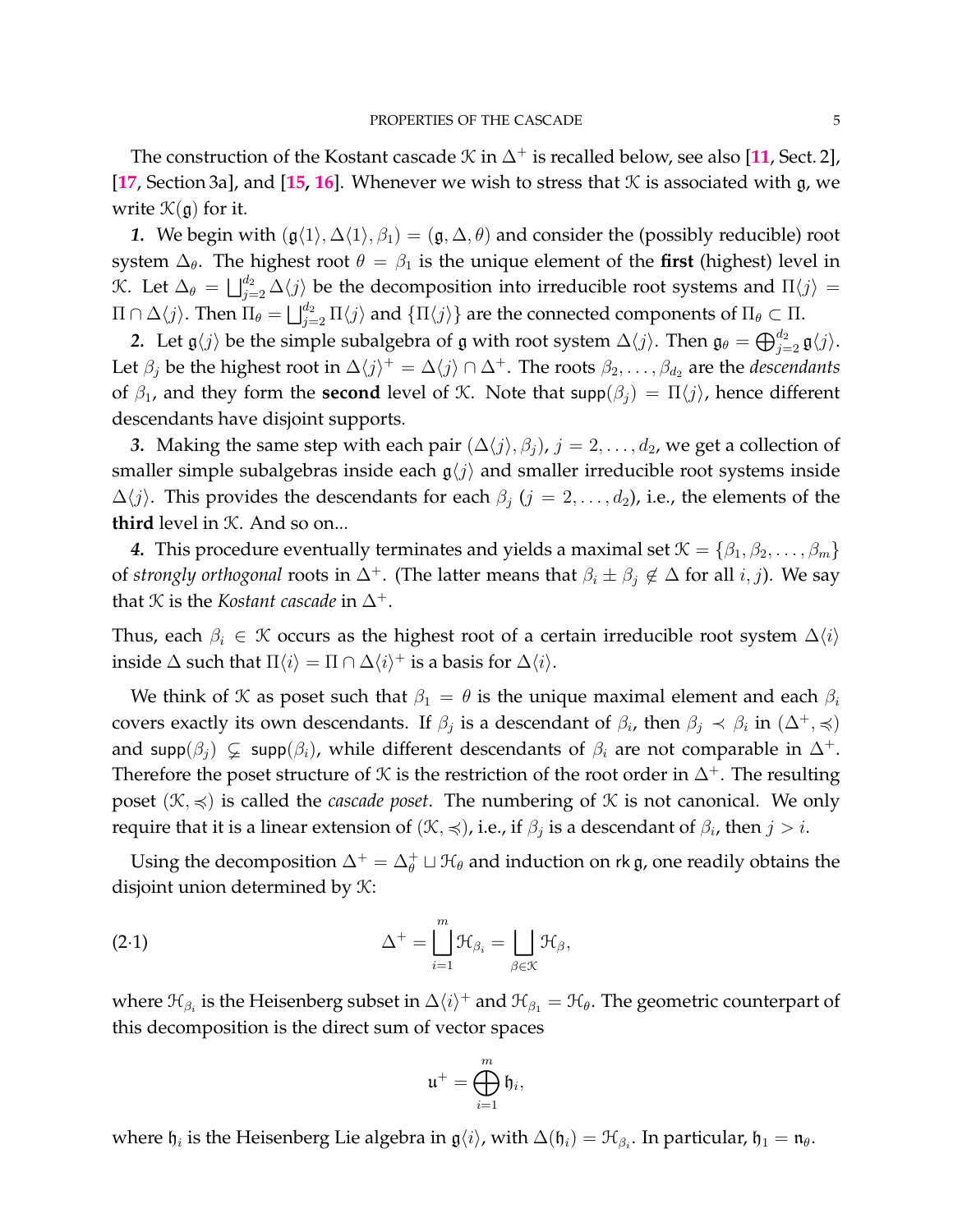For any  $\beta \in \mathcal{K}$ , set  $\Phi(\beta) = \Pi \cap \mathcal{H}_{\beta}$ . Then  $\Pi = \bigsqcup_{\beta \in \mathcal{K}} \Phi(\beta)$  and  $\Phi$  is thought of as a map from K to  $2^{\Pi}$ . Our definition of subsets  $\Phi(\beta_i)$  yields the well-defined map  $\Phi^{-1}:\Pi\to\mathfrak{K}$ , where  $\Phi^{-1}(\alpha)=\beta_i$  if  $\alpha\in\Phi(\beta_i)$ . Note that  $\alpha\in\Phi(\Phi^{-1}(\alpha))$ . We also have  $\#\Phi(\beta_i)\leqslant 2$  and  $# \Phi(\beta_i) = 2$  if and only if the root system  $\Delta \langle i \rangle$  is of type  $\mathbf{A}_n$  with  $n \geq 2$ .

The cascade poset ( $\mathcal{K}, \preccurlyeq$ ) with the set  $\Phi(\beta)$  attached to each  $\beta$  is called the *marked cascade poset* (MCP). In [[24](#page-30-7)], we use  $(\mathcal{K}, \preccurlyeq, \Phi)$  for describing the nilradicals of parabolic subalgebras that admit a commutative polarisation. The Hasse diagrams of  $(\mathcal{K}, \preccurlyeq)$  are presented in Appendix [A,](#page-27-0) where the Cartan label of the simple Lie algebra  $g\langle j \rangle$  is attached to the node β<sup>j</sup> . These diagrams (without Cartan labels) appear already in [**[11](#page-30-1)**, Section 2].

Let us gather some properties of  $(\mathcal{K}, \preccurlyeq)$  that either are explained above or easily follow from the construction.

**Lemma 2.1.** *Let*  $(\mathcal{K}, \preccurlyeq, \Phi)$  *be the* MCP *for a simple Lie algebra* g.

- (1) *The partial order in*  $K$  *coincides with the restriction to*  $K$  *of the root order in*  $\Delta^+$ ;
- (2)  $\beta_i, \beta_j \in \mathcal{K}$  are comparable if and only if supp $(\beta_i) \cap$  supp $(\beta_j) \neq \emptyset$ ; and then one support *is properly contained in the other;*
- (3) *each*  $\beta_j$ ,  $j \geq 2$ , is covered by a unique element of  $\mathcal{K}$ ;
- (4) *for any*  $\beta_j \in \mathcal{K}$ , the interval  $[\beta_j, \beta_1]_{\mathcal{K}} = \{ \nu \in \mathcal{K} \mid \beta_j \preccurlyeq \nu \preccurlyeq \beta_1 \} \subset \mathcal{K}$  is a chain.
- (5) *For*  $\alpha \in \Pi$ *, we have*  $\alpha \in \Phi(\beta_i)$  *if and only if*  $(\alpha, \beta_i) > 0$ *.*

Clearly,  $\#\mathfrak{K}\leqslant$  rk  $\mathfrak g$  and the equality holds if and only if each  $\beta_i$  is a multiple of a fundamental weight for  $g\langle i \rangle$ . Recall that  $\theta$  is a multiple of a fundamental weight of g if and only if g is not of type  $\mathbf{A}_n$ ,  $n \geq 2$ . It is well known that the following conditions are equivalent: ([1](#page-28-1)) ind  $\mathfrak{b} = 0$ ; (2)  $\#\mathfrak{K} = \mathfrak{rk} \mathfrak{g}$ , see e.g. [1, Prop. 4.2]. This happens exactly if  $\mathfrak g$  is not of type  $\mathbf{A}_n$   $(n \geq 2)$ ,  $\mathbf{D}_{2n+1}$   $(n \geq 2)$ ,  $\mathbf{E}_6$ . Then  $\Phi$  yields a bijection between  $\mathcal K$  and  $\Pi$ .

For future reference, we record the following observation.

<span id="page-5-1"></span>**Lemma 2.2.** *If*  $\mathfrak g$  *is of type*  $\mathbf{B}_{2k+1}$  *or*  $\mathbf{G}_2$ *, then*  $\mathcal K$  *contains a unique short root, which is simple. In all other cases, all elements of* K *are long.*

Write  $r_{\gamma} \in W$  for the reflection relative to  $\gamma \in \Delta$ .

<span id="page-5-0"></span>**Proposition 2.3** ([[15](#page-30-3), Prop. 1.10]). *The product*  $\omega_0 := r_{\beta_1} \cdot \ldots \cdot r_{\beta_m}$  does not depend on the order *of factors and it is the longest element of*  $W$  *(i.e.,*  $\omega_0(\Delta^+) = \Delta^-$ *). In particular,*  $\omega_0(\beta_i) = -\beta_i$  *for each* i*.*

It follows from this that  $\omega_0 = -1$  if and only if  $m =$  rk g.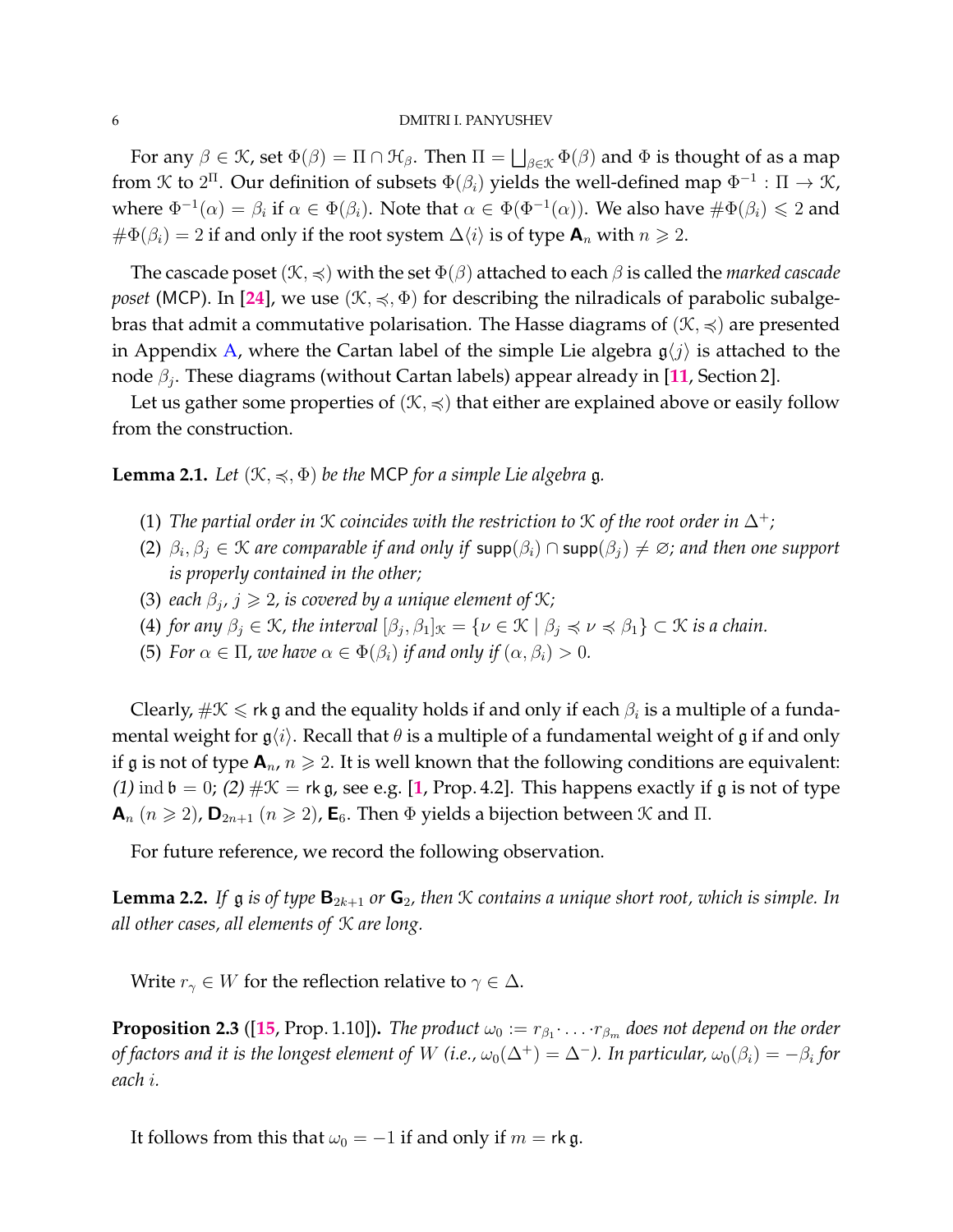## 3. THE CASCADE ELEMENT OF A CARTAN SUBALGEBRA

<span id="page-6-0"></span>In this section, we define a certain element of t associated with the cascade  $\mathcal K$  and consider its properties related to  $\Delta$ . As usual, we identify t and t\* using the restriction of the Killing form to t.

**Definition 1.** The *cascade element* of t is the unique element  $x_K \in \langle \beta_1, \ldots, \beta_m \rangle_{\mathbb{Q}} \subset \mathfrak{t}_{\mathbb{Q}}$  such that  $\beta_i(x_K) = 1$  for each *i*.

<span id="page-6-1"></span>Since the roots  $\{\beta_i\}$  are pairwise orthogonal, we have

(3.1) 
$$
x_{\mathcal{K}} = \sum_{i=1}^{m} \frac{\beta_i}{(\beta_i, \beta_i)} = \frac{1}{2} \sum_{i=1}^{m} \beta_i^{\vee}.
$$

Therefore,  $\gamma(x_{\mathcal{K}}) \in \frac{1}{2}$  $\frac{1}{2}\mathbb{Z}$  for any  $\gamma \in \Delta$ , and it follows from Prop. [2.3](#page-5-0) that  $\omega_0(x_{\mathcal{K}}) = -x_{\mathcal{K}}$ . If  $\mathcal{K} \subset \Delta_l$ , then one can also write  $x_{\mathcal{K}} =$ 1  $(\theta, \theta)$  $\sum_{i=1}^{m}$  $i=1$  $\beta_i.$ 

• It is a typical pattern related to X and  $x<sub>X</sub>$  that a certain property holds for series  $A<sub>n</sub>$ and  $C_n$ , but does not hold for the other simple types. The underlying reason is that

 $\theta$  *is a fundamental weight if and only if* g *is* **not** *of type*  $\mathbf{A}_n$  *or*  $\mathbf{C}_n$ *.* 

(Recall that  $\theta = \overline{\omega}_1 + \overline{\omega}_n$  for  $\mathbf{A}_n$  and  $\theta = 2\overline{\omega}_1$  for  $\mathbf{C}_n$ .) It is often possible to prove that a property does not hold if  $\theta$  is fundamental, and then directly verify that that property does hold for  $\mathfrak{sl}_{n+1}$  and  $\mathfrak{sp}_{2n}$  (or vice versa).

• Yet another pattern is that one has to often exclude the series  $A_{2n}$  from consideration. The reason is that

*the* Coxeter number of  $g$ ,  $h = h(g)$ , *is odd if and only if*  $g$  *is of type*  $A_{2n}$ *.* 

(The same phenomenon occurs also in the context of the McKay correspondence.) Recall that  $h = 1 + \sum_{\alpha \in \Pi} [\theta : \alpha] = 1 + ht(\theta).$ 

To get interesting properties of  $x_{\mathcal{K}}$ , we need some preparations. Set  $n_{\alpha} = [\theta : \alpha]$ , i.e.,  $θ = \sum_{α \in Π} n<sub>α</sub>α$ . Suppose that  $θ$  is a fundamental weight, and let  $\tildeα$  be the unique simple root such that  $(\theta, \tilde{\alpha}) \neq 0$ . Then  $(\theta, \tilde{\alpha}^{\vee}) = 1$  and  $(\theta^{\vee}, \tilde{\alpha}) = 1$ , hence  $\tilde{\alpha}$  is long. Next,

$$
(\theta, \theta) = (\theta, \sum_{\alpha \in \Pi} n_{\alpha} \alpha) = (\theta, n_{\tilde{\alpha}} \tilde{\alpha}) = \frac{1}{2} n_{\tilde{\alpha}}(\tilde{\alpha}, \tilde{\alpha}),
$$

which means that  $n_{\tilde{\alpha}} = 2$ . Let  $\tilde{\Pi}$  be the set of simple roots that are adjacent to  $\tilde{\alpha}$  in the Dynkin diagram. Since  $\tilde{\alpha}$  is long, one also has  $\tilde{\Pi} = \{ \nu \in \Pi \mid (\nu, \tilde{\alpha}^{\vee}) = -1 \}.$  Then

$$
1 = (\theta, \tilde{\alpha}^{\vee}) = n_{\tilde{\alpha}}(\tilde{\alpha}, \tilde{\alpha}^{\vee}) + \sum_{\nu \in \tilde{\Pi}} n_{\nu}(\nu, \tilde{\alpha}^{\vee}) = 4 - \sum_{\nu \in \tilde{\Pi}} n_{\nu}.
$$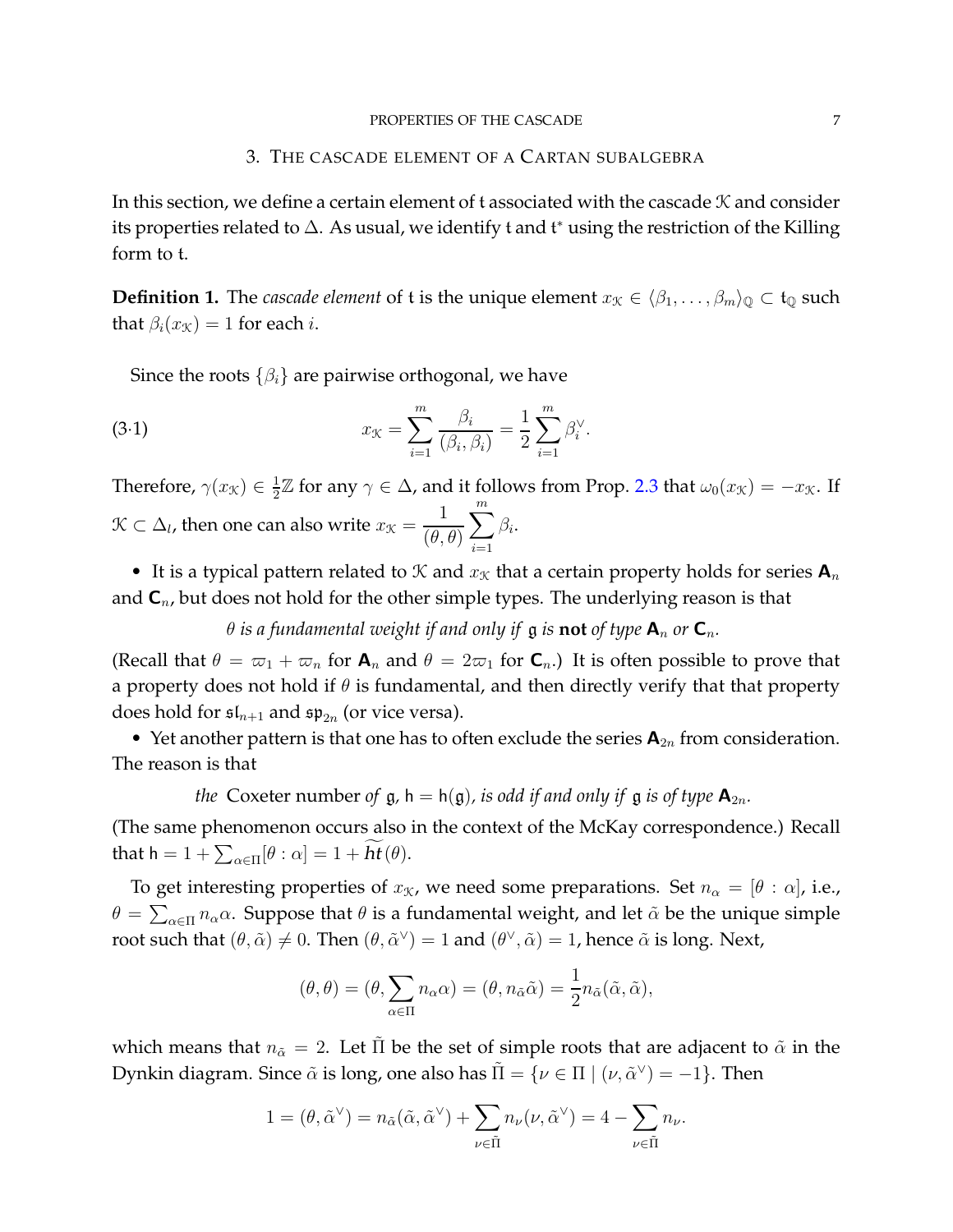Hence  $\sum_{\nu\in \tilde\Pi}n_{\nu}=3$  and  $\#(\tilde\Pi)\leqslant 3.$  Set  $J=\{i\in [1,m]\mid (\tilde\alpha,\beta_i)< 0\}.$  Then  $1\not\in J$  and we proved in [**[23](#page-30-14)**, Sect. 6] that

<span id="page-7-1"></span>(3.2) 
$$
\tilde{\alpha} = \frac{1}{2} \left( \theta - \sum_{i \in J} \frac{(\tilde{\alpha}, \tilde{\alpha})}{(\beta_i, \beta_i)} \beta_i \right) =: \frac{1}{2} (\theta - \sum_{i \in J} c_i \beta_i) \text{ and } \sum_{i \in J} c_i = 3,
$$

see [**[23](#page-30-14)**, Lemma 6.5]. Here  $c_i \in \mathbb{N}$  and therefore  $\#J \leqslant 3.$  Set  $\tilde{\mathcal{K}} := \{\beta_i \mid i \in J\}.$ 

We say that  $x \in \mathfrak{t}$  is *dominant*, if  $\gamma(x) \geq 0$  for all  $\gamma \in \Delta^+$ .

<span id="page-7-3"></span>**Lemma 3.1.** *If*  $\theta$  *is fundamental, then*  $\tilde{\alpha}(x_k) = -1$  *and*  $(\theta - \tilde{\alpha})(x_k) = 2$ *. In particular,*  $x_k \in \mathfrak{t}$ *is not dominant.*

*Proof.* Take  $\gamma = \tilde{\alpha}$ . Using (3.[1\)](#page-6-1) and (3.[2\)](#page-7-1), we obtain

$$
\tilde{\alpha}(x_{\mathcal{K}}) = \frac{1}{2} \left[ \frac{(\theta, \theta)}{(\theta, \theta)} - \sum_{i \in J} \frac{c_i(\beta_i, \beta_i)}{(\beta_i, \beta_i)} \right] = (1 - 3)/2 = -1.
$$
  
Then  $(\theta - \tilde{\alpha})(x_{\mathcal{K}}) = 1 + 1 = 2.$ 

Conversely, if  $\theta$  is **not** fundamental, then the example below shows that  $x<sub>\mathcal{K}</sub>$  is dominant.

<span id="page-7-2"></span>**Example 3.2.** (1) For  $\mathfrak{g} = \mathfrak{sl}_{n+1}$ , one has  $\beta_i = \varepsilon_i - \varepsilon_{n+2-i}$  with  $i = 1, \ldots, m = [(n+1)/2]$ . Here  $\sum_{j=1}^{n+1} \varepsilon_j = 0$  and  $\varpi_j = \varepsilon_1 + \cdots + \varepsilon_j$ . Hence

$$
(\theta, \theta) \cdot x_{\mathcal{K}} = \sum_{i=1}^{m} \beta_i = \begin{cases} 2\varpi_p, & \text{if } n = 2p-1 \\ \varpi_p + \varpi_{p+1}, & \text{if } n = 2p. \end{cases}
$$

In the matrix form, one has  $x_\mathcal{K} =$  $\sqrt{ }$  $\frac{1}{2}$  $\mathcal{L}$ diag $(1/2, \ldots, 1/2, -1/2, \ldots, -1/2),$  if  $n = 2p-1$ diag $(1/2, \ldots, 1/2, 0, -1/2, \ldots, -1/2),$  if  $n = 2p$ .

(2) For  $\mathfrak{sp}_{2n}$ , one has  $\beta_i = 2\varepsilon_i$  with  $i = 1, \ldots, m = n$ . Hence  $(\theta, \theta) \cdot x_{\mathcal{K}} = \sum_{i=1}^n 2\varepsilon_i = 2\varpi_n$ .

Consider the multiset  $\mathcal{M}_{\mathcal{K}}$  of values  $\{\gamma(x_{\mathcal{K}}) \mid \gamma \in \Delta^+ \setminus \mathcal{K}\}\)$ . That is, each value d is taken with multiplicity  $m_d = #\mathcal{R}_d$ , where  $\mathcal{R}_d = \{ \gamma \in \Delta^+ \setminus \mathcal{K} \mid \gamma(x_{\mathcal{K}}) = d \}.$ 

<span id="page-7-4"></span>**Lemma 3.3.** *For any d, there is a natural bijection between the sets*  $\mathcal{R}_d$  *and*  $\mathcal{R}_{1-d}$ *. In particular,*  $m_d = m_{1-d}$ , *i.e.*, the multiset  $M_X$  *is symmetric w.r.t.* 1/2*.* 

*Proof.* For any  $\gamma \in \Delta^+ \setminus \mathcal{K}$ , there is a unique  $j \in \{1, \ldots, m\}$  such that  $\gamma \in \Delta(\mathfrak{h}_j) \setminus \{\beta_j\}$ , see (2·[1\)](#page-4-0). Then  $\beta_j - \gamma \in \Delta(\mathfrak{h}_j)$  and  $\gamma(x_{\mathcal{K}}) + (\beta_j - \gamma)(x_{\mathcal{K}}) = 1$ .

As we shall see in Section [5,](#page-12-0) there is a geometric reason for such a symmetry. It is related to the fact that a certain Lie algebra is Frobenius.

<span id="page-7-0"></span>**Theorem 3.4.** *If*  $\mathfrak g$  *is a simple Lie algebra, then*  $-1 \leq \gamma(x_K) \leq 2$  *for all*  $\gamma \in \Delta^+$ *. More precisely,* (1) *If*  $\mathfrak{g}$  *is of type*  $\mathbf{A}_{2p-1}$  *or*  $\mathbf{C}_n$ *, then*  $\{\gamma(x_k) | \gamma \in \Delta^+\} = \{0, 1\}$ *;*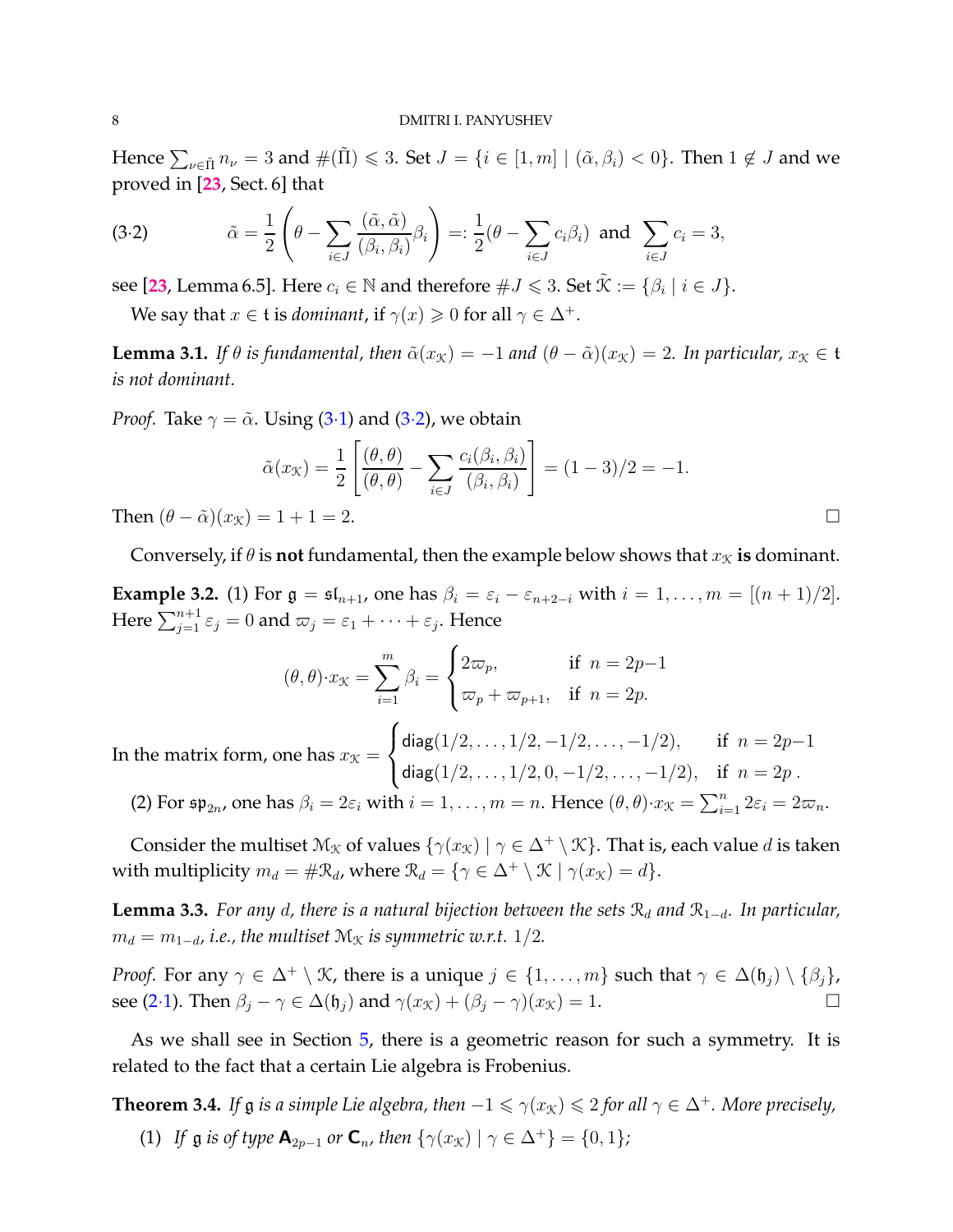- (2) *If*  $\mathfrak{g}$  *is of type*  $\mathbf{A}_{2p}$ *, then*  $\{\gamma(x_{\mathcal{K}}) \mid \gamma \in \Delta^+\} = \{0, \frac{1}{2}\}$  $\frac{1}{2}, 1\}$ ;
- (3) *For all other types, i.e., if*  $\theta$  *is fundamental, we have*  $\{\gamma(x_K) | \gamma \in \Delta^+\} = \{-1, 0, 1, 2\}.$

*In particular, if*  $\mathfrak g$  *is not of type*  $\mathbf{A}_{2p}$ *, then*  $\gamma(x_{\mathcal{K}}) \in \mathbb{Z}$  *for any*  $\gamma \in \Delta^+$ *.* 

*Proof.*  $1^{\circ}$ . Using explicit formulae for  $\mathcal{K}$ , all these assertions can be verified case-by-case. For instance, data of Example [3.2](#page-7-2) provide a proof for (1) and (2). However, this does not explain the general constraints  $-1 \leq \gamma(x_k) \leq 2$ . Below we provide a more conceptual argument, which also uncovers some additional properties of  $x<sub>x</sub>$ .

**2**<sup>*o*</sup>. If  $m =$  rk  $\mathfrak{g} = n$ , then  $K$  is a basis for  $\mathfrak{t}^*$ . Hence  $\gamma$  can be written as  $\gamma = \sum_{i=1}^n k_i \beta_i$ , where  $k_i = \frac{1}{2}$  $\frac{1}{2}(\gamma,\beta_i^{\vee}) \in \frac{1}{2}$  $\frac{1}{2}\mathbb{Z}$ , and  $\gamma(x_{\mathcal{K}})=\sum_{i=1}^nk_i.$  We are to prove that  $-1\leqslant \sum_{i=1}^nk_i\leqslant 2.$ 

If  $\gamma = \beta_i$ , then  $\gamma(x_{\mathcal{K}}) = 1$ . Therefore we assume below that  $\gamma \notin \mathcal{K}$ . If  $\gamma \in \Delta(\mathfrak{h}_i)$  for some  $i \geq 1$ , then the whole argument can be performed for the simple Lie subalgebra  $\mathfrak{g}\langle i\rangle\subset\mathfrak{g}$  and the cascade  $\mathfrak{K}(\mathfrak{g}\langle i\rangle)\subset\mathfrak{K}$ , which has the unique maximal element  $\beta_i$ . Since rk  $\mathfrak{g}\langle i \rangle <$  rk  $\mathfrak{g}$  for  $i \geq 2$ , it suffices to prove the assertion for  $i = 1$  and  $\beta_1 = \theta$ .

<span id="page-8-0"></span>Assume that  $\gamma \in \mathfrak{H}_1 = \Delta(\mathfrak{h}_1)$  and  $\gamma \neq \theta$ . Then  $(\gamma, \theta^{\vee}) = 1$ ,  $\gamma = \frac{1}{2}$  $\frac{1}{2}\theta + \sum_{i=2}^n k_i \beta_i$ , and

(3.3) 
$$
4(\gamma, \gamma) = (\theta, \theta) + \sum_{i \geqslant 2} (2k_i)^2 (\beta_i, \beta_i).
$$

(i) For  $\gamma \in \Delta_l^+$  $\frac{1}{l}$ , it follows from [\(3](#page-8-0).3) that 3 =  $\sum$  $i \geqslant 2$  $4k_i^2 \cdot \frac{(\beta_i, \beta_i)}{(\alpha_i, \alpha_i)}$  $\frac{\beta_i, \beta_i}{(\gamma, \gamma)}$ . Since  $\#(\mathcal{K} \cap \Delta_s^+) \leq 1$ 

(Lemma [2.2\)](#page-5-1), the only possibilities for the nonzero coefficients  $k_i$  are:

- $k_2, k_3, k_4 = \pm \frac{1}{2}$  with  $\beta_2, \beta_3, \beta_4 \in \Delta_l^+$  $^+_l$ ;
- $k_2 = \pm \frac{1}{2}$  $\frac{1}{2}$ ,  $k_3 = \pm 1$  with  $\beta_2 \in \Delta_l^+$  $\frac{1}{l}$ ,  $\beta_3 \in \Delta_s^+$  and  $(\beta_2, \beta_2) / (\beta_3, \beta_3) = 2$ ; [this happens only for  ${\bf B}_{2n+1}$ ];
- $k_2 = \pm \frac{3}{2}$  with  $\beta_2 \in \Delta_s^+$  and  $(\theta, \theta)/(\beta_2, \beta_2) = 3$  [this happens only for  $\mathbf{G}_2$ ].

In all these cases, we have  $\gamma(x_K) \in \{-1, 0, 1, 2\}$ , as required.

(ii) If  $\gamma \in \Delta_s^+$  and  $\frac{(\theta, \theta)}{(\gamma, \gamma)} = 2$ , then (3.[3\)](#page-8-0) shows that  $2 = \sum_{n \geq 3}$  $i \geqslant 2$  $4k_i^2 \cdot \frac{(\beta_i, \beta_i)}{(\alpha_i, \alpha_i)}$  $(\gamma, \gamma)$  $\geqslant$  $i \geqslant 2$  $4k_i^2$ . Since  $#(\mathcal{K} \cap \Delta_s^+)$  ≤ 1, the only possibility here is:

•  $k_2 = \pm \frac{1}{2}$  with  $\beta_2 \in \Delta_l^+$  $\bar{l}$  [this happens for  $\mathbf{B}_n$ ,  $\mathbf{C}_n$ , and  $\mathbf{F}_4$ ].

Therefore  $\gamma(x_{\mathcal{K}}) = \frac{1}{2} + k_2 \in \{0, 1\}.$ 

(iii) If 
$$
\gamma \in \Delta_s^+
$$
 and  $\frac{(\theta, \theta)}{(\gamma, \gamma)} = 3$ , then (3.3) shows that  $1 = \sum_{i \ge 2} 4k_i^2 \cdot \frac{(\beta_i, \beta_i)}{(\gamma, \gamma)}$ . Here the only possibility is  $k_2 = \pm \frac{1}{2}$  and  $\beta_2$  is short [this happens for **G**<sub>2</sub>].

**3**<sup>*o*</sup>. If  $m < r$  **k**  $\mathfrak{g} = n$ , then  $K$  is not a basis for  $t^*$ . Nevertheless, one can circumvent this obstacle as follows. Let  $\omega_0 \in W$  be the longest element. Then  $-\omega_0 \in GL(\mathfrak{t})$  takes  $\Delta^+$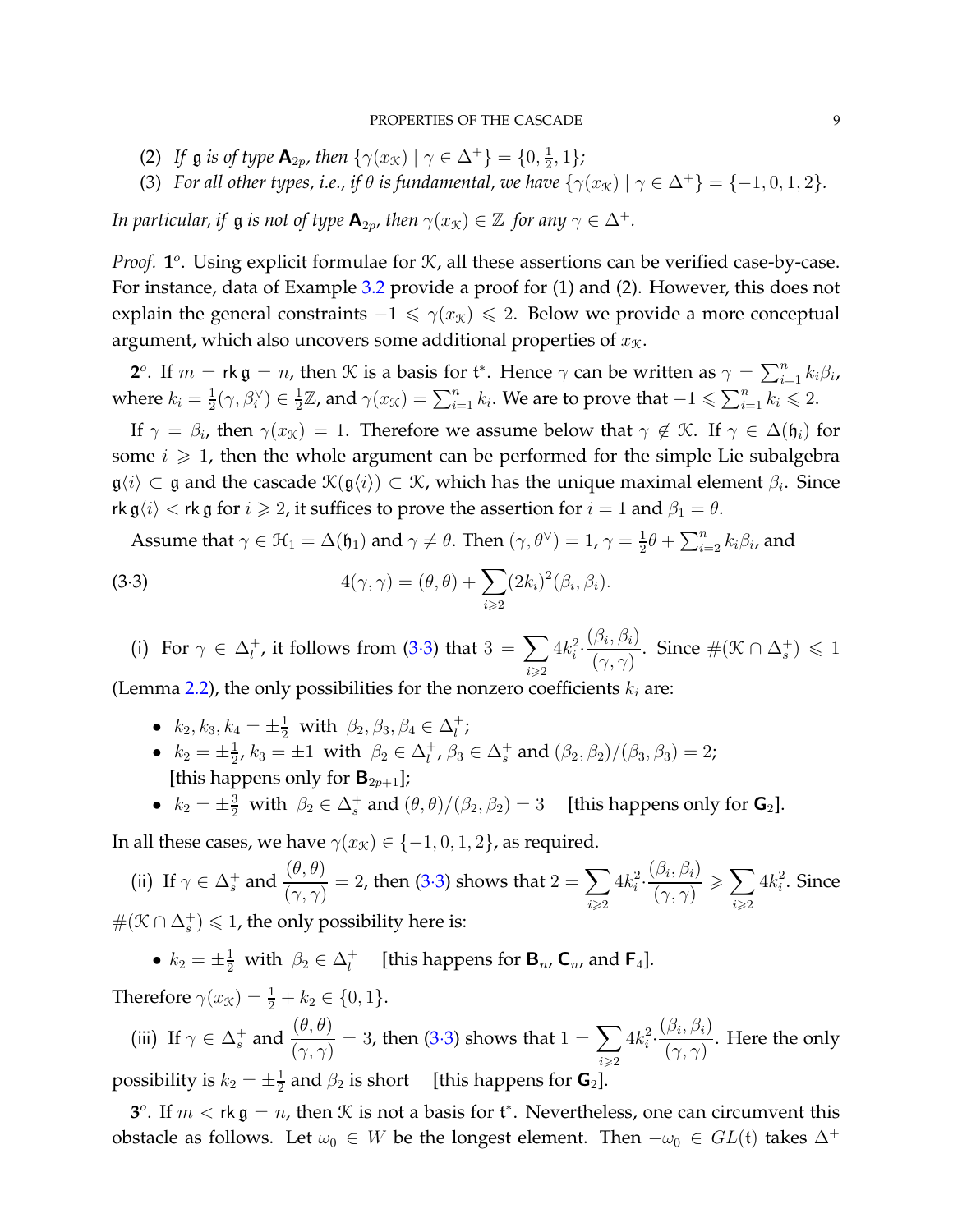to itself and  $\beta_i \in \mathfrak{t}^{-\omega_0}$  for each *i*, see Prop. [2.3.](#page-5-0) Moreover,  $\mathcal K$  is a basis for  $\mathfrak{t}^{-\omega_0}$ , see [[23](#page-30-14), Lemma 6.2]. Hence  $\bar{\gamma} := \frac{1}{2}(\gamma - \omega_0(\gamma)) = \sum_{i=1}^m k_i \beta_i$ ,  $k_i \in \frac{1}{2}$  $\frac{1}{2}\mathbb{Z}$ , and

$$
\sum_{i=1}^{m} k_i = \bar{\gamma}(x_{\mathcal{K}}) = \gamma(x_{\mathcal{K}}).
$$

Therefore, the argument of part  ${\bf 2}^o$  applies to  $\bar\gamma$  in place of  $\gamma.$  However, a new phenomenon may occur here. As above, we begin with  $\gamma \in \Delta(\mathfrak{h}_1) \setminus \theta$ . Then  $\bar{\gamma} = \frac{1}{2}$  $\frac{1}{2}\theta + \sum_{i\geqslant 2} k_i\beta_i$ . But in this case,  $\bar{\gamma}$  is not necessarily a root and it may happen that  $k_i = 0$  for  $i \ge 2$ . Then  $\bar{\gamma}(x_{\mathcal{K}}) = 1/2$ . (This does occur for g of type  $\mathbf{A}_{2p}$ : if  $\gamma = \varepsilon_1 - \varepsilon_{p+1}$ , then  $\omega_0(\gamma) = \varepsilon_{2p+1} - \varepsilon_{p+1}$ and  $\bar{\gamma} = \frac{1}{2}$  $\frac{1}{2}\theta$ . Conversely, if  $\bar{\gamma}=\frac{1}{2}$  $\frac{1}{2}\theta$ , then  $ht(\theta) = 2 \cdot ht(\gamma)$ . Hence the Coxeter number of g is odd, and this happens only for  $A_{2p}$ .)

**4**<sup>*o*</sup>. Recall that  $\omega_0 = -1$  if and only  $m =$  rk g and then  $\bar{\gamma} = \gamma$ . Therefore, part  $2^o$  can be thought of as a special case of a more general approach outlined in  $3^o$ . — Первый профессиональный профессиональный профессиональный профессиональный профессиональный профессиональн<br>В профессиональный профессиональный профессиональный профессиональный профессиональный профессиональный профес

<span id="page-9-1"></span>*Remark* 3.5. An analysis of possibilities for  $\{k_i\}$  in the proof of Theorem [3.4](#page-7-0) reveals the following features:

- **(1)** for any  $\gamma \in \Delta^+$ ,  $\bar{\gamma}$  is a linear combination of at most four different elements of  $\mathcal{K}$ ;
- **(2)** if  $\#\mathcal{K} = \mathsf{rk} \mathfrak{g}$  and  $\mathcal{K} \subset \Delta_l^+$  $\eta_l^+$ , then every  $\gamma \in \Delta_l^+$  $\mathcal{U}^+_l \setminus \mathcal{K}$  is presented as a linear combination of exactly four different elements of  $K$ ;
- **(3)** if  $\gamma(x_{\mathcal{K}}) = 2$  or  $\gamma(x_{\mathcal{K}}) = -1$ , then  $\gamma \in \Delta_l^+$  $\frac{+}{l}$ .

<span id="page-9-0"></span>**Example 3.6.** Let  $\mathfrak{g} = \mathfrak{so}_N$  be realised as the set of skew-symmetric  $N \times N$ -matrices w.r.t. the antidiagonal.

- For  $N = 2n$ , one has  $\mathfrak{t} = \{ \text{diag}(x_1, ..., x_n, -x_n, ..., -x_1) \mid x_i \in \mathbb{C} \}.$ 
	- **–** If  $n = 2k$ , then  $\#\mathcal{K} = 2k$  and the entries of  $x_{\mathcal{K}}$  are  $x_{2i-1} = 1$  and  $x_{2i} = 0$  for  $i=1,\ldots,k.$
	- **–** If  $n = 2k + 1$ , then still  $\#\mathcal{K} = 2k$ , the entries  $x_j$  with  $j \leq 2k$  are the same as for  $\mathfrak{so}_{4k}$ , and  $x_{2k+1} = 0$ .
- For  $N = 2n+1$ , one has  $\mathfrak{t} = \{ \text{diag}(x_1, \ldots, x_n, 0, -x_n, \ldots, -x_1) \mid x_i \in \mathbb{C} \}$  and  $\# \mathcal{K} = n$ . Here the entries of  $x_{\mathcal{K}}$  are  $x_{2i-1} = 1$  for  $i \leqslant [(n+1)/2]$  and  $x_{2i} = 0$  for  $i \leqslant [n/2]$ .

Using Examples [3.2](#page-7-2) and [3.6,](#page-9-0) one readily computes the numbers  $\{\alpha(x_k)\}\$  with  $\alpha \in \Pi$  for all classical Lie algebras. For the exceptional Lie algebras one can use explicit formulae for  $K$ , see Appendix [A.](#page-27-0) An alternative approach is to use the recursive construction of  $K$ . One has  $\Pi = \bigsqcup_{i=1}^m \Phi(\beta_i)$ , and it suffices to describe the numbers  $\alpha(x_\mathcal{K})$  for any simple Lie algebra and  $\alpha \in \Phi(\beta_1) = \Phi(\theta)$ .

- (1) If  $\theta$  is fundamental, then  $\Phi(\theta) = {\tilde{\alpha}} \subset \Pi_l$  and  $\tilde{\alpha}(x_k) = -1$  (Lemma [3.1\)](#page-7-3);
- (2) if  $\mathfrak{g} = \mathfrak{sp}_{2n}$ , then  $\theta = 2\varpi_1$  and  $\Phi(\theta) = \{\alpha_1\} \subset \Pi_s$ . Here  $\theta = 2\alpha_1 + \beta_2$  and  $\alpha_1(x_{\mathcal{K}}) = 0$ ;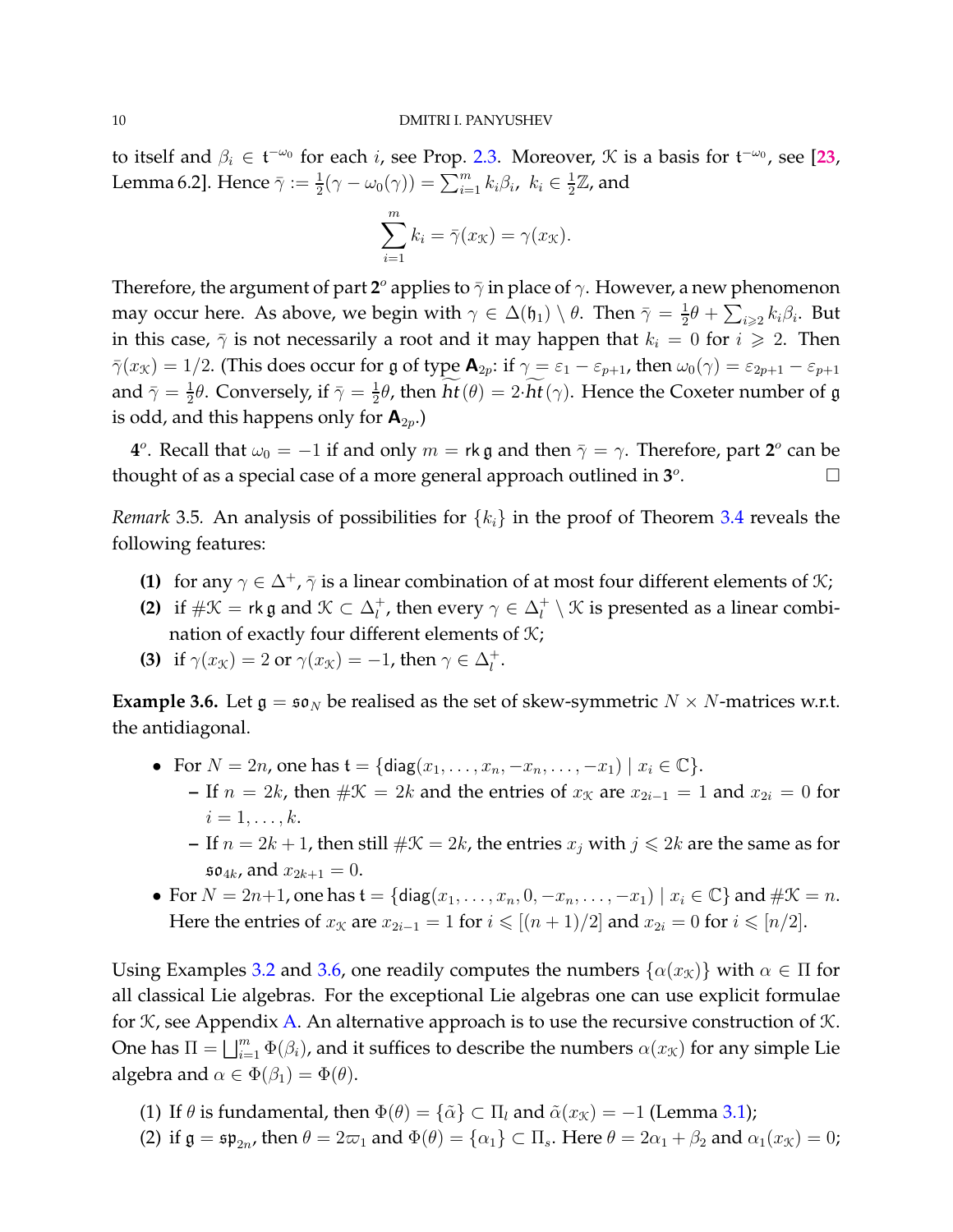- (3) For  $\mathfrak{sl}_{n+1}$   $(n \geq 2)$ , we have  $\Phi(\theta) = {\alpha_1, \alpha_n}$ . If  $n \geq 3$ , then  $\alpha_1(x_{\mathcal{K}}) = \alpha_n(x_{\mathcal{K}}) = 0$ ; if  $n = 2$ , then  $\theta = \alpha_1 + \alpha_2$  and  $\alpha_1(x_{\mathcal{K}}) = \alpha_2(x_{\mathcal{K}}) = 1/2$ ;
- (4) For  $\mathfrak{sl}_2$ , one has  $\theta = \alpha_1$  and  $\alpha_1(x_{\mathcal{K}}) = 1$ .

The resulting labelled diagrams are presented in Figures [1](#page-10-0) and [2.](#page-10-1)



FIGURE 1. Numbers  $\{\alpha(x_k) \mid \alpha \in \Pi\}$  for the classical cases

<span id="page-10-0"></span>

<span id="page-10-1"></span>FIGURE 2. Numbers  $\{\alpha(x_k) \mid \alpha \in \Pi\}$  for the exceptional cases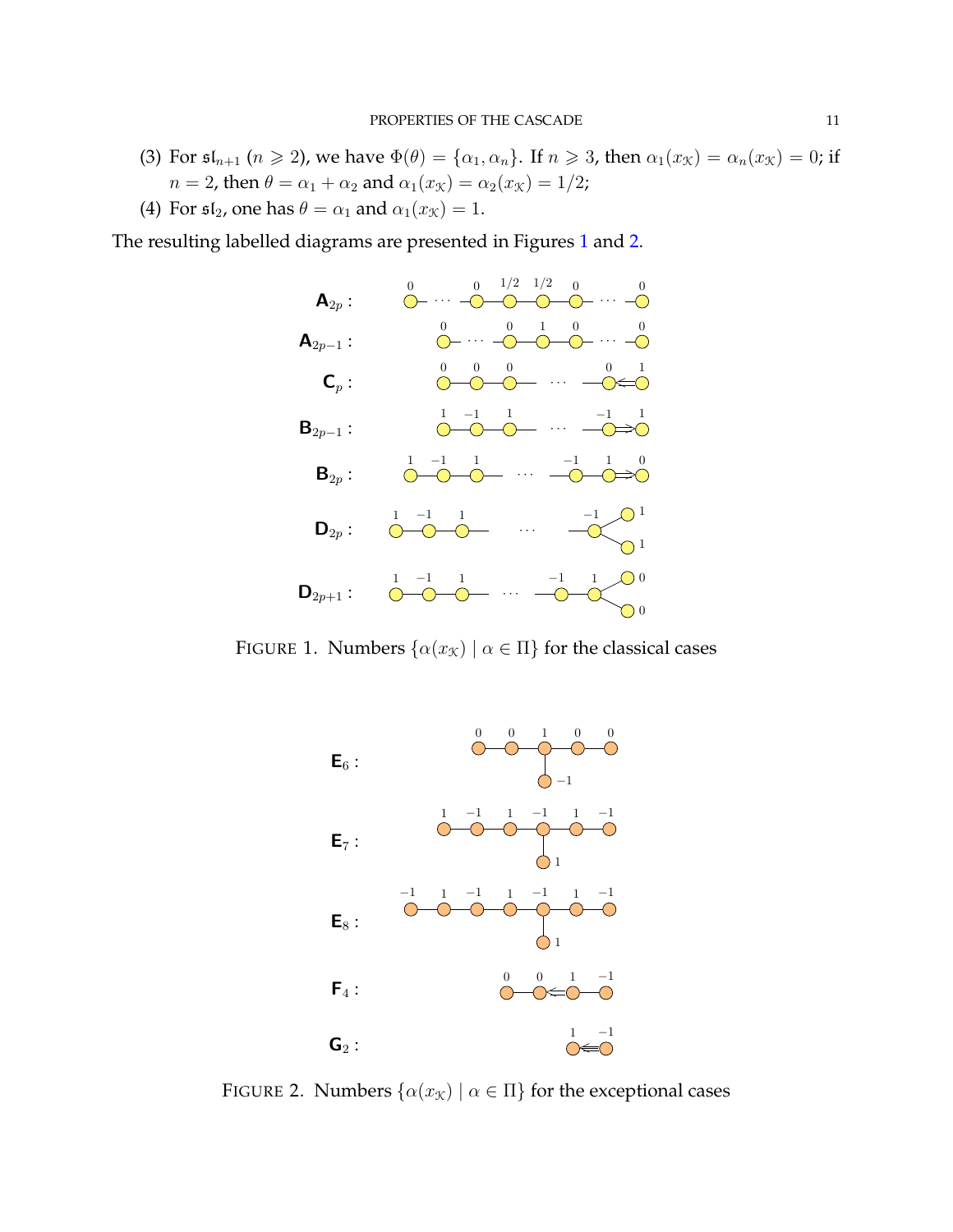Let us summarise main features of the diagrams obtained.

<span id="page-11-3"></span>*Remark* 3.7. 1) Fractional values occur only for g of type  $A_{2p}$ . For  $A_{2p-1}$  and  $C_p$ , the dominant element  $x<sub>K</sub>$  is a multiple of the fundamental weight  $\varpi<sub>p</sub>$ . More precisely,  $x_{\mathcal{K}} = \frac{2}{(\alpha_p, \alpha_p)} \varpi_p$  (cf. Remark [3.2\)](#page-7-2).

2) All these diagrams have no marks '2' and all the marks  $\{\alpha(x_k)\}\$  are nonzero if and only if g is of type  $\mathbf{B}_{2p-1}, \mathbf{D}_{2p}, \mathbf{E}_7, \mathbf{E}_8, \mathbf{G}_2$ . The subset  $\{\alpha \in \Pi \mid \alpha(x_\mathcal{K}) = \pm 1\}$  is always connected and the marks '1' and '−1' alternate in this subset.

3) If  $\alpha(x_{\mathcal{K}}) = -1$  and  $\alpha' \in \Pi$  is adjacent to  $\alpha$ , then  $\alpha'(x_{\mathcal{K}}) = 1$ . Moreover, if  $\alpha'(x_{\mathcal{K}}) = 1$ , then  $\alpha' \in \mathcal{K}$ .

4) The numbers  $\{\alpha(x_k)\}\$ are compatible with the unfolding procedures  $\mathbf{C}_p \mapsto \mathbf{A}_{2p-1}$ ,  ${\sf B}_{p-1}\mapsto {\sf D}_p$ ,  ${\sf F}_4\mapsto {\sf E}_6$ , and  ${\sf G}_2\mapsto {\sf D}_4.$  For instance,  $\bigcirc\limits^{1\;\;-1}_{-1}\;\;\mapsto\;\;\circ\!\!\!\!-\subset\!\!\!\!-\subset\!\!\!\!-\subset\!\!\!\!-\subset\!\!\!\!-\subset\!\!\!\!-\subset\!\!\!\!-\subset\!\!\!\!-\subset\!\!\!\!-\subset\!\!\!\!-\subset\!\!\!\!-\subset\!\!\!\!-\subset\!\!\!\!-\subset\!\!\!\!-\subset\!\!\!\!-\subset\!\!\!\!-\subset\!\!\!\!-\subset\!\!\!\!-\subset$ 1 1 .

# 4. THE CASCADE ELEMENT AND SELF-DUAL REPRESENTATIONS OF g

<span id="page-11-0"></span>Consider the standard lattices in  $t^*_{\mathbb{Q}}$  associated with  $\Delta$  [[27](#page-30-12), Chap. 4, §2.8]:

- $\mathcal{Q} = \bigoplus_{i=1}^n \mathbb{Z} \alpha_i$  the root lattice;
- $\mathcal{Q}^{\vee} = \bigoplus_{i=1}^{n} \mathbb{Z} \alpha_i^{\vee}$  the coroot lattice;
- $\bullet \ \ \mathcal{P} = \bigoplus_{i=1}^n \mathbb{Z} \varpi_i$  the weight lattice;
- $\mathcal{P}^{\vee} = \bigoplus_{i=1}^{n} \mathbb{Z} \varpi_i^{\vee}$  the coweight lattice, where  $\varpi_i^{\vee} = 2\varpi_i/(\alpha_i, \alpha_i)$ .

Then  $\mathcal{P}\supset\mathcal{Q}$ ,  $\mathcal{P}^\vee\supset\mathcal{Q}^\vee,\mathcal{P}=(\mathcal{Q}^\vee)^*$ , and  $\mathcal{P}^\vee=\mathcal{Q}^*$ , where  $\mathcal{L}^*$  stands for the dual lattice of L. For instance,  $\mathcal{P}^{\vee} = \mathcal{Q}^* = \{ \nu \in \mathfrak{t}_{\mathbb{Q}} \mid (\nu, \gamma) \in \mathbb{Z} \ \forall \gamma \in \Delta \}.$ 

If g is not of type  $\mathbf{A}_{2p}$ , then  $x_{\mathcal{K}} \in \mathcal{P}^{\vee}$  (Theorem [3.4\)](#page-7-0). However, then  $x_{\mathcal{K}}$  does not always belong to  $\mathcal{Q}^{\vee}$ , and we characterise below the relevant cases. If  $\mathcal{M} \subset \mathfrak{t}_{\mathbb{Q}}$  is finite, then  $|\mathcal{M}| := \sum_{m \in \mathcal{M}} m$ . As usual, set  $2\varrho = \sum_{\gamma \in \Delta^+} \gamma = |\Delta^+|$  and  $2\varrho^{\vee} = \sum_{\gamma \in \Delta^+} \gamma^{\vee} = |(\Delta^{\vee})^+|$ . Then  $h(g) = (\varrho^{\vee}, \theta) + 1$  and the *dual Coxeter number* of  $g$  is  $h^* = h^*(g) := (\varrho, \theta^{\vee}) + 1$ .

<span id="page-11-1"></span>**Lemma 4.1.** *One has*  $2\varrho = \sum_{i=1}^{m} (\mathsf{h}^*(\mathfrak{g}\langle j \rangle) - 1)\beta_j$  *and*  $2\varrho^{\vee} = \sum_{i=1}^{m} (\mathsf{h}(\mathfrak{g}\langle j \rangle) - 1)\beta_j^{\vee}$ .

*Proof.* Since  $\Delta^+ = \bigsqcup_{i=1}^m \mathfrak{H}_{\beta_i}$  and  $\beta_1 = \theta$ , it is sufficient to prove that  $|\mathfrak{H}_{\theta}^{\vee}| = (\mathsf{h}(\mathfrak{g})-1)\theta^{\vee}$ and  $|\mathfrak{H}_{\theta}| = (\mathsf{h}^*(\mathfrak{g})-1)\theta$ . Since  $\mathfrak{H}_{\theta}\setminus\{\theta\}$  is the union of pairs  $\{\gamma,\theta-\gamma\}$ , where the roots  $\gamma$ and  $\theta - \gamma$  have the same length, it is clear that  $|\mathfrak{H}_{\theta}^{\vee}| = a\theta^{\vee}$  for some  $a \in \mathbb{N}$ . Then

$$
a = \left(\frac{1}{2}|\mathcal{H}_{\theta}^{\vee}|, \theta\right) = \left(\varrho^{\vee}, \theta\right) = \mathsf{h}(\mathfrak{g}) - 1.
$$

The proof of the second relation is similar.

<span id="page-11-2"></span>**Proposition 4.2.** *The following conditions are equivalent:*

- (1)  $x_{\mathcal{K}} \in \mathcal{Q}^{\vee}$ ;
- (2) *every self-dual representation of* g *is orthogonal.*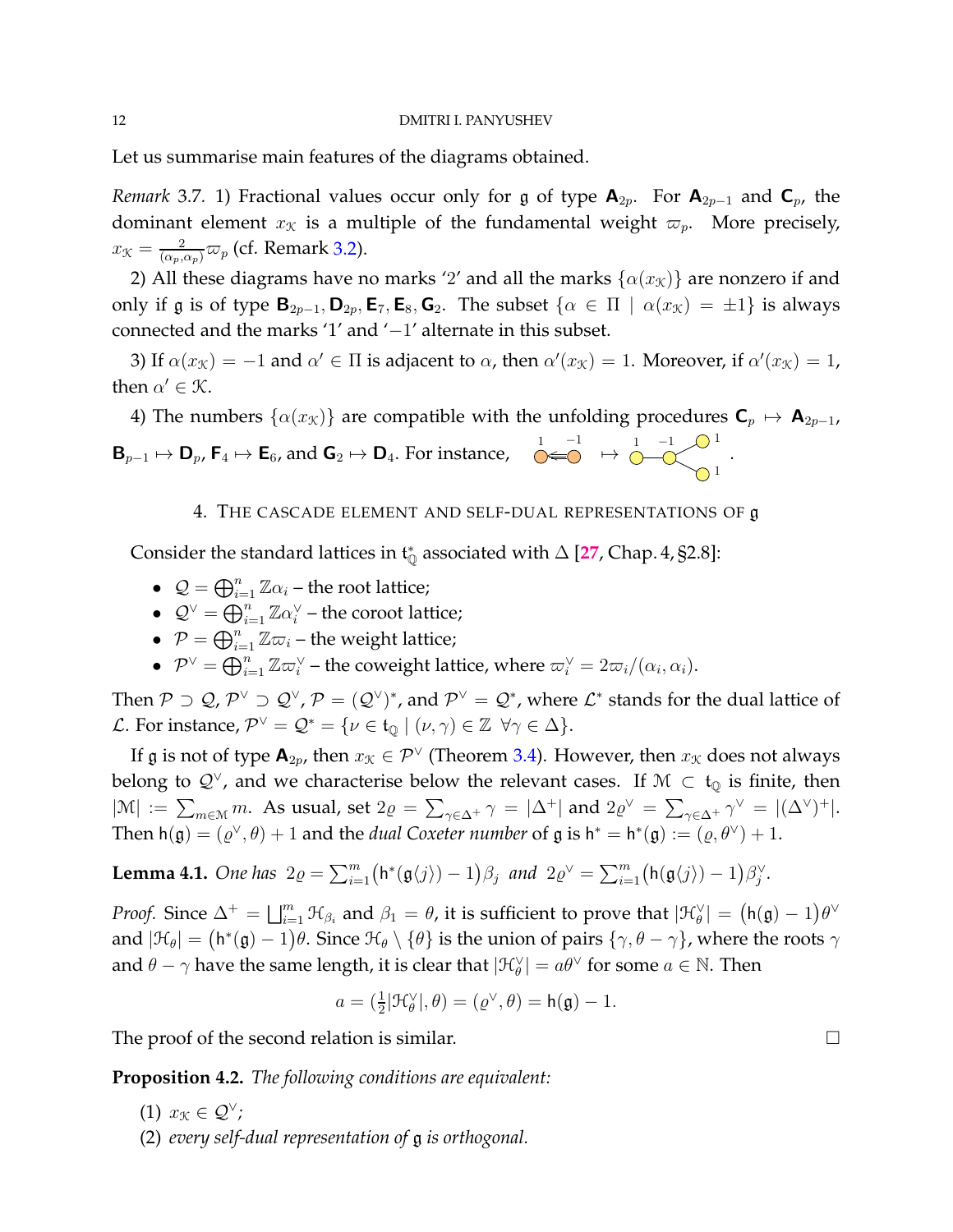*Proof.* By a classical result of Dynkin, if  $\pi_{\lambda} : \mathfrak{g} \to \mathbb{V}_{\lambda}$  is an irreducible representation with highest weight  $\lambda$ , then  $\pi_{\lambda}$  is self-dual if and only if  $\omega_0(\lambda) = -\lambda$ . Then  $\pi_{\lambda}$  is orthogonal if and only if  $(\varrho^{\vee}, \lambda) \in \mathbb{N}$  [[5](#page-29-0)], cf. also [[27](#page-30-12), Exercises 4.2.12–13] or [[28](#page-30-13), Chap. 3, § 2.7]. Hence every self-dual representation of  $\mathfrak g$  is orthogonal if and only if  $\varrho^\vee\in{\mathcal Q}^\vee.$ 

Therefore, it suffices to prove that  $\varrho^{\vee} - x_{\mathcal{K}} \in \mathcal{Q}^{\vee}$ , if  $\mathfrak g$  is not of type  $\mathsf A_{2p}$ . By Lemma [4.1,](#page-11-1) we have

$$
\varrho^\vee - x_{\mathcal K} = \sum_{i=1}^m \frac{\textnormal{h}(\mathfrak{g}\langle j \rangle) - 2}{2} \beta_j^\vee.
$$

It remains to observe that, for any simple g, the Coxeter numbers  $h(g\langle j \rangle)$ ,  $j = 1, ..., m$ , have the same parity, and if  $\frak{g}$  is not of type  $\mathbf{A}_{2p}$ , then all these numbers are even.  $\Box$ 

Using Proposition [4.2](#page-11-2) and [**[27](#page-30-12)**, Table 3], one readily obtains that

$$
x_{\mathcal{K}} \in \mathcal{Q}^{\vee} \iff \mathfrak{g} \in \{ \mathsf{B}_{4p-1}, \mathsf{B}_{4p}, \mathsf{D}_{4p}, \mathsf{D}_{4p+1}, \mathsf{E}_6, \mathsf{E}_8, \mathsf{F}_4, \mathsf{G}_2 \}.
$$

Although the coefficients  $[\varrho^\vee:\beta_i^\vee]$  are usually not integral, this does **not** necessarily mean that  $\varrho^\vee\not\in\mathcal{Q}^\vee.$  For, the elements  $\beta_1^\vee,\ldots,\beta_m^\vee$  do not form a (part of a) basis for  $\mathcal{Q}^\vee.$ 

## <span id="page-12-0"></span>5. THE CASCADE ELEMENT AS THE OOMS ELEMENT OF A FROBENIUS LIE ALGEBRA

Given an arbitrary Lie algebra q, one associates the *Kirillov form*  $\mathcal{B}_\eta$  on q to any  $\eta \in \mathfrak{q}^*$ . By definition, if  $\langle , \rangle$  :  $\mathfrak{q}^* \times \mathfrak{q} \to \mathbb{C}$  is the natural pairing and  $x, y \in \mathfrak{q}$ , then

<span id="page-12-1"></span>
$$
\mathcal{B}_{\eta}(x, y) = \langle \eta, [x, y] \rangle = -\langle \mathrm{ad}^*(x)\eta, y \rangle.
$$

Then  $\mathcal{B}_{\eta}$  is skew-symmetric and Ker  $\mathcal{B}_{\eta} = \mathfrak{q}^{\eta}$ , the stabiliser of  $\eta$  in  $\mathfrak{q}$ . The *index* of  $\mathfrak{q}$  is  $\mathrm{ind}\,\mathfrak{q}=\min_{\eta\in\mathfrak{g}^*}\dim\mathfrak{q}^\eta$ , and  $\mathfrak{q}^*_{\text{reg}}=\{\xi\in\mathfrak{q}^*\mid\dim\mathfrak{q}^\xi=\mathrm{ind}\,\mathfrak{q}\}$  is the set of *regular elements* of q<sup>\*</sup>. Suppose that q is *Frobenius*, i.e., there is  $\xi \in \mathfrak{q}^*$  such that  $\mathcal{B}_{\xi}$  is non-degenerate. Then  $\frak{q}^{\xi} = \{0\}$  and  $\xi \in \frak{q}_{\text{reg}}^*$ . The 2-form  $\mathcal{B}_{\xi}$  yields a linear isomorphism between  $\frak{q}$  and  $\frak{q}^*$ . Let  $x_{\mathfrak{q},\xi} = x_{\xi} \in \mathfrak{q}$  correspond to  $\xi$  under that isomorphism. It is noticed by A. Ooms [[18](#page-30-9)] that ad  $x_{\xi}$  enjoys rather interesting properties. Namely, using the non-degenerate form  $B_{\xi}$ , one defines the adjoint operator  $(\text{ad } x_{\xi})^* : \mathfrak{q} \to \mathfrak{q}$ . By [[18](#page-30-9), Theorem 3.3], one has

(5.1) 
$$
(\operatorname{ad} x_{\xi})^* = 1 - \operatorname{ad} x_{\xi}.
$$

Therefore, if  $\lambda$  is an eigenvalue of ad  $x_{\xi}$  with multiplicity  $m_{\lambda}$ , then  $1 - \lambda$  is also an eigenvalue and  $m_{\lambda} = m_{1-\lambda}$ . Hence  $\text{tr}_{\mathfrak{g}}(\text{ad }x_{\xi}) = (\dim \mathfrak{q})/2$ . We say that  $x_{\xi}$  is the *Ooms element* associated with  $\xi \in \frak q^*_{\sf reg}$ . Another way to define  $x_\xi$  is as follows. Since  $\frak q^\xi = \{0\}$ , we have  $\mathfrak{q} \cdot \xi = \mathfrak{q}^*$ . Then  $x_{\xi} \in \mathfrak{q}$  is the unique element such that  $(\mathrm{ad}^* x_{\xi}) \cdot \xi = -\xi$ .

If  $q = \text{Lie}(Q)$  is algebraic, then each element of q has the Jordan decomposition [[27](#page-30-12), Ch. 3. § 3.7]. Furthermore, if q is Frobenius and algebraic, then  $\mathfrak{q}_{{\rm reg}}^*$  is the dense  $Q$ -orbit in  $\mathfrak{q}^*_{\text{reg}}$ . Therefore, all Ooms elements in  $\mathfrak{q}$  are  $Q$ -conjugate, and we can also write  $x_{\xi} = x_{\mathfrak{q}}$  for an Ooms element in q.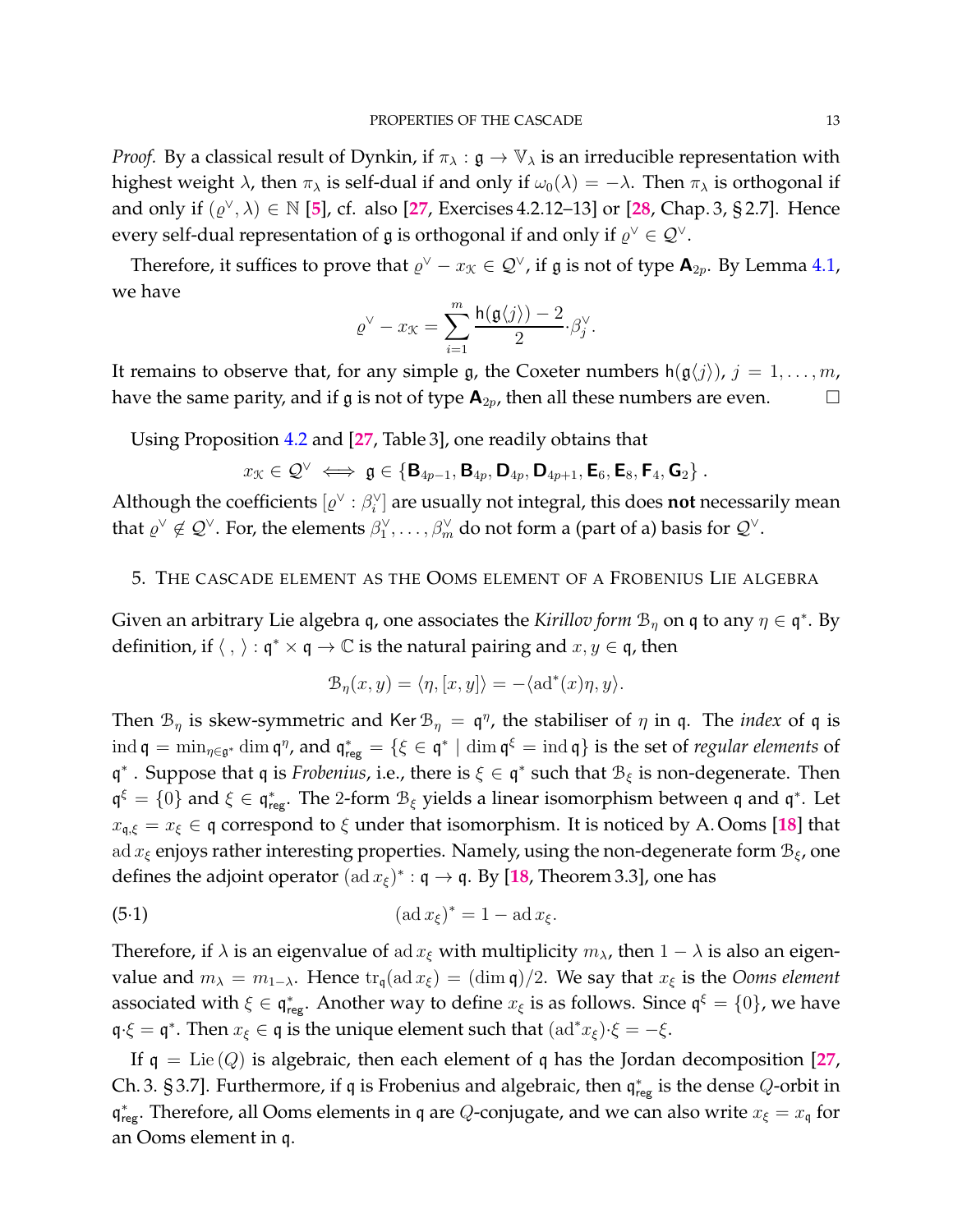**Lemma 5.1.** *If* q *is Frobenius and algebraic, then any Ooms element*  $x_{\xi}$  *is semisimple.* 

*Proof.* For the Jordan decomposition  $x_{\xi} = (x_{\xi})_s + (x_{\xi})_n$ , the defining relation  $(\text{ad}^* x_{\xi}) \cdot \xi =$  $-\xi$  obviously implies that  $ad^*((x_{\xi})_s) \cdot \xi = -\xi$ . Then the uniqueness of the Ooms element associated with  $\xi$  shows that  $x_{\xi} = (x_{\xi})_s$  is semisimple.

Let spec( $x_{\xi}$ ) denote the multiset of eigenvalues of ad  $x_{\xi}$  in q. In other words, if  $\lambda$  is an eigenvalue and  $q(\lambda)$  is the corresponding eigenspace, then  $\lambda \in \text{spec}(x_{\xi})$  is taken with multiplicity dim  $q(\lambda)$ . Then it follows from [\(5](#page-12-1).1) that spec( $x_{\xi}$ ) is symmetric w.r.t. 1/2.

In [**[24](#page-30-7)**], we defined the *Frobenius envelope* of the nilradical p nil of any standard parabolic subalgebra  $\mathfrak{p} \subset \mathfrak{g}$ . For  $\mathfrak{u} = \mathfrak{b}^{\mathsf{nil}}$ , this goes as follows. Set  $\mathfrak{t}_{\mathfrak{X}} = \langle \beta_1, \ldots, \beta_m \rangle_{\mathbb{C}} = \langle \mathfrak{X} \rangle_{\mathbb{C}} \subset \mathfrak{t}$ . In more direct terms,  $\mathfrak{t}_\mathfrak{X}=\bigoplus_{i=1}^m [e_{\beta_i},e_{-\beta_i}].$  Then  $\mathfrak{t}_\mathfrak{X}$  is an algebraic subalgebra of  $\mathfrak{t}$ , and the Frobenius envelope of u is  $\mathfrak{b}_{\mathfrak{K}} = \mathfrak{t}_{\mathfrak{K}} \oplus \mathfrak{u}$ , which is an ideal of  $\mathfrak{b}$ . Note that  $\mathfrak{b}_{\mathfrak{K}} = \mathfrak{b}$  if and only if  $\#\mathcal{K}$  = rk g. By [[24](#page-30-7), Proposition 5.1], we have ind  $\mathfrak{b}_\mathcal{K} = 0$ , i.e.,  $\mathfrak{b}_\mathcal{K}$  is Frobenius. Here  $\mathfrak{b}_\mathfrak{X}^*\simeq\mathfrak{g}/\mathfrak{b}_\mathfrak{X}^\perp$  can be identified with  $\mathfrak{b}_\mathfrak{X}^-=\mathfrak{t}_\mathfrak{X}\oplus\mathfrak{u}^-$  as vector space and t-module. Furthermore, under this identification, we have

$$
\xi_{\mathcal{K}}=\sum_{\beta\in\mathcal{K}}e_{-\beta}\in(\mathfrak{b}_{\mathcal{K}})_{\mathrm{reg}}^*.
$$

Therefore,  $(\text{ad}^*x_{\mathcal{K}})\xi_{\mathcal{K}} = -\xi_{\mathcal{K}}$ , i.e., the Ooms element  $x_{\xi_{\mathcal{K}}}$  associated with  $\xi_{\mathcal{K}}$  is nothing but the cascade element  $x<sub>K</sub>$  from Section [3.](#page-6-0) Hence spec $(x<sub>K</sub>)$  is symmetric w.r.t. 1/2. Note that since  $\mathfrak{t}_{\mathfrak{X}} \subset \mathfrak{b}_{\mathfrak{X}}(0)$ ,  $\bigoplus_{\beta \in \mathfrak{X}} \mathfrak{g}_{\beta} \subset \mathfrak{b}_{\mathfrak{X}}(1)$ , and  $\dim \mathfrak{t}_{\mathfrak{X}} = \dim(\sum_{\beta \in \mathfrak{X}} \mathfrak{g}_{\beta}) = \#\mathfrak{X}$ , the symmetry of the multiset spec( $x<sub>K</sub>$ ) w.r.t. 1/2 is equivalent to the symmetry established in Lemma [3.3.](#page-7-4)

In this situation, we have

$$
\frac{1}{2}(\dim \mathfrak{u} + \#\mathfrak{X}) = \frac{1}{2}\dim \mathfrak{b}_{\mathfrak{X}} = \operatorname{tr}_{\mathfrak{b}_{\mathfrak{X}}}(\operatorname{ad} x_{\mathfrak{X}}) = \sum_{\gamma > 0} \gamma(x_{\mathfrak{X}}) = 2\varrho(x_{\mathfrak{X}}).
$$

Since  $\text{ind } \mathfrak{u} = \#\mathfrak{X} = m$  [[11](#page-30-1)], the sum  $\frac{1}{2}(\text{dim } \mathfrak{u} + \#\mathfrak{X})$  is the *magic number* associated with  $\mathfrak{u}$ . Comparing this with Lemma [4.1,](#page-11-1) we obtain

$$
\frac{1}{2}(\dim \mathfrak{u} + m) = 2\varrho(x_{\mathcal{K}}) = \sum_{i=1}^{m} ((\mathsf{h}^*(\mathfrak{g}\langle j\rangle) - 1).
$$

*Remark* 5.2. The case of  $\mathfrak{g} = \mathfrak{sl}_{2n+1}$  in Theorem [3.4](#page-7-0) shows that the eigenvalues of the Ooms element for the Frobenius algebra  $\mathfrak{b}_\mathfrak{K}$  are not always integral. Nevertheless, there are interesting classes of Frobenius algebras q such that spec( $x_q$ )  $\subset \mathbb{Z}$ . Using meander graphs of type  $A_n$  [[4](#page-29-1)] or  $C_n$  [[25](#page-30-15)], I can explicitly describe the Ooms element  $x_p$  for any Frobenius *seaweed subalgebra*  $\mathfrak{p}$  of  $\mathfrak{sl}_{n+1}$  or  $\mathfrak{sp}_{2n}$  and then prove that the eigenvalues of ad  $x_{\mathfrak{p}}$  belong to  $\mathbb Z$ . However, being symmetric with respect to 1/2 and integral, the eigenvalues of such  $x_{\mathfrak{p}}$ do not always confine to the interval  $[-1, 2]$ .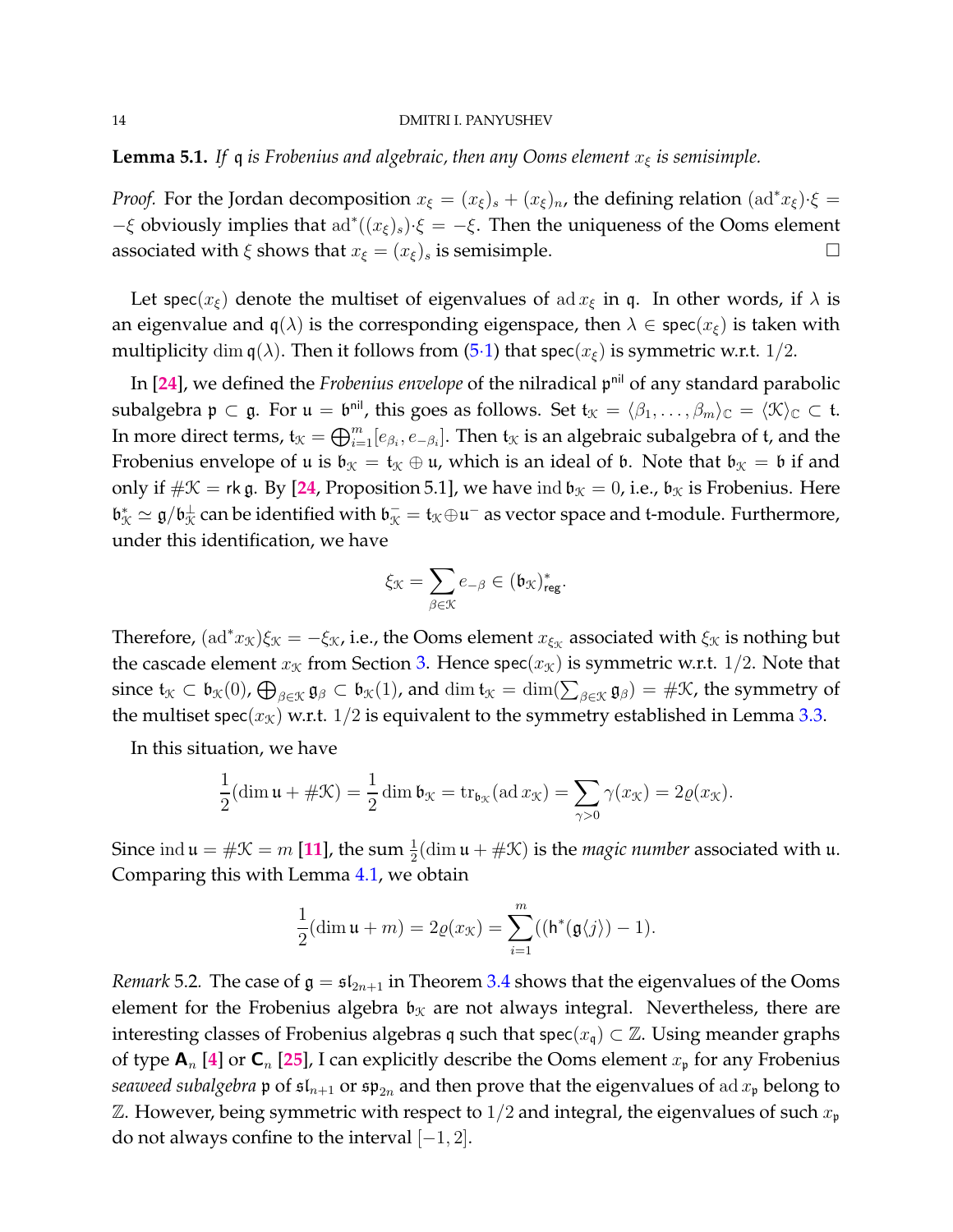#### PROPERTIES OF THE CASCADE 15

## 6. THE ABELIAN IDEAL OF b ASSOCIATED WITH THE CASCADE

<span id="page-14-0"></span>If g is not of type  $\mathbf{A}_{2n}$ , then  $x_k \in \mathfrak{t}$  has the property that  $\{\gamma(x_k) \mid \gamma \in \Delta^+\} \subset \{-1, 0, 1, 2\}$ (Theorem [3.4\)](#page-7-0). By Kostant's extension of Peterson's theory [**[14](#page-30-10)**, Section 3], every such element of t determines an abelian ideal of b. In particular, one may associate an abelian ideal of b to  $x<sub>K</sub>$  (i.e., to K) as long as g is not of type  $A<sub>2p</sub>$ . Our goal is to characterise this ideal. If a is an abelian ideal of  $\mathfrak b$ , then a is t-stable and a  $\subset \mathfrak u^+$ . Hence it suffices to determine the set of positive roots  $\Delta(\mathfrak{a}) \subset \Delta^+$ .

Recall that the *inversion set* of  $w \in W$  is  $\mathcal{N}(w) = \{ \gamma \in \Delta^+ \mid w(\gamma) \in \Delta^- \}$ . Then  $\mathcal{N}(w)$  and  $\Delta^+ \setminus \mathcal{N}(w)$  are *closed* (under root addition), i.e., if  $\gamma', \gamma'' \in \mathcal{N}(w)$  and  $\gamma' + \gamma'' \in \Delta^+$ , then  $\gamma' + \gamma'' \in \mathcal{N}(w)$ , and likewise for  $\Delta^+ \setminus \mathcal{N}(w)$ . Conversely, if  $S \subset \Delta^+$  and both  $S$  and  $\Delta^+ \setminus S$ are closed, then  $S = N(w)$  for a unique  $w \in W$  [[13](#page-30-16), Prop. 5.10]. Below,  $\gamma > 0$  (resp.  $\gamma < 0$ ) is a shorthand for  $\gamma \in \Delta^+$  (resp.  $\gamma \in \Delta^-$ ).

*Kostant's construction.* Set  $\mathfrak{D}_{ab} = \{t \in \mathfrak{t}_{\mathbb{O}} \mid -1 \leq \gamma(t) \leq 2 \ \forall \gamma \in \Delta^+\}$ . Kostant associates the abelian ideal  $\mathfrak{a}_z\triangleleft\mathfrak{b}$  to each  $z\in\mathfrak{D}_{\sf ab}\cap\mathcal{P}^{\vee}$  [[14](#page-30-10), Theorem 3.2], i.e., if  $\gamma(z)\in\{-1,0,1,2\}$  for any  $\gamma \in \Delta^+$ . Unlike the Peterson method, his construction exploits only W and does not invoke the affine Weyl group  $\hat{W}$  and "minuscule" elements in it. Set  $\Delta_z^{\pm}(i) = \{ \gamma \in \Delta^{\pm} \mid$  $\gamma(z)=i\}$  and  $\Delta_z(i)=\Delta_z^+(i)\cup\Delta_z^-(i).$  Note that  $-\Delta_z^+(i)=\Delta_z^-(-i).$  We have

(6.1) 
$$
\Delta^+ = \bigsqcup_{i=-1}^2 \Delta_z^+(i)
$$

and both subsets  $\Delta_z^+(1) \sqcup \Delta_z^+(2)$  and  $\Delta_z^+(-1) \sqcup \Delta_z^+(0)$  are closed. Therefore, there is a unique  $w_z \in W$  such that  $\mathcal{N}(w_z) = \Delta_z^+(1) \sqcup \Delta_z^+(2)$ . By definition, then

<span id="page-14-1"></span>
$$
\Delta(\mathfrak{a}_z) = w_z\big(\Delta_z^+(-1)\big) \sqcup w_z\big(-\Delta_z^+(2)\big) \subset \Delta^+.
$$

Hence  $\dim \mathfrak{a}_z = \#(\Delta_z^+(-1) \cup \Delta_z^+(2)).$  Note that  $\Delta_z(0)$  is a root system in its own right, and  $\Delta_z^+(0)$  is a set of positive roots in it. We say that the union in [\(6](#page-14-1)·1) is the *z-grading* of  $\Delta^+$ , and if  $\gamma \in \Delta_z^+(i)$ , then *i* is the *z-degree* of  $\gamma$ .

<span id="page-14-2"></span>**Proposition 6.1.** Let  $z \in \mathfrak{D}_{ab} \cap \mathcal{P}^{\vee}$  be arbitrary.

- (i) If  $\gamma \in \Delta_z^+(0)$  is not a sum of two roots from  $\Delta_z^+(0)$ , then  $w_z(\gamma) \in \Pi$ ;
- (ii) *if*  $\theta(z) = 1$ , *i.e.*,  $\theta \in \Delta_z^+(1)$ , then  $w_z(\theta) \in -\Pi$ .

*Proof.* Recall that  $\mathcal{N}(w_z) = \Delta_z^+(1) \cup \Delta_z^+(2)$ .

(i) Since  $\gamma \notin \mathcal{N}(w_z)$ , we have  $w_z(\gamma) > 0$ . Assume that  $w_z(\gamma) = \mu_1 + \mu_2$ , where  $\mu_i > 0$ . Then  $\gamma = w_z^{-1}(\mu_1) + w_z^{-1}(\mu_2)$ . Letting  $\gamma_i := w_z^{-1}(\mu_i)$ , we get the following possibilities.

1<sup>o</sup>. If  $\gamma_1, \gamma_2 > 0$ , then the *z*-grading of  $\Delta^+$  shows that there are further possibilities:

- $\gamma_1 \in \Delta_z^+(-1)$  and  $\gamma_2 \in \Delta_z^+(1)$ . But then  $\mu_2 = w_z(\gamma_2) < 0$ . A contradiction!
- $\gamma_1, \gamma_2 \in \Delta_z^+(0)$  this contradicts the hypothesis on  $\gamma$ .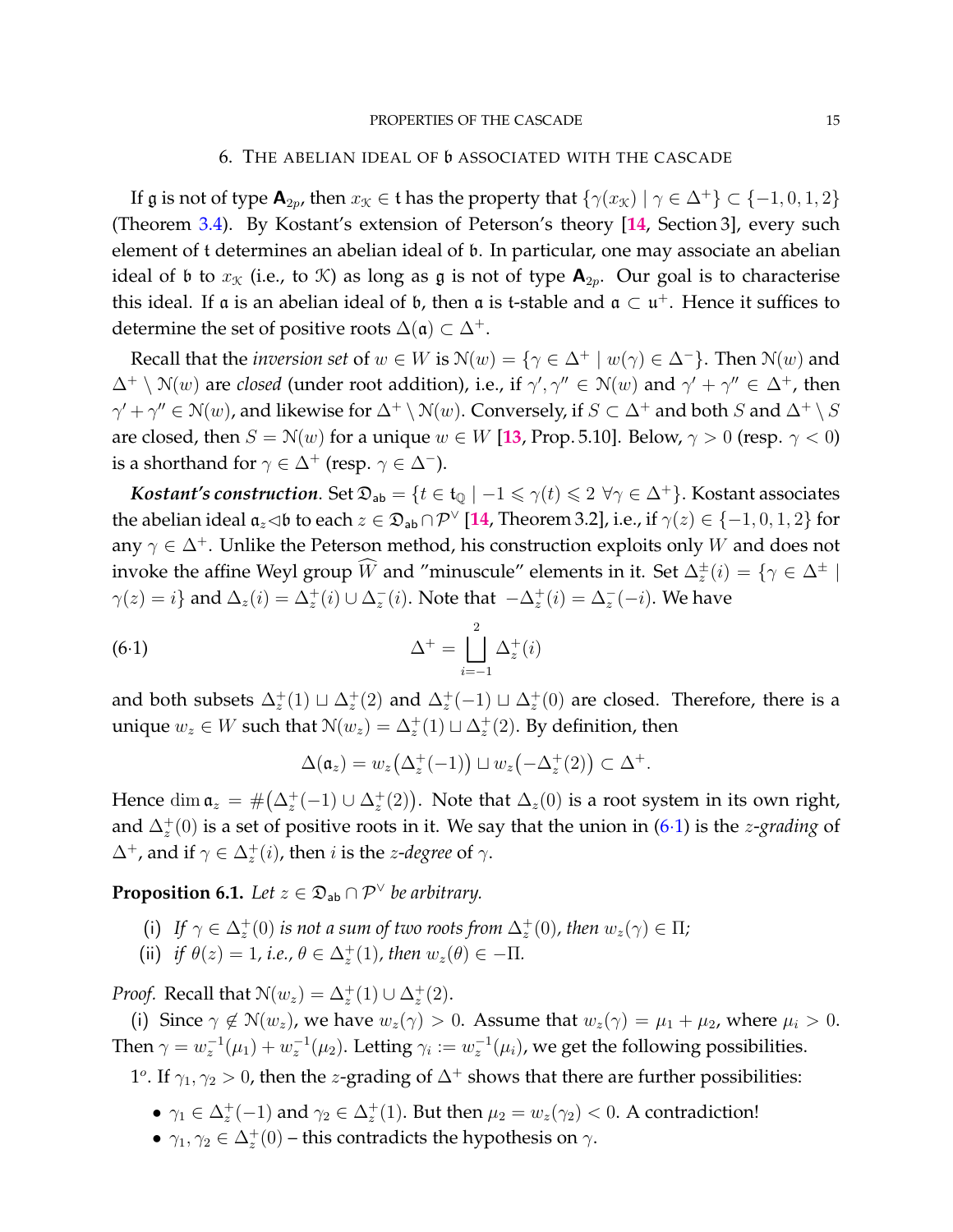2<sup>o</sup>. Suppose that  $\gamma_1 > 0$  and  $\gamma_2 < 0$ . Then  $\gamma_1 \notin \mathcal{N}(w_z)$  and  $-\gamma_2 \in \mathcal{N}(w_z)$ . Hence  $\gamma_1\in\Delta_z^+(\leqslant0)$  and  $-\gamma_2\in\Delta_z^+(\geqslant1)$ , i.e.,  $\gamma_2\in\Delta_z^-(\leqslant-1).$  It follows that  $\gamma_1+\gamma_2=\gamma\in$  $\Delta_z(\leqslant -1)$ . A contradiction!

Thus, cases 1<sup>o</sup> and 2<sup>o</sup> are impossible, and  $w_z(\gamma)$  must be simple.

(ii) Since  $\theta(z) = 1$ , we have  $w_z(\theta) < 0$ . Assume that  $w_z(\theta) = -\gamma_1 - \gamma_2$ , where  $\gamma_i > 0$ . Then  $\theta=w_z^{-1}(-\gamma_1)+w_z^{-1}(-\gamma_2)$  and  $\mu_i:=w_z^{-1}(-\gamma_i)>0$  for  $i=1,2.$  Then  $\mu_i\in\mathcal{N}(w_z)$  and hence  $\mu_i(z) \geq 1$ . Therefore  $\theta(z) = \mu_1(z) + \mu_2(z) \geq 2$ . A contradiction!

*Remark* 6.2. Note that  $\gamma \in \Delta_z^+(0)$  is not a sum of two roots from  $\Delta_z^+(0)$  if and only if  $\gamma$ belongs to the *base* (= set of simple roots) of  $\Delta_z(0)$  that is contained in  $\Delta_z^+(0)$ .

Let  $C \subset \mathfrak{t}_{\mathbb{Q}}$  denote the *dominant Weyl chamber*, i.e.,  $C = \{x \in \mathfrak{t}_{\mathbb{Q}} \mid \alpha(x) \geq 0 \ \forall \alpha \in \Pi\}$ .

<span id="page-15-1"></span>**Proposition 6.3.** *We have*  $w_z(z)$  ∈ −C, *i.e.*, *it is anti-dominant. Moreover*,  $w_z$  *is the unique element of minimal lenght in* W *that takes* z *into* −C*.*

*Proof.* For any  $\lambda \in \mathfrak{t}_{\mathbb{Q}}^*$ , let  $\lambda^+$  be the dominant representative in  $W \cdot \lambda$ . By [[10](#page-30-17), Lemma 4.1], there is a unique element of minimal length  $w_{\lambda} \in W$  such that  $w_{\lambda} \cdot \lambda = \lambda^+$  and then  $\mathcal{N}(w_{\lambda}) = \{ \gamma \in \Delta^+ \mid (\gamma, \lambda) < 0 \}$  (cf. also [[22](#page-30-18), Theorem 4.1]). Translating this into the assertion on the *anti-dominant* representative in  $W \text{·} z \subset \mathfrak{t}_0$ , we see that the element of minimal length  $\bar{w}$  that takes z into  $-\mathcal{C}$  is defined the property that

$$
\mathcal{N}(\bar{w}) = \{ \gamma \in \Delta^+ \mid (\gamma, z) > 0 \} = \Delta_z^+(1) \cup \Delta_z^+(2).
$$

Therefore,  $\bar{w} = w_z$ .

We will use Kostant's construction with  $z = x<sub>K</sub>$ . Therefore, it is assumed below that spec $(x_{\mathcal{K}})\subset\mathbb{Z}$ , which excludes the series  $\mathbf{A}_{2p}.$  For simplicity, write  $\Delta^+_\mathcal{K}(i)$ ,  $\mathfrak{a}_\mathcal{K}$ , and  $w_\mathcal{K}$  in place of  $\Delta_{x_3}^+(i)$ ,  $\mathfrak{a}_{x_3}$ , and  $w_{x_3}$ , respectively. By the symmetry of spec $(x_3)$ , one has  $\dim \mathfrak{a}_\mathfrak{X}=$  $\#\Delta^+_{\mathcal{K}}(-1)+\#\Delta^+_{\mathcal{K}}(2)=2\#\Delta^+_{\mathcal{K}}(2)$  and  $\#\Delta^+_{\mathcal{K}}(0)+\#\mathcal{K}=\#\Delta^+_{\mathcal{K}}(1)$ . Set  $\Pi_{\mathcal{K}}(i)=\Pi\cap\Delta^+_{\mathcal{K}}(i)$ .

**Example 6.4.** For  $\mathfrak{sl}_{2n}$  and  $\mathfrak{sp}_{2n}$ , the element  $x_{\mathcal{K}}$  is dominant and  $\Delta_{\mathcal{K}}^+(2) = \emptyset$ . Therefore,  $\mathfrak{a}_{\mathfrak{K}} = \{0\}$  in these cases. In the other cases, i.e., when  $\theta$  is fundamental,  $\mathfrak{a}_{\mathfrak{K}}$  is a nontrivial abelian ideal of b. Anyway, for all simple Lie algebras except  $\mathfrak{sl}_{2n+1}$ , we obtain a non-trivial element  $w_{\mathcal{K}} \in W$ , which possesses some interesting properties, see below.

<span id="page-15-0"></span>**Proposition 6.5.** *The rank of the root system*  $\Delta_{\mathcal{K}}(0)$  *equals* rk g – 1 *and the dominant weight*  $-w_{\mathcal{K}}(x_{\mathcal{K}})$  *is a multiple of a fundamental weight. Namely, if*  $w_{\mathcal{K}}(\theta) = -\alpha_i \in -\Pi$  (*cf. Proposi-tion [6.1\)](#page-14-2), then*  $-w_{\mathcal{K}}(x_{\mathcal{K}}) = \frac{2}{(\alpha_j, \alpha_j)}\varpi_j =: \varpi_j^{\vee}$ .

*Proof.* Clearly,  $-w_x(x_x)$  is a multiple of a fundamental weight if and only if the rank of the root system  $\Delta_{\mathcal{K}}(0) = \{ \gamma \in \Delta \mid \gamma(x_{\mathcal{K}}) = 0 \}$  equals rk g – 1. Therefore, it suffices to point out rk  $\mathfrak{g}-1$  linearly independent roots in  $\Delta_\mathfrak{K}^+(0).$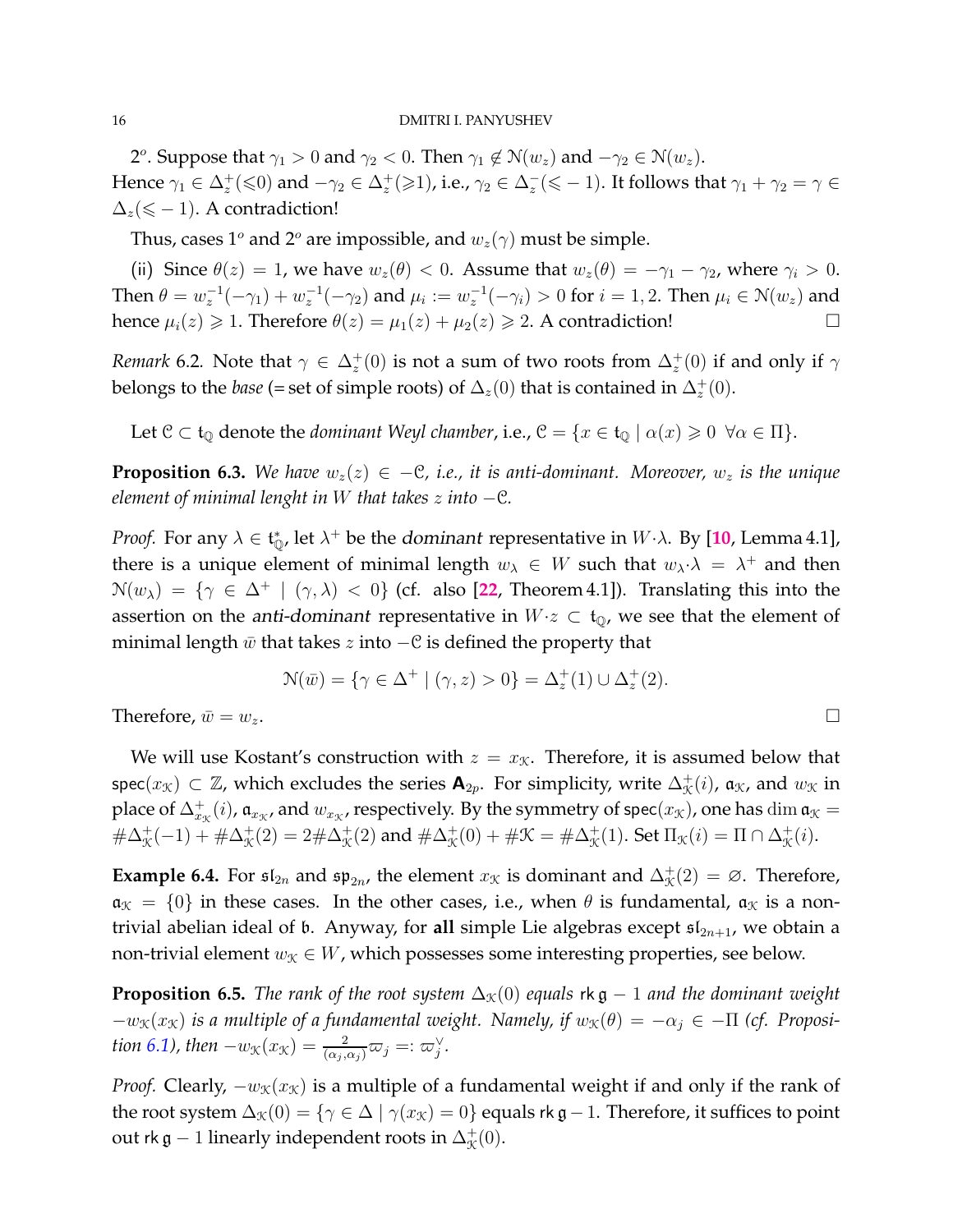Since  $\Pi_{\pm 1} := \Pi_{\mathcal{K}}(-1) \cup \Pi_{\mathcal{K}}(1)$  is connected and the roots from  $\Pi_{\mathcal{K}}(-1)$  and  $\Pi_{\mathcal{K}}(1)$  alter-nate in the Dynkin diagram (see Remark [3.7\(](#page-11-3)2)), there are  $(\#\Pi_{\pm 1}) - 1$  edges therein and each edge gives rise to the root  $\alpha_{i_1}+\alpha_{i_2}\in\Delta^+_{{\cal K}}(0).$  Together with the roots in  $\Pi_{{\cal K}}(0)$ , this yields exactly rk  $\mathfrak{g}-1$  linearly independent roots in  $\Delta_\mathfrak{K}^+(0).$  Actually, these roots form the base of  $\Delta_{\mathcal{K}}(0)$  in  $\Delta_{\mathcal{K}}^{+}(0)$ .

If 
$$
w_{\mathcal{K}}(x_{\mathcal{K}}) = -a_i \varpi_i
$$
 and  $w_{\mathcal{K}}(\theta) = -\alpha_j$ , then  
\n
$$
1 = \theta(x_{\mathcal{K}}) = w_{\mathcal{K}}(\theta)(w_{\mathcal{K}}(x_{\mathcal{K}})) = a_i(\alpha_j, \varpi_i).
$$
\nHence  $i = j$  and  $a_i = 2/(\alpha_i, \alpha_i)$ .

Hence  $i = j$  and  $a_i = 2/(\alpha_i, \alpha_i)$ .

Important characteristics of the abelian ideal  $a<sub>x</sub>$  can be expressed via  $w<sub>x</sub> \in W$ . Since  $\Delta(\mathfrak{a}_\mathfrak{X})=:\Delta_{\langle\mathfrak{X}\rangle}$  is an upper ideal of the poset  $(\Delta^+,\preccurlyeq)$ , it is completely determined by its subset min( $\Delta_{\langle X \rangle}$ ) of *minimal elements* w.r.t. the root order " $\preccurlyeq$ ". Similarly, the complement  $\overline{\Delta_{\langle X\rangle}}=\Delta^+\setminus\Delta_{\langle X\rangle}$  is determined by the subset of its *maximal elements,*  $\max(\overline{\Delta_{\langle X\rangle}}).$ 

It follows from [\(6](#page-14-1)·1) and the definition of  $N(w_X)$  that

$$
\Delta^+ = w_{\mathcal{K}}(\Delta^+_{\mathcal{K}}(-1)) \sqcup w_{\mathcal{K}}(\Delta^+_{\mathcal{K}}(0)) \sqcup w_{\mathcal{K}}(-\Delta^+_{\mathcal{K}}(1)) \sqcup w_{\mathcal{K}}(-\Delta^+_{\mathcal{K}}(2)).
$$

In this union, the first and last sets form  $\Delta_{\langle\mathfrak{K}\rangle}$ , and two sets in the middle form  $\Delta_{\langle\mathfrak{K}\rangle}$ . Hence

<span id="page-16-0"></span>(6.2) 
$$
w_{\mathcal{K}}^{-1}(\Delta_{\langle \mathcal{K} \rangle}) = \Delta_{\mathcal{K}}^{+}(-1) \sqcup -\Delta_{\mathcal{K}}^{+}(2) = \Delta_{\mathcal{K}}^{+}(-1) \sqcup \Delta_{\mathcal{K}}^{-}(-2) ;
$$

<span id="page-16-1"></span>(6.3) 
$$
w_{\mathcal{K}}^{-1}(\overline{\Delta_{\langle \mathcal{K} \rangle}}) = \Delta_{\mathcal{K}}^{+}(0) \sqcup -\Delta_{\mathcal{K}}^{+}(1) = \Delta_{\mathcal{K}}^{+}(0) \sqcup \Delta_{\mathcal{K}}^{-}(-1).
$$

<span id="page-16-2"></span>**Theorem 6.6.** *One has*  $\min(\Delta_{\langle \mathcal{K} \rangle}) = w_{\mathcal{K}}(\Pi_{\mathcal{K}}(-1))$ *. In other words,* 

$$
\gamma \in \min(\Delta_{\langle \mathcal{K} \rangle}) \Longleftrightarrow w_{\mathcal{K}}^{-1}(\gamma) \in \Pi_{\mathcal{K}}(-1).
$$

*Proof.* We repeatedly use the following observation. For  $\gamma \in \Delta_{\langle \mathfrak{X} \rangle}$ , it follows from (6·[2\)](#page-16-0) that if  $w_{\mathcal{K}}^{-1}(\gamma) > 0$ , then  $w_{\mathcal{K}}^{-1}(\gamma) \in \Delta_{\mathcal{K}}^{+}(-1)$ ; whereas if  $w_{\mathcal{K}}^{-1}(\gamma) < 0$ , then  $w_{\mathcal{K}}^{-1}(\gamma) \in -\Delta_{\mathcal{K}}^{+}(2)$ .

1<sup>o</sup>. If  $w_{\mathcal{K}}^{-1}(\gamma) = \alpha \in \Pi_{\mathcal{K}}(-1)$ , then  $\gamma \in \Delta_{\langle \mathcal{K} \rangle}$ . Assume further that  $\gamma$  is not a minimal element of  $\Delta_{\langle X\rangle}$ , i.e.,  $\gamma=\gamma'+\mu$  for some  $\gamma'\in\Delta_{\langle X\rangle}$  and  $\mu>0.$  Then  $\alpha=w_{\mathfrak{X}}^{-1}(\gamma')+w_{\mathfrak{X}}^{-1}(\mu)$ and there are two possibilities:

(a):  $w_{\mathcal{K}}^{-1}(\gamma') < 0$  and  $w_{\mathcal{K}}^{-1}(\mu) > 0$ ; **(b):**  $w_{\mathcal{K}}^{-1}(\gamma') > 0$  and  $w_{\mathcal{K}}^{-1}(\mu) < 0$ .

For **(a)**: By [\(6](#page-16-0)·2) and [\(6](#page-16-1)·3), one has  $w_{\mathfrak{X}}^{-1}(\gamma') \in \Delta_{\mathfrak{X}}^-(-2)$  and  $w_{\mathfrak{X}}^{-1}(\mu) \in \Delta_{\mathfrak{X}}^+(0) \cup \Delta_{\mathfrak{X}}^+(-1).$  Then their sum belongs to  $\Delta_{\mathcal{K}}(\leqslant -2) = \Delta_{\mathcal{K}}(-2)$ , and this cannot be  $\alpha \in \Delta_{\mathcal{K}}^+(-1)$ . Hence this case is impossible.

For (b): By [\(6](#page-16-1)·2) and (6·3), one has  $w^{-1}_\mathcal{K}(\gamma') \in \Delta^+_\mathcal{K}(-1)$  and  $w^{-1}_\mathcal{K}(\mu) \in \Delta^-_\mathcal{K}(-2) \cup \Delta^-_\mathcal{K}(-1)$ . Then their sum again belongs to  $\Delta_{\mathcal{K}}(-2)$ , which is impossible, too.

Thus,  $\gamma=w_{\mathfrak{K}}(\alpha)$  must be a minimal element of  $\Delta_{\langle\mathfrak{K}\rangle}.$ 

2°. Suppose that  $\gamma\in\Delta_{\langle\mathfrak{K}\rangle}$  and  $w_{\mathfrak{K}}^{-1}(\gamma)\not\in\Pi_{\mathfrak{K}}(-1).$  By (6·[2\)](#page-16-0), there is a dichotomy: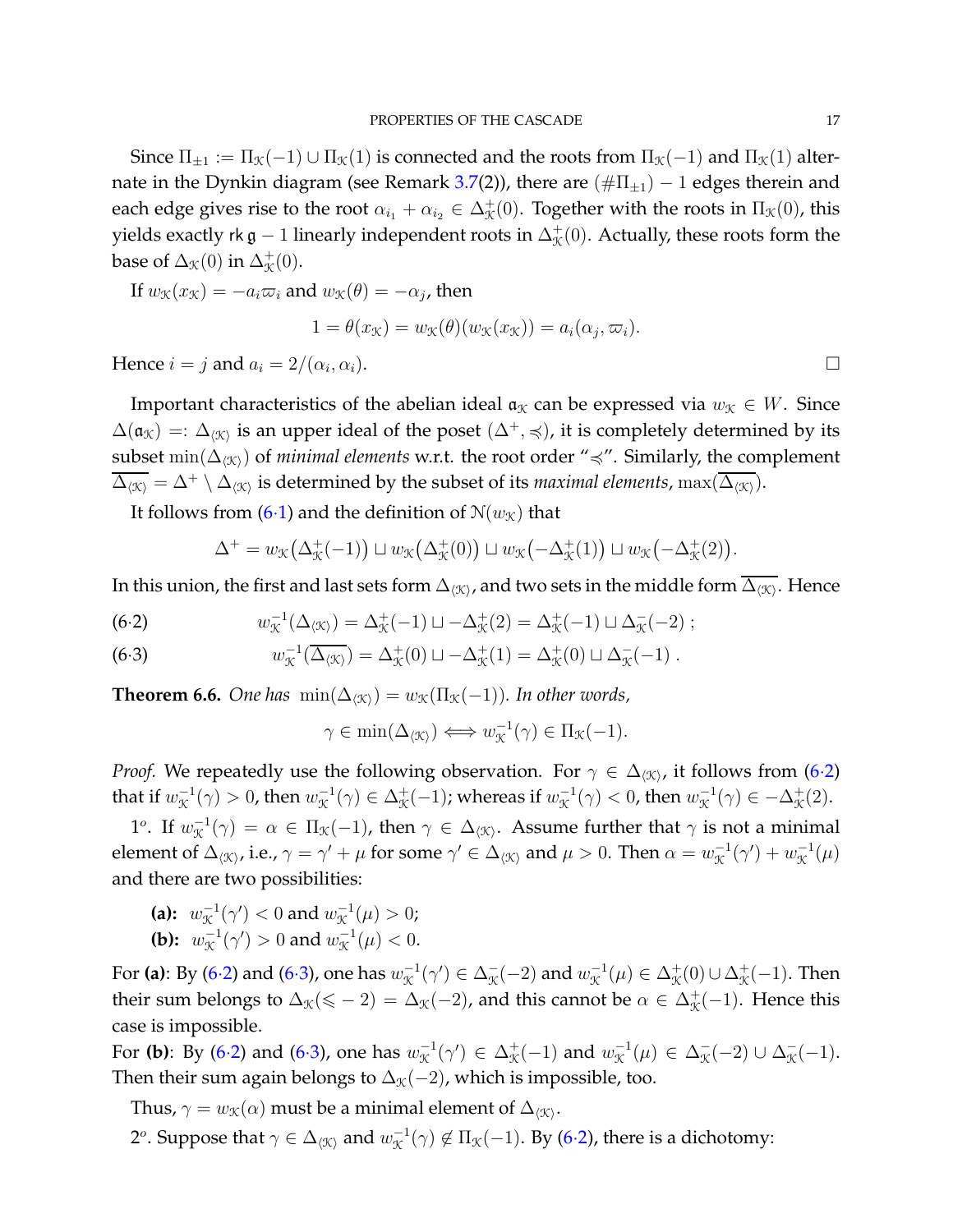**(a):**  $w_{\mathcal{K}}^{-1}(\gamma) > 0;$ **(b):**  $w_{\mathcal{K}}^{-1}(\gamma) < 0$ .

For (a): By (6·[2\)](#page-16-0), one has  $w_\mathcal{K}^{-1}(\gamma) \in \Delta^+_\mathcal{K}(-1)$ . Since  $w_\mathcal{K}^{-1}(\Delta_{\langle \mathcal{K} \rangle}) \cap \Pi = \Pi_\mathcal{K}(-1)$ , we have  $w_X^{-1}(\gamma) = \mu_1 + \mu_2$  for some  $\mu_1, \mu_2 > 0$ . From the  $x_X$ -grading of  $\Delta^+$ , we deduce that  $\mu_1 \in \Delta^+_\mathcal{K}(-1)$  and  $\mu_2 \in \Delta^+_\mathcal{K}(0)$ . Letting  $\gamma_i = w_\mathcal{K}(\mu_i)$ , we see that  $\gamma_1 \in \Delta_{\langle \mathcal{K} \rangle}$  and  $\gamma_2 > 0$ . Hence  $\gamma=\gamma_1+\gamma_2$  is not a minimal element of  $\Delta_{\langle\mathfrak{K}\rangle}.$ 

For (b): Here  $w^{-1}_\mathcal{K}(\gamma) \in -\Delta^+_\mathcal{K}(2)$ . Since  $\theta \in \Delta^+_\mathcal{K}(1)$ , we have  $w^{-1}_\mathcal{K}(\gamma) \neq -\theta$  and hence  $w_X^{-1}(\gamma) = \nu_1 - \nu_2$  for some  $\nu_1, \nu_2 > 0$ . Using the  $x_X$ -grading of  $\Delta^+$ , one again encounters two possibilities:

- (i)  $\nu_1 \in \Delta^+_{\mathcal{K}}(-1), \nu_2 \in \Delta^+_{\mathcal{K}}(1);$
- (ii)  $\nu_1 \in \Delta^+_{\mathcal{K}}(0), \nu_2 \in \Delta^+_{\mathcal{K}}(2).$

In both cases,  $\gamma=w_{\mathfrak{K}}(\nu_1)+w_{\mathfrak{K}}(-\nu_2)$  and one of the summands lies in  $\Delta_{\langle\mathfrak{K}\rangle}$ , while the other is positive. Hence  $\gamma \notin \min(\Delta_{\langle \mathcal{K} \rangle})$ .

<span id="page-17-0"></span>**Theorem 6.7.** *One has*  $\max(\overline{\Delta_{\langle \mathcal{K} \rangle}}) = -w_{\mathcal{K}}(\Pi_{\mathcal{K}}(1))$ *. In other words,* 

$$
\gamma \in \max(\overline{\Delta_{\langle \mathcal{K} \rangle}}) \Longleftrightarrow -w_{\mathcal{K}}^{-1}(\gamma) \in \Pi_{\mathcal{K}}(1).
$$

*Proof.* To a great extent, the proof is analogous to that of Theorem [6.6,](#page-16-2) and we skip similar arguments.

1<sup>o</sup>. If  $-w_{\mathcal{K}}^{-1}(\gamma) \in \Pi_{\mathcal{K}}(1)$ , then an argument similar to that in part 1<sup>o</sup> of Theorem [6.6](#page-16-2) proves that  $\gamma \in \max(\overline{\Delta_{\langle \mathcal{K} \rangle}})$ .

2°. Conversely, suppose that  $\gamma\in\overline{\Delta_{\langle\mathfrak{X}\rangle}}$  and  $-w^{-1}_{\mathfrak{X}}(\gamma)\not\in\Pi_{\mathfrak{X}}(1).$  In view of (6·[3\)](#page-16-1), one has to handle two possibilities for  $w_{\mathcal{K}}^{-1}(\gamma).$ 

(a): If  $w^{-1}_\mathcal{K}(\gamma) > 0$ , then  $w^{-1}_\mathcal{K}(\gamma) \in \Delta^+_\mathcal{K}(0)$ . Arguing as in the proof of Theorem [6.6](#page-16-2) (part 2<sup>*o*</sup>(a)), we show that  $\gamma=\gamma_1-\gamma_2$ , where  $\gamma_1\in\overline{\Delta_{\langle\mathfrak{K}\rangle}}$  and  $\gamma_2>0.$  Hence  $\gamma\not\in\max(\overline{\Delta_{\langle\mathfrak{K}\rangle}}).$ 

**(b)**: If  $w_{\mathcal{K}}^{-1}(\gamma) < 0$ , then  $-w_{\mathcal{K}}^{-1}(\gamma) \in \Delta_{\mathcal{K}}^{+}(1) \setminus \Pi_{\mathcal{K}}(1)$ . Hence  $-w_{\mathcal{K}}^{-1}(\gamma) = \nu_1 + \nu_2$  for some  $\nu_1, \nu_2 > 0$ . There again are two possibilities:

- (1)  $\nu_1 \in \Delta^+_{\mathcal{K}}(0), \quad \nu_2 \in \Delta^+_{\mathcal{K}}(1); \quad [(0, 1)$ -decomposition of  $-w^{-1}_{\mathcal{K}}(\gamma)]$
- (2)  $\nu_1 \in \Delta^+_{\mathcal{K}}(-1), \nu_2 \in \Delta^+_{\mathcal{K}}(2). \quad [(-1, 2)$ -decomposition of  $-w^{-1}_{\mathcal{K}}(\gamma)$ ]

In case (1), we get  $\gamma = \gamma_2 - \gamma_1$ , where  $\gamma_2 := -w_K(\nu_2) \in \overline{\Delta_{\langle \mathcal{K} \rangle}}$  and  $\gamma_1 = w_K(\nu_1) > 0$ . Hence  $\gamma \notin \max(\Delta_{\langle \mathcal{K} \rangle}).$ 

In case (2), one similarly obtains the presentation of  $\gamma$  as difference of two elements of  $\Delta_{\langle X \rangle}$ , which is useless for us. However, one can replace such a  $(-1, 2)$ -decomposition of  $-w_x^{-1}(\gamma)$  with a  $(0, 1)$ -decomposition, which is sufficient. Since  $\nu_2 \in \Delta_{\mathcal{K}}^+(2)$ , the root  $\nu_2$  is long (Remark [3.5\(](#page-9-1)3)) and not simple (for,  $\Pi_{\mathcal{K}}(2)=\varnothing$ ). Hence  $(\nu_1,\nu_2)< 0$  and  $\nu_2=\nu_2'+\nu_2''$ with  $\nu_1', \nu_2'' > 0$ . W.l.o.g., we may assume that  $(\nu_1, \nu_2') < 0$ . One has three possibilities for the  $x_X$ -degrees of  $(\nu_1',\nu_2'')$ , i.e.,  $(1,1),(2,0),(0,2)$ , and it is easily seen that  $-w_X^{-1}(\gamma)=(\nu_1+$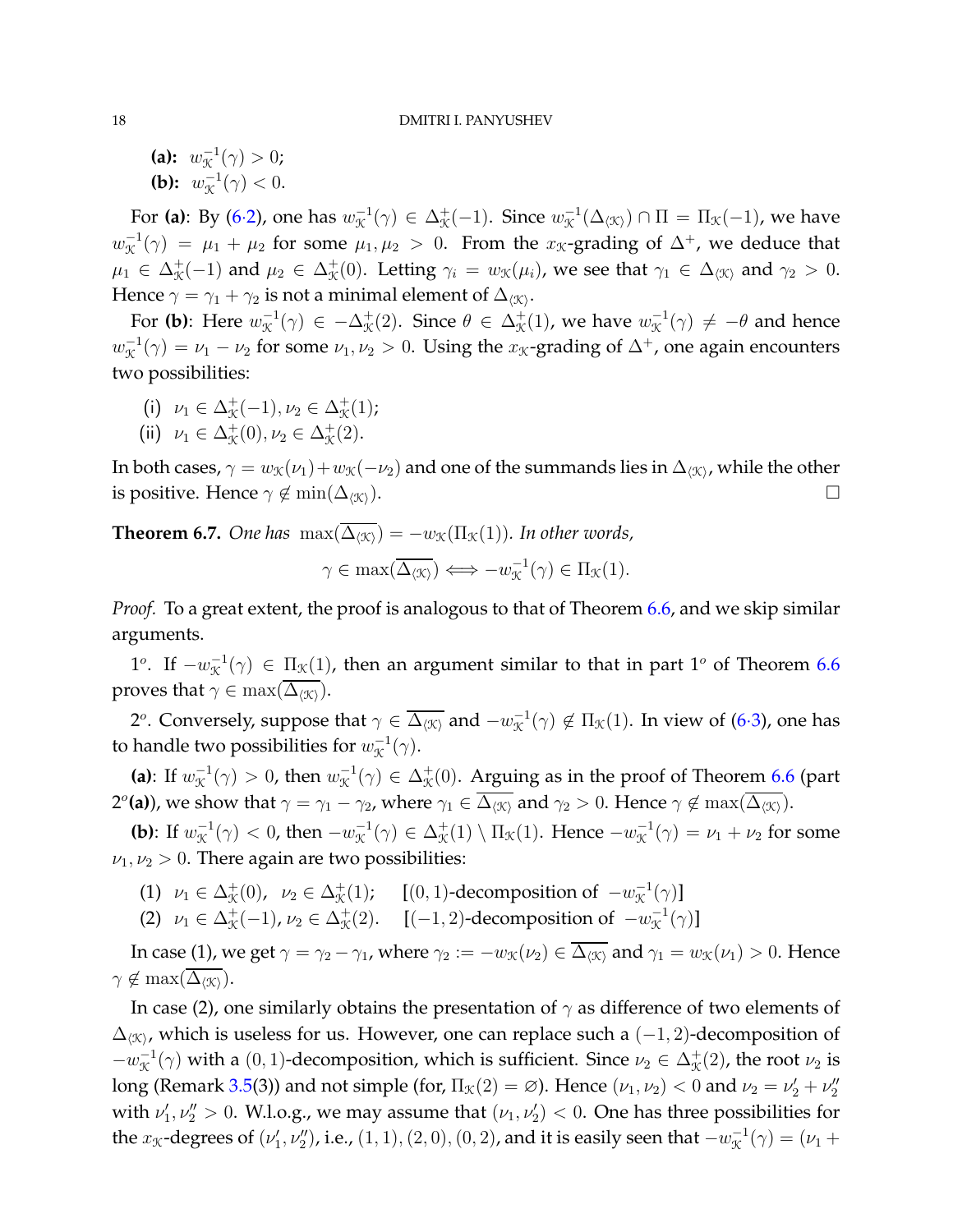$\nu'_2$ ) +  $\nu''_2$  is either a (0, 1)-decomposition, or still a (-1, 2)-decomposition, with  $\nu''_2 \in \Delta^+_\mathcal{K}(2)$ . But in this last case we have  $ht(\nu''_2) < ht(\nu_2)$ , which provides the induction step.  $\hskip10mm \square$ 

*Remark* 6.8. Theorem [6.6](#page-16-2) holds for arbitrary  $z \in \mathfrak{D}_{ab} \cap \mathcal{P}^{\vee}$  in place of  $x_{\mathcal{K}}$ , with certain amendments. That is, if  $\theta(z) \leq 1$ , then the statement and the proof remain the same. If  $\theta(z) = 2$ , then  $-w_z(\theta)$  has to be added to min  $\Delta(\mathfrak{a}_z)$ . Certain complements of similar nature are also required in Theorem [6.7.](#page-17-0) I hope to elaborate on this topic in a subsequent publication.

# 7. AN EXPLICIT DESCRIPTION OF  $w_{\mathcal{K}} \in W$  and the ideals  $\mathfrak{a}_{\mathcal{K}}$

<span id="page-18-0"></span>The element  $w_X \in W$  and the abelian ideal  $a_X$  have many interesting properties, which can be verified case-by-case. To this end, we need explicit formulae for  $w<sub>X</sub>$ . Our main tool is the following

<span id="page-18-1"></span>**Theorem 7.1.** *Given*  $z \in \mathfrak{D}_{ab} \cap \mathcal{P}^{\vee}$ , *suppose that*  $\mathsf{rk}\,\Delta_z(0) = \mathsf{rk}\,\Delta - 1$  *and*  $\theta(z) = 1$ *. Then* 

$$
w_z^{-1}(\Pi) = \{ \text{the base of } \Delta_z(0) \text{ in } \Delta_z^+(0) \} \cup \{ -\theta \}.
$$

*Proof.* Set  $p = \text{rk } \Delta$ , and let  $\nu_1, \ldots, \nu_{p-1} \in \Delta_z^+(0)$  be the base of  $\Delta_z(0)$ . By Proposition [6.1,](#page-14-2) we have  $w_z(\nu_i) \in \Pi$   $(i = 1, \ldots, p-1)$  and  $w_z(\theta) \in \Pi$ . The assertion follows.

By Proposition [6.5,](#page-15-0) Theorem [7.1](#page-18-1) applies to  $z = x<sub>K</sub>$ . We demonstrate below how to use this technique for finding  $w<sub>X</sub> \in GL(t)$ .

**Example 7.2.** (1) Let g be of type  $\mathbf{D}_{2n}$ . Then  $\Pi_{\mathcal{K}}(0) = \emptyset$  and the base of  $\Delta_{\mathcal{K}}^+(0)$  corresponds to the edges of the Dynkin diagram, i.e., it consists of  $\alpha_1 + \alpha_2, \alpha_2 + \alpha_3, \ldots, \alpha_{2n-2}$  +  $\alpha_{2n-1}, \alpha_{2n-2} + \alpha_{2n}$ , cf. the diagram for  $\mathbf{D}_{2n}$  in Fig. [1.](#page-10-0) Therefore, the root system  $\Delta_{\mathcal{K}}(0)$  is of type  $\mathbf{A}_{n-1} + \mathbf{D}_n$ . More precisely,

 $\{\alpha_1+\alpha_2, \alpha_3+\alpha_4, \ldots, \alpha_{2n-3}+\alpha_{2n-2}\}\$ is a base for  $\Delta(\mathbf{A}_{n-1})$ ;

 ${\alpha_2 + \alpha_3, \alpha_4 + \alpha_5, \ldots, \alpha_{2n-4} + \alpha_{2n-3}, \alpha_{2n-2} + \alpha_{2n-1}, \alpha_{2n-2} + \alpha_{2n}}$  is a base for  $\Delta(\mathbf{D}_n)$ .

Since the Dynkin diagram of  $\mathbf{A}_{n-1} + \mathbf{D}_n$  is obtained by removing the node  $\alpha_n$  from the Dynkin diagram of  $\mathbf{D}_{2n}$ , we must have  $w_{\mathfrak{X}}^{-1}(\alpha_n)=-\theta.$  Then an easy argument shows that

- $w_{\mathcal{K}}^{-1}(\alpha_1) = \alpha_{2n-3} + \alpha_{2n-2}, \ldots, w_{\mathcal{K}}^{-1}(\alpha_{n-2}) = \alpha_3 + \alpha_4, w_{\mathcal{K}}^{-1}(\alpha_{n-1}) = \alpha_1 + \alpha_2$ for the  $A_{n-1}$ -part;
- $w_{\mathcal{K}}^{-1}(\alpha_{n+1}) = \alpha_2 + \alpha_3, \ldots, w_{\mathcal{K}}^{-1}(\alpha_{2n-2}) = \alpha_{2n-4} + \alpha_{2n-3},$  $w_X^{-1}(\{\alpha_{2n-1}, \alpha_{2n}\}) = \{\alpha_{2n-2} + \alpha_{2n-1}, \ \alpha_{2n-2} + \alpha_{2n-1}\}$  – for the  $\mathbf{D}_n$ -part;

The only unclear point for the  $\mathbf{D}_n$ -part is how to distinguish  $w_{\mathcal{K}}^{-1}(\alpha_{2n-1})$  and  $w_{\mathcal{K}}^{-1}(\alpha_{2n})$ . Using the expressions of simple roots of  $\mathbf{D}_{2n}$  via  $\{\varepsilon_i\}$ ,  $i = 1, \ldots, 2n$ , we obtain two possibilities for  $w<sub>X</sub>$  as a signed permutation on  $\{\varepsilon_i\}$ , where the only ambiguity concerns the sign of transformation  $\varepsilon_{2n} \mapsto \pm \varepsilon_{2n}$ . We then choose this sign so that the total number of minuses be even, see Example [7.3](#page-19-0) below.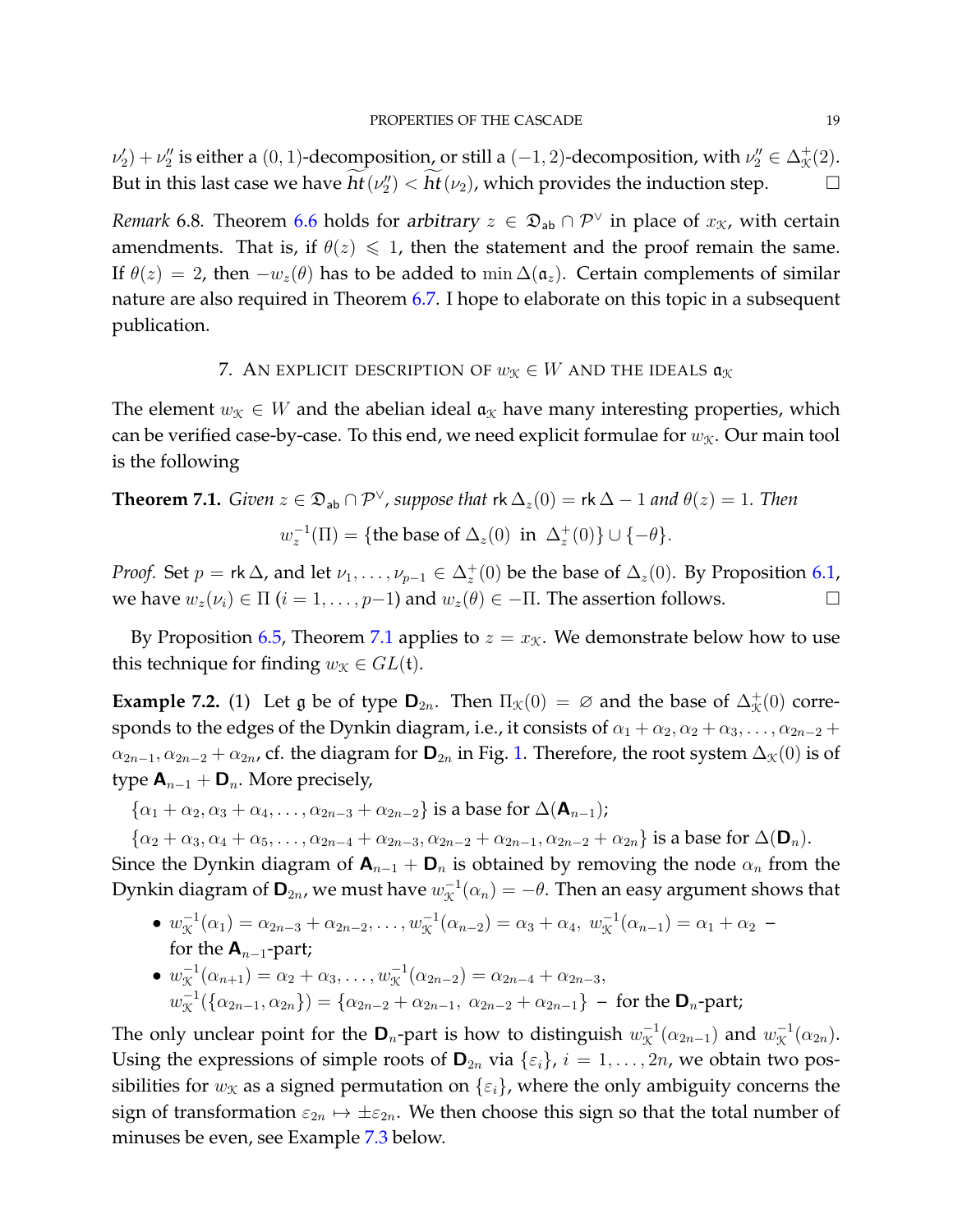(2) Similar argument works for the other orthogonal series.

(3) For the exceptional Lie algebras, a certain ambiguity (due to the symmetry of the Dynkin diagram) occurs only for  $E_6$ .

For the classical cases, our formulae for  $w<sub>X</sub>$  use the explicit standard models of W as (signed) permutations on the set of  $\{\varepsilon_i\}$ . Write ord $(w_{\mathcal{K}}(\mathfrak{g}))$  for the order of  $w_{\mathcal{K}} = w_{\mathcal{K}}(\mathfrak{g})$ .

<span id="page-19-0"></span>**Example 7.3.** Here we provide formulae for  $w_X$  if g is an orthogonal Lie algebra. 1<sup>o</sup>. If  $\mathfrak g$  is of type  $\mathsf D_{2n}$ , then

$$
w_{\mathfrak{K}}:\begin{pmatrix} \varepsilon_1 & \varepsilon_3 & \dots & \varepsilon_{2n-3} & \varepsilon_{2n-1} \\ \downarrow & \downarrow & \dots & \downarrow & \downarrow \\ -\varepsilon_n & -\varepsilon_{n-1} & \dots & -\varepsilon_2 & -\varepsilon_1 \end{pmatrix} \begin{pmatrix} \varepsilon_2 & \varepsilon_4 & \dots & \varepsilon_{2n-2} & \varepsilon_{2n} \\ \downarrow & \downarrow & \dots & \downarrow & \downarrow \\ \varepsilon_{n+1} & \varepsilon_{n+2} & \dots & \varepsilon_{2n-1} & (-1)^n \varepsilon_{2n} \end{pmatrix}
$$

The last sign is determined by the condition that the total number of minuses must be even for type  $\mathbf{D}_N$ .

2<sup>o</sup>. For g of type  $\mathbf{B}_{2n-1}$ , one should merely omit the last column in the previous array.

3<sup>o</sup>. If  $\mathfrak g$  is of type  $\mathbf{D}_{2n+1}$ , then the following adjustment works:

$$
w_{\mathcal{K}}: \left(\begin{array}{cccccccccccccc} \varepsilon_1 & \varepsilon_3 & \dots & \varepsilon_{2n-3} & \varepsilon_{2n-1} \\ \downarrow & \downarrow & \dots & \downarrow & \downarrow & \downarrow & \dots & \downarrow & \downarrow & \downarrow & \downarrow & \downarrow & \downarrow & \downarrow & \downarrow & \downarrow & \downarrow & \downarrow & \downarrow & \downarrow & \downarrow & \downarrow & \downarrow & \downarrow & \downarrow & \downarrow & \downarrow & \downarrow & \downarrow & \downarrow & \downarrow & \downarrow & \downarrow & \downarrow & \downarrow & \downarrow & \downarrow & \downarrow & \downarrow & \downarrow & \downarrow & \downarrow & \downarrow & \downarrow & \downarrow & \downarrow & \downarrow & \downarrow & \downarrow & \downarrow & \downarrow & \downarrow & \downarrow & \downarrow & \downarrow & \downarrow & \downarrow & \downarrow & \downarrow & \downarrow & \downarrow & \downarrow & \downarrow & \downarrow & \downarrow & \downarrow & \downarrow & \downarrow & \downarrow & \downarrow & \downarrow & \downarrow & \downarrow & \downarrow & \downarrow & \downarrow & \downarrow & \downarrow & \downarrow & \downarrow & \downarrow & \downarrow & \downarrow & \downarrow & \downarrow & \downarrow & \downarrow & \downarrow & \downarrow & \downarrow & \downarrow & \downarrow & \downarrow & \downarrow & \downarrow & \downarrow & \downarrow & \downarrow & \downarrow & \downarrow & \downarrow & \downarrow & \downarrow & \downarrow & \downarrow & \downarrow & \downarrow & \downarrow & \downarrow & \downarrow & \downarrow & \downarrow & \downarrow & \downarrow & \downarrow & \downarrow
$$

 $4^o$ . For g of type  $\mathbf{B}_{2n}$ , one should merely omit the last column in the previous array.

• It follows that in all four cases  $w_{\mathcal{K}}(\theta) = w_{\mathcal{K}}(\varepsilon_1 + \varepsilon_2) = -\varepsilon_n + \varepsilon_{n+1} = -\alpha_n$ , which agrees with Lemma  $6.1$ (ii).

• For  $\mathbf{D}_{2n+1}$ , one has  $\Pi_{\mathcal{K}}(0) = {\alpha_{2n}, \alpha_{2n+1}}$  (see Fig. [1\)](#page-10-0) and  $w_{\mathcal{K}}$  takes  $\Pi_{\mathcal{K}}(0)$  to itself. Recall that here  $\alpha_{2n} = \varepsilon_{2n} - \varepsilon_{2n+1}$  and  $\alpha_{2n+1} = \varepsilon_{2n} + \varepsilon_{2n+1}$ . The same happens for  $\mathbf{B}_{2n}$ , where  $\Pi_{\mathcal{K}}(0) = {\alpha_{2n} = \varepsilon_{2n}}$ , cf. Lemma [6.1](#page-14-2)(i).

<span id="page-19-1"></span>**Example 7.4.** Here we provide formulae for  $w_{\mathcal{K}}$  if  $\mathfrak{g} = \mathfrak{sl}_{2n}$  or  $\mathfrak{sp}_{2n}$ . 1<sup>o</sup>. If  $\mathfrak g$  is of type  $\mathbf A_{2n-1}$ , then

$$
w_{\mathcal{K}}: \begin{pmatrix} \varepsilon_1 & \varepsilon_2 & \dots & \varepsilon_{n-1} & \varepsilon_n \\ \downarrow & \downarrow & \dots & \downarrow & \downarrow \\ \varepsilon_{n+1} & \varepsilon_{n+2} & \dots & \varepsilon_{2n-1} & \varepsilon_{2n} \\ \end{pmatrix} \xrightarrow{\varepsilon_{n-1}} \varepsilon_{2n} \begin{pmatrix} \varepsilon_{n+1} & \varepsilon_{n+2} & \dots & \varepsilon_{2n-1} & \varepsilon_{2n} \\ \downarrow & \downarrow & \dots & \downarrow & \downarrow \\ \varepsilon_1 & \varepsilon_2 & \dots & \varepsilon_{n-1} & \varepsilon_n \end{pmatrix}
$$

It follows that  $w_{\mathcal{K}}(\theta) = w_{\mathcal{K}}(\varepsilon_1-\varepsilon_{2n}) = -\varepsilon_n+\varepsilon_{n+1} = -\alpha_n$ , which agrees with Lemma [6.1](#page-14-2)(ii).  $\sqrt{ }$ 

.

Here  $\Pi_\mathfrak{X}(0)=\Pi\setminus\{\alpha_n\}$  (see Fig. [1\)](#page-10-0) and  $w_\mathfrak{X}(\alpha_i)=$  $\frac{1}{2}$  $\mathbf{I}$  $\alpha_{i+n}, \quad i < n$  $\alpha_{i-n}, \quad i > n$ 

2<sup>*o*</sup>. If  $\mathfrak g$  is of type  $\mathsf C_n$ , then

$$
w_{\mathfrak{K}}: \left( \begin{array}{cccc} \varepsilon_1 & \varepsilon_2 & \dots & \varepsilon_{n-1} & \varepsilon_n \\ \downarrow & \downarrow & \dots & \downarrow & \downarrow \\ -\varepsilon_n & -\varepsilon_{n-1} & \dots & -\varepsilon_2 & -\varepsilon_1 \end{array} \right)
$$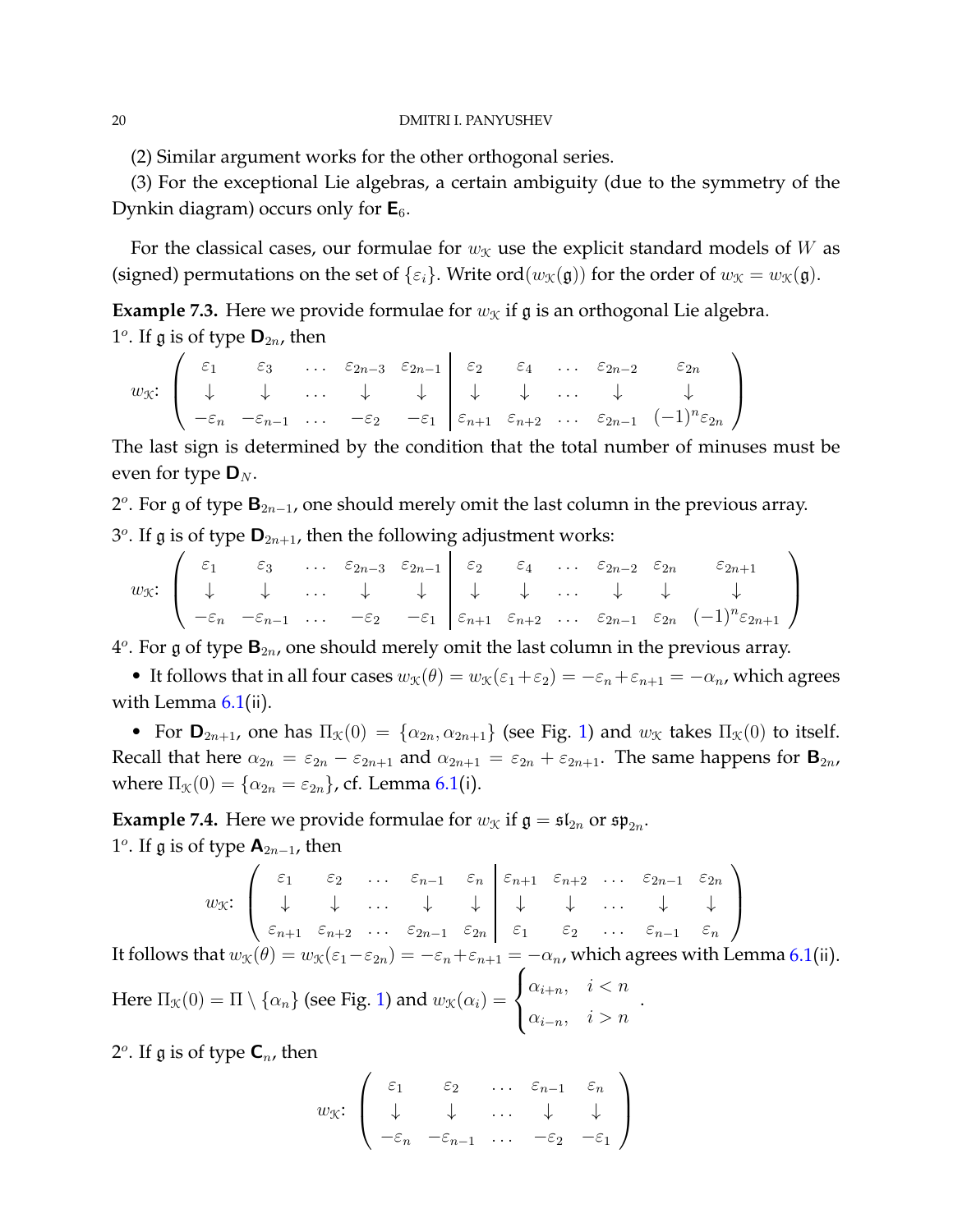Here  $w_{\mathfrak{X}}(\theta) = -\alpha_n$ ,  $\Pi_{\mathfrak{X}}(0) = \Pi \setminus \{\alpha_n\}$ , and  $w_{\mathfrak{X}}(\alpha_i) = \alpha_{n-i}$  for  $i < n$ .

• In both cases here, one has  $w_{\mathcal{K}}^2 = 1$ .

**Example 7.5.** 1<sup>o</sup>. For g of type  $\mathsf{F}_4$ , we write  $(a_1a_2a_3a_4)$  for  $\sum_{i=1}^4 a_i\alpha_i$ . Then  $w_{\mathcal{K}}(\alpha_i)=\alpha_i$  for  $i = 1, 2$  and  $w_{\mathcal{K}}(\alpha_3) = -(2421)$ ,  $w_{\mathcal{K}}(\alpha_4) = (2431) = \theta - \alpha_4$ . It follows that  $w_{\mathcal{K}}(\theta) = -\alpha_4$ .

2<sup>o</sup>. For g of type  $\mathsf{E}_6$ , we write  $(a_1a_2a_3a_4a_5a_6)$  for  $\gamma = \sum_{i=1}^6 a_i\alpha_i = \frac{a_1a_2a_3a_4a_5}{a_6}$ . Then  $w_{\mathcal{K}}(\alpha_i) = \alpha_i$  for  $i = 1, 2, 4, 5$  and  $w_{\mathcal{K}}(\alpha_3) = -(122211)$ ,  $w_{\mathcal{K}}(\alpha_6) = (123211) = \theta - \alpha_6$ . It follows that  $w_{\mathcal{K}}(\theta) = -\alpha_6$ .

3<sup>o</sup>. For g of type  $\mathbf{G}_2$ , we have  $\Pi_l = {\alpha_2}$ ,  $w_{\mathcal{K}} = (r_{\alpha_2}r_{\alpha_1})^2$ , and  $w_{\mathcal{K}}(\theta) = -\alpha_2$ .

• In all three cases, one has  $w_{\mathcal{K}}^3 = 1$ .

<span id="page-20-0"></span>**Example 7.6.** 1<sup>o</sup>. For  $\mathbf{E}_7$ , we have  $\Pi_{\mathcal{K}}(-1) = {\alpha_2, \alpha_4, \alpha_6}$  (see Fig. [2\)](#page-10-1) and  $\alpha_i$  |  $\alpha_1$   $\alpha_2$   $\alpha_3$   $\alpha_4$   $\alpha_5$   $\alpha_6$   $\alpha_7$  $w_{\mathcal{K}}(\alpha_i)$  –122210 122211 1 –112211 1 112221 1 –012221 1 012321 1 –111221 1

It follows that  $w_{\mathcal{K}}(\theta) = -\alpha_7$ . A direct calculation shows that ord $(w_{\mathcal{K}}) = 18$ .

2°. For 
$$
\mathbf{E}_8
$$
, we have  $\Pi_{\mathcal{K}}(-1) = {\alpha_1, \alpha_3, \alpha_5, \alpha_7}$  (see Fig. 2) and

|                                                                                                                       | $\alpha_i$ | $\alpha_1$ | $\alpha_2$                                                                                                                                                                                   | $\alpha$ | $\alpha_A$ | $\alpha$ | $\alpha_{\mathbf{6}}$ | $\alpha$ |  |
|-----------------------------------------------------------------------------------------------------------------------|------------|------------|----------------------------------------------------------------------------------------------------------------------------------------------------------------------------------------------|----------|------------|----------|-----------------------|----------|--|
|                                                                                                                       |            |            | $\begin{array}{c cccccccc} w_{\mathcal K}(\alpha_i) & 0123431 & -0123421 & 1123421 & -1123321 & 1223321 & -1223321 & 1233321 & -1222321 \\ \hline 2 & 2 & 2 & 2 & 1 & 1 & 1 & 2 \end{array}$ |          |            |          |                       |          |  |
| It follows that $w_{\mathcal{K}}(\theta) = -\alpha_7$ . A direct calculation shows that ord $(w_{\mathcal{K}}) = 5$ . |            |            |                                                                                                                                                                                              |          |            |          |                       |          |  |

*Remark* 7.7. (1) We do not know a general formula for ord $(w_{\mathcal{K}}(\mathfrak{so}_N))$ . Using Example [7.3,](#page-19-0) it is not hard to prove that ord $(w_X)$  takes the same value for  $\mathbf{B}_{2n-1}, \mathbf{D}_{2n}, \mathbf{B}_{2n}, \mathbf{D}_{2n+1}$ . But explicit computations, up to  $n = 13$ , show that the function  $n \mapsto \text{ord}(w_{\mathcal{K}}(\mathbf{D}_{2n}))$  behaves rather chaotically.

(2) If  $\alpha \in \Pi_{\mathcal{K}}(0)$ , then  $w_{\mathcal{K}}(\alpha) \in \Pi_{\mathcal{K}}(0)$  as well. But this does not hold for arbitrary  $z \in \mathfrak{D}_{ab}$ . In general, it can happen that  $\alpha \in \Pi_z(0)$ , but  $w_z(\alpha) \in \Pi \setminus \Pi_z(0)$ .

The main result of this section is an explicit uniform description of  $\Delta(\mathfrak{a}_{\mathcal{K}})$ .

**Theorem 7.8.** *Set*  $d_{\mathcal{K}} = h\mathbf{t}(\theta) + 1 - \sum_{\alpha \in \Pi_{\mathcal{K}}(-1)}[\theta : \alpha] = 1 + \sum_{\alpha \in \Pi_{\mathcal{K}}(\geq 0)}[\theta : \alpha]$ . Then

- (i)  $ht(\gamma) = d_{\mathcal{K}}$  *if and only if*  $w_{\mathcal{K}}^{-1}(\gamma) \in \Pi_{\mathcal{K}}(-1)$ *;*
- (ii)  $ht(\gamma) = d_{\mathcal{K}} 1$  *if and only if*  $-w_{\mathcal{K}}^{-1}(\gamma) \in \Pi_{\mathcal{K}}(1)$ ;
- (iii)  $\Delta(\mathfrak{a}_{\mathcal{K}}) = \{ \gamma \in \Delta^+ \mid \mathbf{ht}(\gamma) \geqslant d_{\mathcal{K}} \}.$

*Proof.* **1**<sup>°</sup>. For  $\mathbf{A}_{2n-1}$  and  $\mathbf{C}_n$ ,  $x_{\mathcal{K}}$  is dominant. Hence  $\Pi_{\mathcal{K}}(-1) = \varnothing$ ,  $d_{\mathcal{K}} = h\mathbf{t}(\theta) + 1 = h$  is the Coxeter number, and  $\Delta(\mathfrak{a}_{\mathcal{K}}) = \varnothing$ , which agrees with (iii). Here  $\theta$  is the only root of height  $d_{\mathcal{K}} - 1$ ,  $\Pi_{\mathcal{K}}(1) = {\alpha_n}$ , and  $w_{\mathcal{K}}(\alpha_n) = -\theta$ , see Example [7.4.](#page-19-1) This confirms (ii), whereas (i) is vacuous.

 $\overline{\phantom{a}}$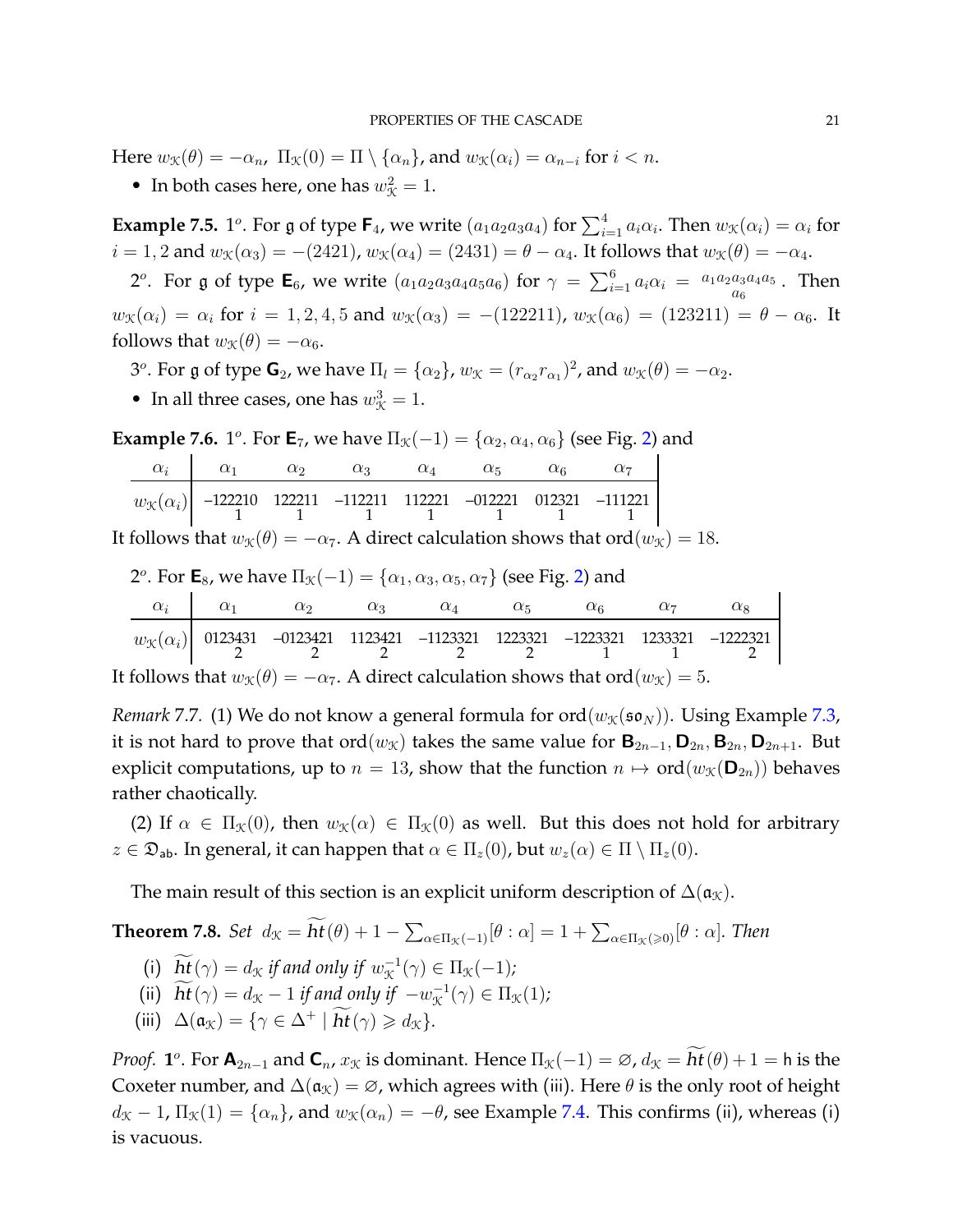**2**<sup>*o*</sup>. In the other cases,  $\Pi_{\mathcal{K}}(-1) \neq \emptyset$ .

(i) Using formulae from Examples [7.3–](#page-19-0)[7.6,](#page-20-0) one directly verifies that if  $\alpha \in \Pi_{\mathcal{K}}(-1)$ , then  $ht(w_{\mathcal{K}}(\alpha)) = d_{\mathcal{K}}$ . It also happens that  $\#\{\gamma \mid ht(\gamma) = d_{\mathcal{K}}\} = \#\Pi_{\mathcal{K}}(-1)$  in all cases.

(ii) Again, this can be verified directly. Alternatively, this follows from (i), Theorem [6.6,](#page-16-2) and Theorem [6.7](#page-17-0) (without further verifications).

(iii) This follows from (i) and Theorem [6.6.](#page-16-2)  $\Box$ 

Note that 
$$
h - 1 = \widetilde{ht}(\theta) = \sum_{\alpha \in \Pi_{\mathcal{K}}(1)} [\theta : \alpha] + \sum_{\alpha \in \Pi_{\mathcal{K}}(0)} [\theta : \alpha] + \sum_{\alpha \in \Pi_{\mathcal{K}}(-1)} [\theta : \alpha]
$$
  
and  $1 = \theta(x_{\mathcal{K}}) = \sum_{\alpha \in \Pi_{\mathcal{K}}(1)} [\theta : \alpha] - \sum_{\alpha \in \Pi_{\mathcal{K}}(-1)} [\theta : \alpha]$ .

Therefore, if  $\Pi_{\mathcal{K}}(0) = \emptyset$ , then  $d_{\mathcal{K}} = (\mathsf{h}/2) + 1$ ; whereas, if  $\Pi_{\mathcal{K}}(0) \neq \emptyset$ , then  $d_{\mathcal{K}} > (\mathsf{h}/2) + 1$ .

*Remark* 7.9. A remarkable property of the abelian ideal  $a<sub>x</sub>$  is that min  $\Delta(a<sub>x</sub>)$  consists of **all** roots of a **fixed** height. This can be explained by the properties that  $\Pi_{\mathcal{K}}(-1) \cup \Pi_{\mathcal{K}}(1)$ is connected in the Dynkin diagram and that  $+1$  and  $-1$  nodes alternate. For, if  $\alpha_i$  and  $\alpha_j$  are adjacent nodes,  $\alpha_i \in \Pi_{\mathfrak{K}}(-1)$ , and  $\alpha_j \in \Pi_{\mathfrak{K}}(1)$ , then  $\alpha_i + \alpha_j$  is a simple root in  $\Delta_{\mathcal{K}}^+(0)$ . Hence  $w_{\mathcal{K}}(\alpha_i) \in \min \Delta(\mathfrak{a}_{\mathcal{K}}), -w_{\mathcal{K}}(\alpha_j) \in \max(\Delta^+ \setminus \Delta(\mathfrak{a}_{\mathcal{K}}))$ , and  $w_{\mathcal{K}}(\alpha_i + \alpha_j) \in \Pi$ . Hence  $ht(w_{\mathcal{K}}(\alpha_i)) = 1 + ht(-w_{\mathcal{K}}(\alpha_j))$ . In view of Theorems [6.6](#page-16-2) and [6.7,](#page-17-0) together with the connectedness and the alternating property for  $\Pi_{\mathcal{K}}(-1) \cup \Pi_{\mathcal{K}}(1)$ , this relation propagates to any pair in min  $\Delta(\mathfrak{a}_{\mathcal{K}}) \times \max(\Delta^+ \setminus \Delta(\mathfrak{a}_{\mathcal{K}})).$ 

<span id="page-21-0"></span>But the exact value of the boundary height, which is  $d<sub>X</sub>$  is our case, has no explanation.

## 8. THE INVOLUTION OF g ASSOCIATED WITH THE CASCADE

In this section, we assume that  $\text{spec}(x_{\mathcal{K}}) \in \mathbb{Z}$ , i.e.,  $\mathfrak{g} \neq \mathfrak{sl}_{2n+1}$ . Then partition [\(6](#page-14-1)·1) yields the partition of the whole root system  $\Delta = \bigcup_{i=-2}^2 \Delta_{\mathcal{K}}(i)$  such that  $\Delta_{\mathcal{K}}(2) = \Delta_{\mathcal{K}}^+(2)$ .

Set  $\Delta_0 = \Delta_{\mathcal{K}}(-2) \cup \Delta_{\mathcal{K}}(0) \cup \Delta_{\mathcal{K}}(2)$  and  $\Delta_1 = \Delta_{\mathcal{K}}(-1) \cup \Delta_{\mathcal{K}}(1)$ . Consider the vector space decomposition  $\mathfrak{g} = \mathfrak{g}_0 \oplus \mathfrak{g}_1$ , where  $\mathfrak{g}_0 = \mathfrak{t} \oplus (\oplus_{\gamma \in \Delta_0} \mathfrak{g}_{\gamma})$  and  $\mathfrak{g}_1 = \oplus_{\gamma \in \Delta_1} \mathfrak{g}_{\gamma}$ . This is a  $\mathbb{Z}_2$ -grading and the corresponding involution of g, denoted  $\sigma_X$ , is inner.

<span id="page-21-1"></span>**Lemma 8.1.** *The involution*  $\sigma_X$  *has the property that*  $\dim \mathfrak{g}_0 = \dim \mathfrak{b} - \#\mathfrak{K}$  *and*  $\dim \mathfrak{g}_1 = \dim \mathfrak{u} + \#\mathfrak{K}$ .

*Proof.* This readily follows from the symmetry of spec( $x<sub>K</sub>$ ) on the Frobenius envelope  $\mathfrak{b}_{\mathcal{K}}$ and the equality dim  $\mathfrak{b}_{\mathfrak{X}} = \dim \mathfrak{u} + \#\mathfrak{X}$ , see Section [5](#page-12-0) or Lemma [3.3.](#page-7-4) For, one has

|                                                                                                         |  | $-2$ $-1$ 0 12                                                                       |  |
|---------------------------------------------------------------------------------------------------------|--|--------------------------------------------------------------------------------------|--|
| $\#\Delta^+_{\mathcal{K}}(i)$ 0 $\begin{array}{ c c c c c } a & b & \# \mathcal{K} & b & a \end{array}$ |  |                                                                                      |  |
| $\#\Delta_{\mathcal{K}}^-(i) \parallel a$                                                               |  | $\begin{array}{ c c c c c } \hline b & b-\#\mathcal{K} & a & 0 \\\hline \end{array}$ |  |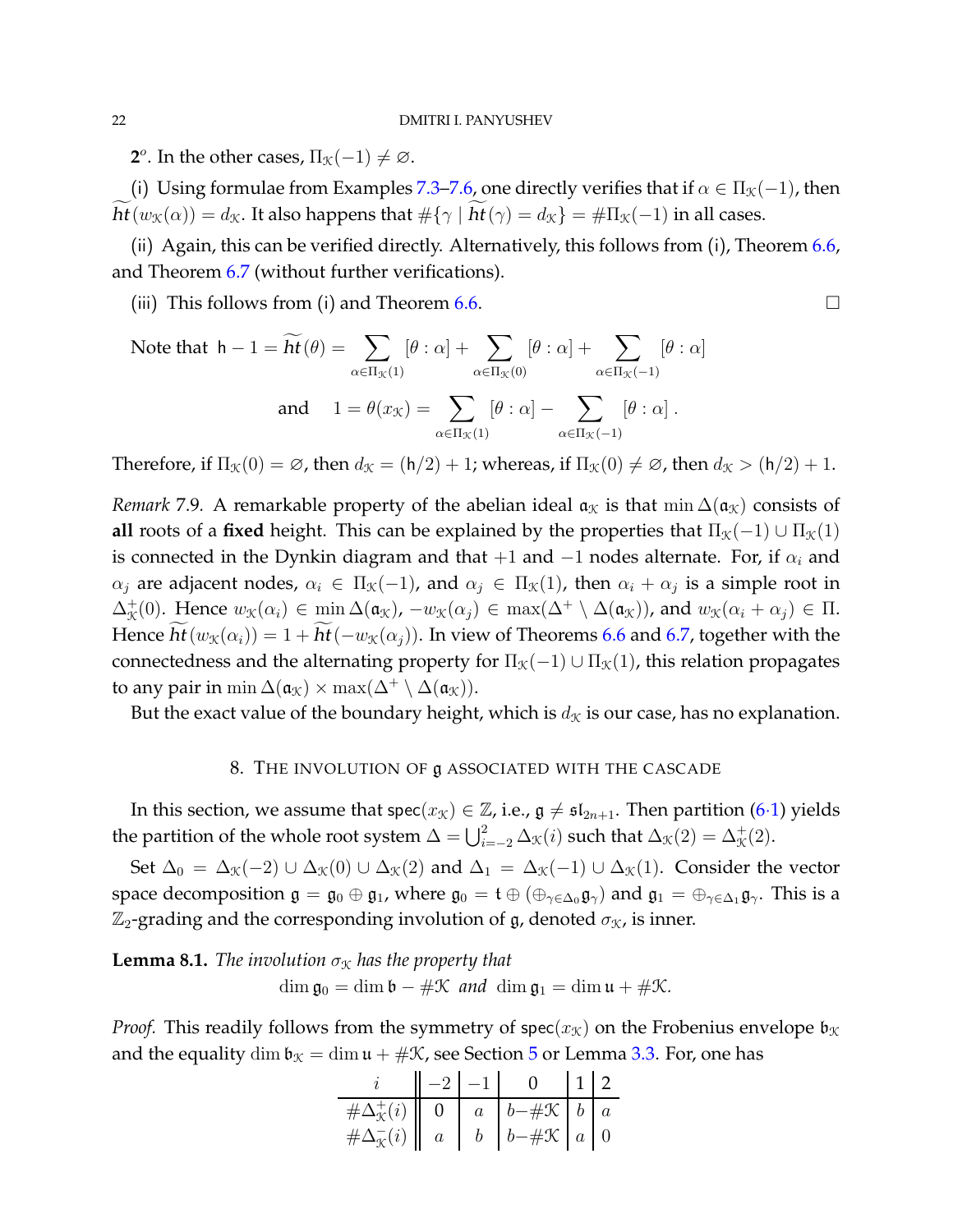for some a, b. Then dim  $\mathfrak{u} = 2a + 2b - \# \mathfrak{X}$ , dim  $\mathfrak{g}_0 = 2a + 2b + \mathsf{rk} \mathfrak{g} - 2\# \mathfrak{X}$  and dim  $\mathfrak{g}_1 =$  $2a + 2b$ .

Since ind  $\mathfrak{u} = \#\mathfrak{X}$  and ind  $\mathfrak{b}$  + ind  $\mathfrak{u} = \mathfrak{rk}$  g, the formulae of Lemma [8.1](#page-21-1) mean that dim  $\mathfrak{g}_1 =$  $\dim \mathfrak{u} + \text{ind } \mathfrak{u} = \dim \mathfrak{b} - \text{ind } \mathfrak{b}$  and  $\dim \mathfrak{g}_0 = \dim \mathfrak{u} + \text{ind } \mathfrak{b} = \dim \mathfrak{b} - \text{ind } \mathfrak{u}$ .

Recall that  $\mathfrak{t}_{\mathcal{K}}=\bigoplus_{i=1}^m [e_{\beta_i},e_{-\beta_i}]\subset \mathfrak{t}.$ 

<span id="page-22-0"></span>**Lemma 8.2.** *The subalgebra*  $t<sub>X</sub>$  *contains a regular semisimple element of* g.

*Proof.* By Eq. [\(2](#page-4-0)·1), if  $\gamma \in \Delta^+$ , then  $\gamma \in \mathfrak{H}_{\beta_j}$  for a unique  $\beta_j \in \mathfrak{K}$ . That is, for any  $\gamma \in \Delta^+$ , there exists  $\beta_j \in \mathcal{K}$  such that  $(\gamma, \beta_j) > 0$ . Therefore, there is a  $\nu \in \langle \beta_1, \dots, \beta_m \rangle_{\mathbb{Q}}$  such that  $(\gamma, \nu) \neq 0$  for every  $\gamma \in \Delta^+$ . Upon the identification of t and t<sup>\*</sup>, this yields a required element of  $\mathfrak{t}_\mathfrak{K}$ .

**Theorem 8.3.** *The involution*  $\sigma_x$  *has the property that*  $\mathfrak{g}_1$  *contains a regular semisimple and a regular nilpotent element of* g*.*

*Proof.* For each  $\beta_i \in \mathcal{K}$ , consider the subalgebra  $\mathfrak{sl}_2(\beta_i)$  with basis  $\{e_{\beta_i}, e_{-\beta_i}, [e_{\beta_i}, e_{-\beta_i}]\}$ . Then  $\mathfrak{sl}_2(\beta_i) \simeq \mathfrak{sl}_2$  and since the elements of K are strongly orthogonal, all these  $\mathfrak{sl}_2$ subalgebras pairwise commute. Hence  $\frak h=\bigoplus_{j=1}^m \frak{sl}_2(\beta_j)$  is a Lie algebra and  $\frak t_{\frak X}$  is a Cartan subalgebra of  $\mathfrak h$ . Recall that  $\beta_j(x_{\mathcal{K}})=1$ , i.e.,  $\beta_j\in\Delta^+_{\mathcal{K}}(1)$  for each j. By the very definition of  $\sigma_X$ , this means that  $\mathfrak{h} \cap \mathfrak{g}_0 = \mathfrak{t}_X$  and  $\mathfrak{h} \cap \mathfrak{g}_1 = (\bigoplus_{i=1}^m \mathfrak{g}_{\beta_i}) \oplus (\bigoplus_{i=1}^m \mathfrak{g}_{-\beta_i})$ . Clearly, there is a Cartan subalgebra of h that is contained in h ∩  $\mathfrak{g}_1$  (because this is true for each  $\mathfrak{sl}_2(\beta_i)$  sep-arately). Combining this with Lemma [8.2,](#page-22-0) we see that  $\mathfrak{g}_1$  contains a regular semisimple element of g.

Finally, for any involution  $\sigma$ , its (-1)-eigenspace  $\mathfrak{g}_1$  contains a regular semisimple element if and only if it contains a regular nilpotent element.

*Remark* 8.4. (i) One can prove that if  $\mathfrak c$  is a Cartan subalgebra of  $\mathfrak h = \bigoplus_{j=1}^m \mathfrak{sl}_2(\beta_j)$  that is contained in  $\mathfrak{h} \cap \mathfrak{g}_1$ , then c is a maximal diagonalisable subalgebra of  $\mathfrak{g}_1$ . In other words,  $\mathfrak{c} \subset \mathfrak{g}_1$  is a *Cartan subspace* associated with  $\sigma_{\mathfrak{X}}$ . Therefore, the rank of the symmetric variety  $G/G_0$  equals dim  $\mathfrak{c} = \#\mathfrak{X}$ .

(ii) The involution  $\sigma_X$  is the unique, up to G-conjugacy, **inner** involution such that  $\mathfrak{g}_1$ contains a regular nilpotent element. Moreover,  $\sigma_X$  has the property that  $\mathcal{O} \cap \mathfrak{g}_1 \neq \emptyset$  for **any nilpotent** *G*-orbit  $\mathcal{O} \subset \mathfrak{g}$ , see [[2](#page-29-2), Theorem 3].

(iii) If  $\#\mathfrak{X} = \mathsf{rk}\,\mathfrak{g}$ , then  $\dim \mathfrak{g}_1 = \dim \mathfrak{b}$ ,  $\dim \mathfrak{g}_0 = \dim \mathfrak{u}$ , and  $\mathfrak{g}_1$  contains a Cartan subalgebra of g. In this case,  $\sigma_X$  is an *involution of maximal rank* and one has a stronger assertion that  $\mathcal{O} \cap \mathfrak{g}_1 \neq \mathcal{O}$  for **any** *G*-orbit  $\mathcal{O}$  in g ([[2](#page-29-2), Theorem 2]).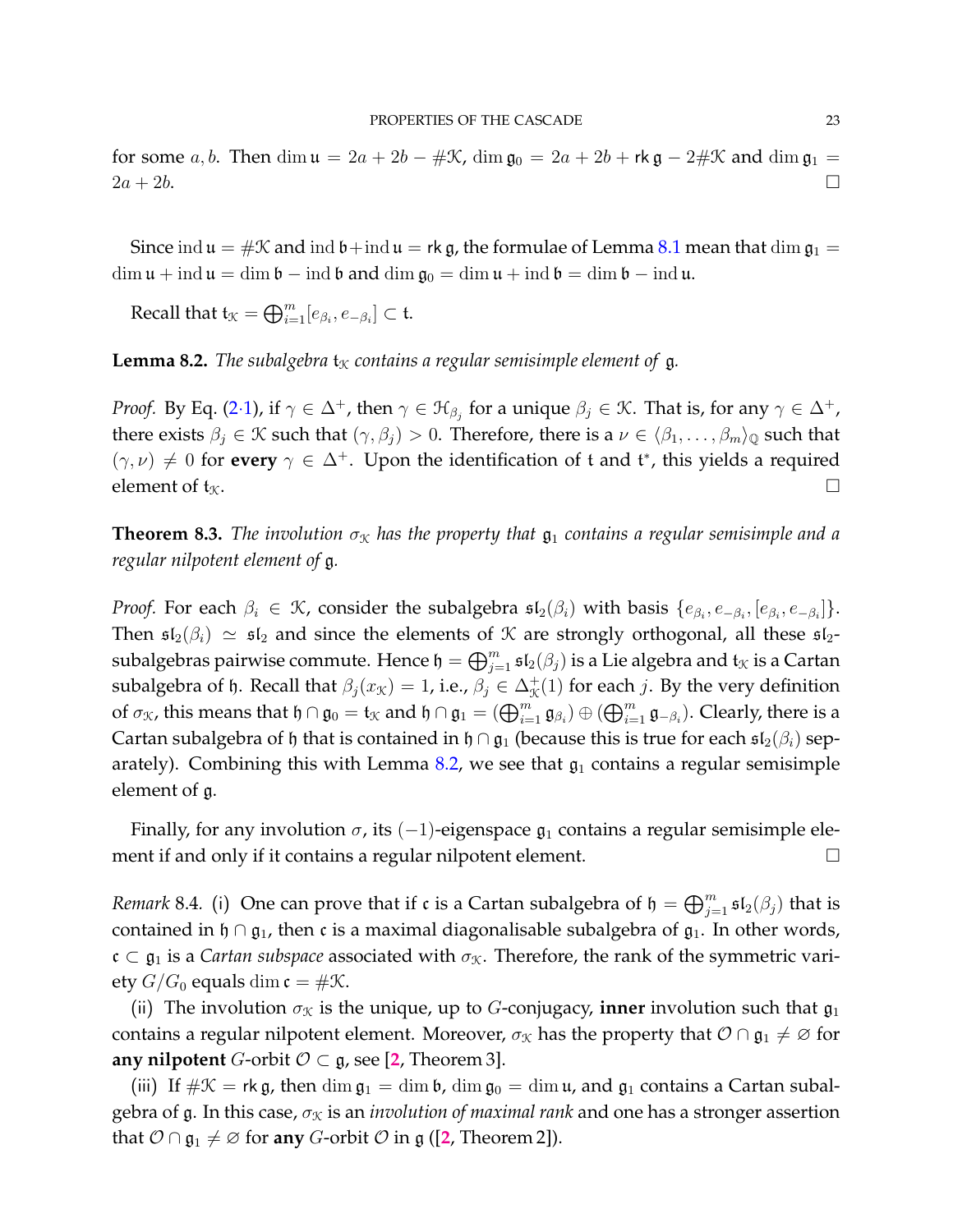### <span id="page-23-1"></span>9. THE NILPOTENT G-ORBIT ASSOCIATED WITH THE CASCADE

<span id="page-23-0"></span>Consider the nilpotent element associated with  $K$ 

(9.1) 
$$
e_{\mathfrak{K}} := \sum_{\beta \in \mathfrak{K}} e_{\beta} = \sum_{i=1}^m e_{\beta_i} \in \mathfrak{u}^+
$$

Since the roots in  $\mathcal K$  are linearly independent, the closure of  $G \cdot e_{\mathcal K}$  contains the space  $\bigoplus_{\beta \in \mathcal{K}} \mathfrak{g}_{\beta}$ . Hence the nilpotent orbit  $G \cdot e_{\mathcal{K}}$  does not depend on the choice of root vectors  $e_{\beta} \in \mathfrak{g}_{\beta}$ . The orbit  $\mathcal{O}_{\mathfrak{X}} := G \cdot e_{\mathfrak{X}}$  is said to be the *cascade (nilpotent) orbit*. Our goal is to obtain some properties of this orbit.

Recall from Section [3](#page-6-0) that if  $\theta$  is fundamental, then  $\tilde{\alpha}$  is the only (long!) simple root such that  $(\theta, \tilde{\alpha}) > 0$  and  $\tilde{\mathcal{K}} = {\beta \in \mathcal{K} \mid (\beta, \tilde{\alpha}) < 0}.$  It then follows from (3.[2\)](#page-7-1) that  $\#\tilde{\mathcal{K}} \leq 3$  and  $\#\tilde{\mathcal{K}} = 3$  if and only if the roots in  $\tilde{\mathcal{K}}$  are long. Actually, one has  $\#\tilde{\mathcal{K}} = 1$  for  $\mathbf{G}_2$ ,  $\#\tilde{\mathcal{K}} = 2$ for  $\mathbf{B}_{3}$ , and  $\#\mathcal{K}=3$  for the remaining cases with fundamental  $\theta$ .

<span id="page-23-2"></span>**Theorem 9.1.** 1<sup>o</sup>. Suppose that  $\theta$  is fundamental, and let  $\tilde{\alpha}$  be the unique simple root such that  $(\theta, \tilde{\alpha}) \neq 0$ . Then (i)  $(\text{ad } e_{\mathcal{K}})^4 (e_{-\theta+\tilde{\alpha}}) \neq 0$  and (ii)  $(\text{ad } e_{\mathcal{K}})^5 = 0$ .

2<sup>o</sup>. If  $\theta$  is **not** fundamental, then  $(\text{ad }e_{\mathcal{K}})^3 = 0$ .

*Proof.*  $1^{\circ}$ (i). It follows from Eq. [\(9](#page-23-1).1) that

$$
(\operatorname{ad} e_{\mathcal{K}})^4 = \sum_{i_1, i_2, i_3, i_4} \operatorname{ad}(e_{\beta_{i_1}}) \cdot \ldots \cdot \operatorname{ad}(e_{\beta_{i_4}}),
$$

where the sum is taken over all possible quadruples of indices from  $\{1, \ldots, m\}$ . Set

$$
\mathcal{A}_{i_1,i_2,i_3,i_4} = \mathrm{ad}(e_{\beta_{i_1}}) \mathrm{ad}(e_{\beta_{i_2}}) \mathrm{ad}(e_{\beta_{i_3}}) \mathrm{ad}(e_{\beta_{i_4}}).
$$

As the roots in  $K$  are strongly orthogonal, the ordering of factors in  $\mathcal{A}_{i_1,i_2,i_3,i_4}$  is irrelevant. Hence the operator  $A_{i_1,i_2,i_3,i_4}$  depends only on the 4-multiset  $\{i_1,i_2,i_3,i_4\}$ . Furthermore, the **nonzero** operators corresponding to different 4-multisets are linearly independent. Therefore, to ensure that  $({\rm ad}\, e_{\mathcal{K}})^4\neq 0$ , it suffices to point out a 4-multiset M and a root vector  $e_\gamma$  such that  $A_\mathcal{M}(e_\gamma) \neq 0$ . Of course, in place of 4-multisets of indices in [1, m], one can deal with 4-multisets in K.

Using (3·[2\)](#page-7-1) and  $\tilde{\mathcal{K}} \subset \mathcal{K}$ , one defines a natural 4-multiset  $\tilde{\mathcal{M}}$  in  $\mathcal{K}$ . The first element of  $\tilde{M}$  is  $\theta = \beta_1$  and then one takes each  $\beta_i \in \tilde{X}$  with multiplicity  $k_i = (\tilde{\alpha}, \tilde{\alpha})/(\beta_i, \beta_i)$ . The resulting 4-multiset has the property that  $(-\theta + \tilde{\alpha}) + (\theta + \sum_{i \in J} k_i \beta_i) = \theta - \tilde{\alpha}$  and  $(-\theta + \tilde{\alpha}, \beta) < 0$  for any  $\beta$  in  $\tilde{M}$ . This implies that

$$
0\neq \mathcal{A}_{\tilde{\mathcal{M}}}(e_{-\theta+\tilde{\alpha}})\in \mathfrak{g}_{\theta-\tilde{\alpha}}.
$$

(ii) Now we deal with 5-multisets of K. Assume that  $\tilde{M} = \{\beta_{i_1}, \ldots, \beta_{i_5}\}$  and  $\mathcal{A}_{\tilde{M}} \neq 0$ . Then there are  $\gamma,\mu\,\in\,\Delta$  such that  $0\,\neq\,\mathcal{A}_{\tilde{\mathcal{M}}}(\mathfrak{g}_{-\mu})\,\subset\,\mathfrak{g}_\gamma.$  Hence  $\gamma\,+\,\mu\,\,=\,\,\sum_{j=1}^5\beta_{i_j}$  and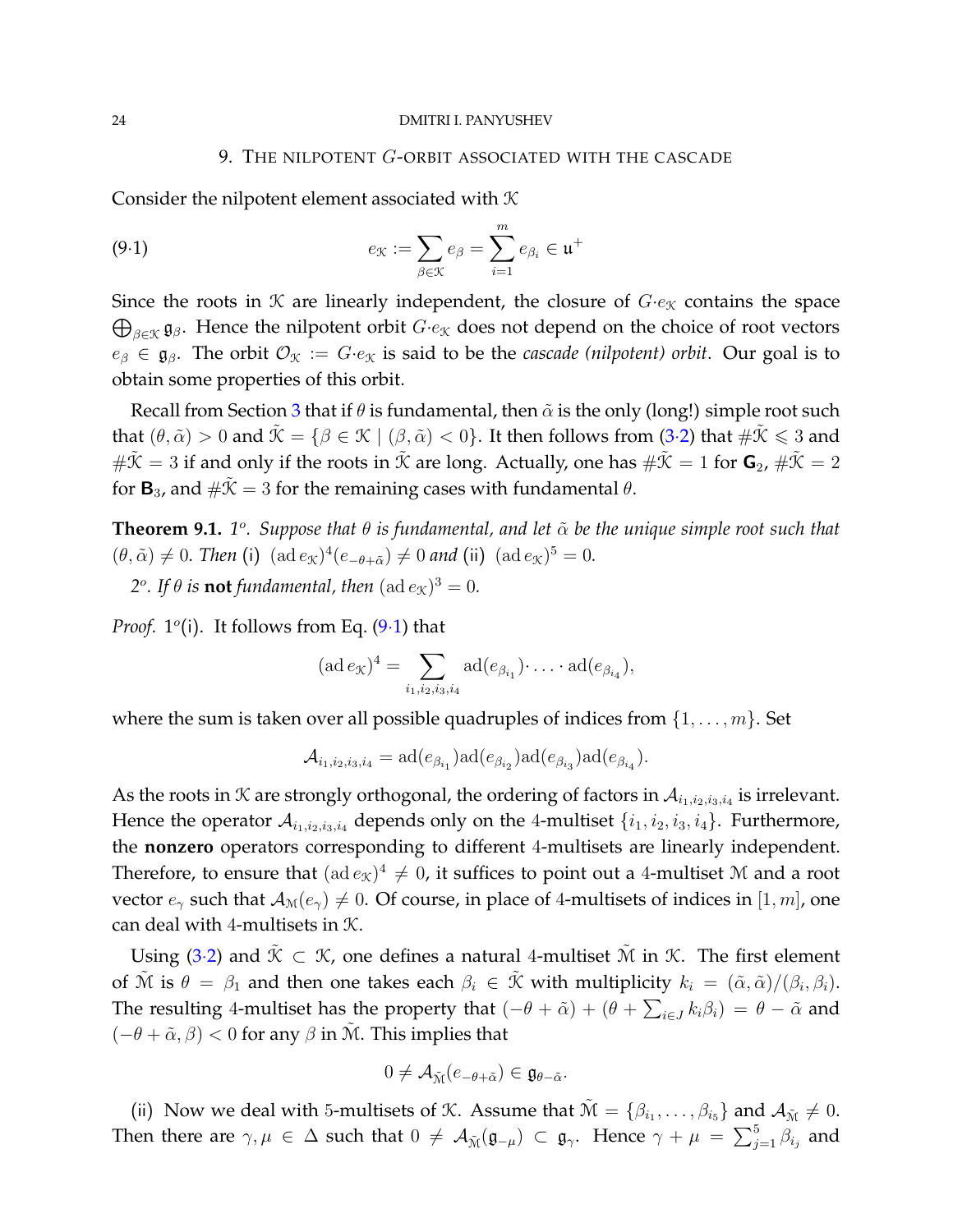$(\gamma + \mu)(x_{\mathcal{K}}) = 5$ . But  $\gamma(x_{\mathcal{K}}) \leq 2$  for any  $\gamma \in \Delta$  (Theorem [3.4\(](#page-7-0)3)). This contradiction shows that  $(\operatorname{ad} e_{\mathcal{K}})^5 = 0.$ 

2<sup>o</sup>. By Theorem [3.4\(](#page-7-0)1)(2), we have  $\gamma(x_{\mathcal{K}}) \leq 1$  for any  $\gamma \in \Delta$ . Hence the equality  $\gamma + \mu =$  $\sum_{j=1}^3\beta_{i_j}$  is impossible. This implies that  $\mathcal{A}_{\tilde{M}}=0$  for any 3-miltiset  $\tilde{M}$  of  $\mathcal K$  and thereby  $(\text{ad }e_{\mathcal{K}})^3 = 0.$  $3^3 = 0.$ 

Let  $\mathcal{N} \subset \mathfrak{g}$  be the set of nilpotent elements. Recall that the *height* of  $e \in \mathcal{N}$ , denoted ht(e) or ht( $G \cdot e$ ), is the maximal  $l \in \mathbb{N}$  such that  $(\text{ad } e)^l \neq 0$  (see [[20](#page-30-19), Section 2]). By the Jacobson–Morozov theorem,  $(\text{ad }e)^2 \neq 0$  for any  $e \in \mathcal{N}$ , i.e., ht $(G{\cdot}e) \geqslant 2.$ 

The *complexity* of a *G*-variety *X*,  $c_G(X)$ , is the minimal codimension of the *B*-orbits in X. If X is irreducible, then  $c_G(X) = \text{trdeg}\,\mathbb{C}(X)^B$ , where  $\mathbb{C}(X)^G$  is the field of *B*-invariant rational functions on X. The *rank* of an irreducible G-variety X is defined by the equality  $c_G(X) + r_G(X) = \text{trdeg }\mathbb{C}(X)^U$  [[21](#page-30-20)]. If  $c_G(X) = 0$ , then X is said to be *spherical*.

## **Proposition 9.2.**

- (i) If  $\theta$  *is fundamental, then the orbit*  $G \cdot e_{\mathfrak{X}}$  *is not spherical and*  $\text{ht}(G \cdot e_{\mathfrak{X}}) = 4$ *.*
- (ii) If  $\theta$  *is* **not** fundamental, then the orbit  $G \cdot e_{\mathcal{K}}$  *is spherical and*  $\text{ht}(G \cdot e_{\mathcal{K}}) = 2$ *.*

*Proof.* By [[19](#page-30-11), Theorem (0.3)], a nilpotent orbit  $G \cdot e$  is spherical if and only if  $(\text{ad } e)^4 = 0$ . Hence both assertions follow from Theorem [9.1.](#page-23-2)  $\Box$ 

9.1. **A description of the cascade orbits.** For the classical Lie algebras, we determine the partition corresponding to  $\mathcal{O}_{\mathfrak{X}}$ . While for the exceptional Lie algebras, we point out a "minimal including regular subalgebra" in the sense of Dynkin [**[6](#page-30-21)**].

**I.** In the classical cases, we use formulae for the height of nilpotent elements of  $\mathfrak{sl}(\mathbb{V})$  or so(V) or sp(V) in terms of the corresponding partitions of dim V, see [**[20](#page-30-19)**, Theorem 2.3].

•  $\mathfrak{g} = \mathfrak{so}_{2N+1}$ . Since  $\text{ht}(\mathcal{O}_{\mathfrak{X}}) = 4$ , the parts of  $\lambda(e_{\mathfrak{X}})$  does not exceed 3, i.e.,  $\lambda(e_{\mathfrak{X}}) =$  $(3^a, 2^b, 1^c)$  with  $a > 0$  and  $3a + 2b + c = 2N + 1$ . Then  $\lambda(e_{\mathcal{K}}^2) = (2^a, 1, ..., 1)$ . Hence rk  $(e_{\mathcal{K}}) = 2a + b$  and rk  $(e_{\mathcal{K}}^2) = a$ . On the other hand, here  $\#\mathcal{K} = N = r$ k g and using the formulae for roots in  $K$  and thereby the explicit matrix form for  $e_K$ , one readily computes that  $\epsilon$ 

$$
\mathsf{rk}\,(e_{\mathcal{K}}) = \begin{cases} N, & \text{if } N \text{ is even} \\ N+1, & \text{if } N \text{ is odd} \end{cases} \quad \text{and } \mathsf{rk}\,(e_{\mathcal{K}}^2) = \frac{1}{2}\mathsf{rk}\,(e_{\mathcal{K}}) = [(N+1)/2].
$$

Therefore, if N is either  $2j-1$  or  $2j$ , then  $a = j$  and  $b = 0$ .

Hence  $\boldsymbol{\lambda}(e_{\mathcal{K}})=(3^j,1^{j-1})$  or  $(3^j,1^{j+1})$ , respectively.

•  $\mathfrak{g} = \mathfrak{so}_{2N}$ . Here  $\mathrm{ht}(\mathcal{O}_{\mathfrak{X}}) = 4$  and  $\lambda(e_{\mathfrak{X}}) = (3^a, 2^b, 1^c)$ , with  $a > 0$  and  $3a + 2b + c = 2N$ . Then again rk  $(e_{\mathcal{K}}) = 2a + b$  and rk  $(e_{\mathcal{K}}^2) = a$ . The explicit form of  $\mathcal K$  and  $e_{\mathcal{K}}$  shows that

$$
\mathsf{rk}\,(e_{\mathcal{K}}) = \begin{cases} N, & \text{if } N \text{ is even} \\ N-1, & \text{if } N \text{ is odd} \end{cases} \quad \text{and} \quad \mathsf{rk}\,(e_{\mathcal{K}}^2) = \frac{1}{2}\mathsf{rk}\,(e_{\mathcal{K}}) = [N/2].
$$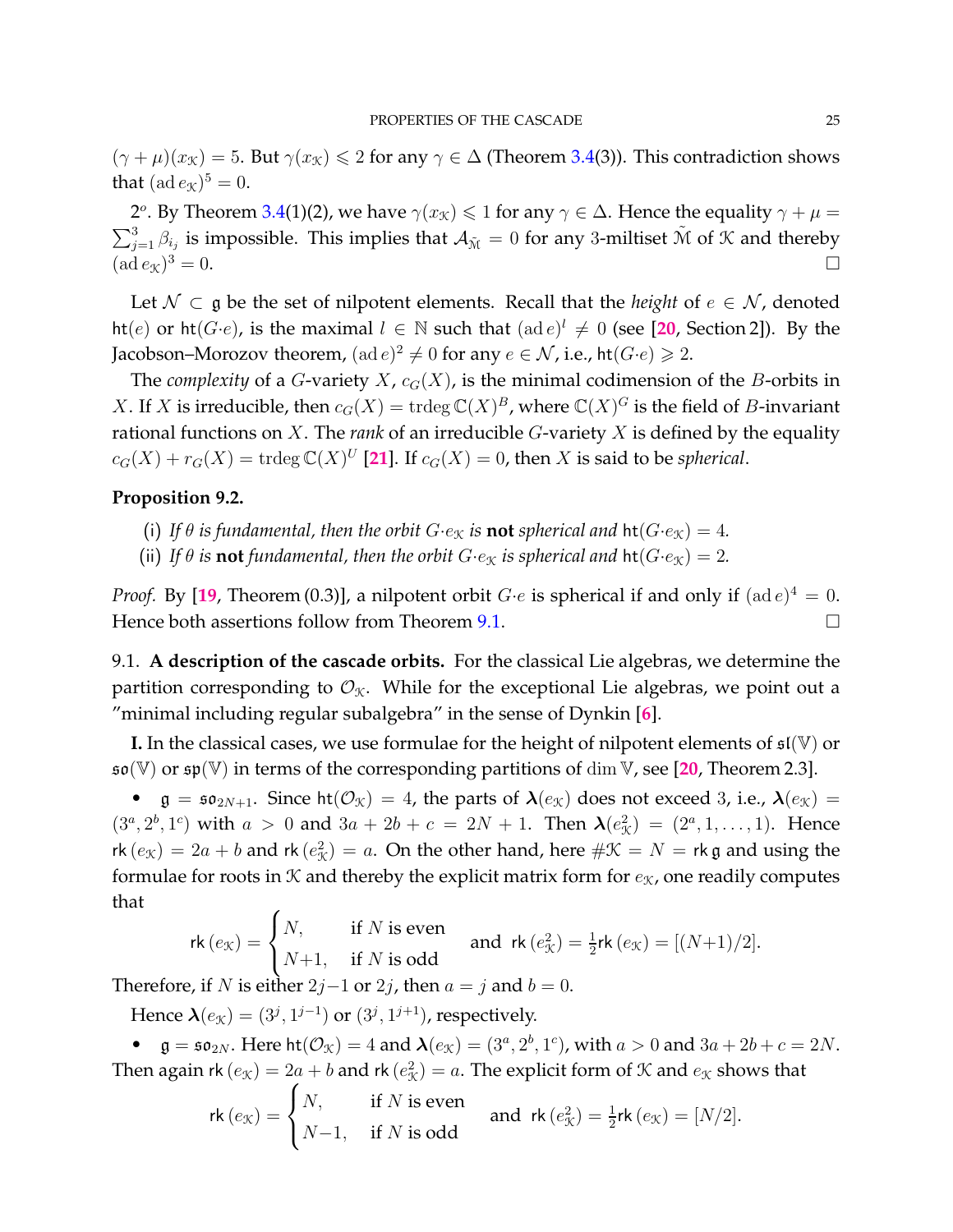Therefore,  $a = [N/2]$  and  $b = 0$  in both cases. Hence

 $\boldsymbol{\lambda}(e_{\mathcal{K}})=(3^j,1^j)$ , if  $N=2j$ ;  $\boldsymbol{\lambda}(e_{\mathcal{K}})=(3^j,1^{j+2})$ , if  $N=2j+1$ .

•  $\mathfrak{g} = \mathfrak{sl}_{N+1}$  or  $\mathfrak{sp}_{2N}$ . Then  $\mathsf{ht}(\mathcal{O}_{\mathfrak{K}}) = 2$ ,  $\lambda(e_{\mathfrak{K}}) = (2^a, 1^b)$ , and  $a = \mathsf{rk}(e_{\mathfrak{K}}) = \# \mathfrak{K}$ . Therefore,  $\boldsymbol{\lambda}(e_{\mathcal{K}}) = (2^n)$  for  $\mathfrak{sl}_{2n}$  and  $\mathfrak{sp}_{2n}$ , while  $\boldsymbol{\lambda}(e_{\mathcal{K}}) = (2^n, 1)$  for  $\mathfrak{sl}_{2n+1}$ .

**II.** In the exceptional cases, one can use some old, but extremely helpful computations of E.B. Dynkin. Following Dynkin, we say that a subalgebra h of g is *regular*, if it is nor-malised by a Cartan subalgebra. As in Section [8,](#page-21-0) consider  $\mathfrak{h} := \bigoplus_{i=1}^m \mathfrak{sl}_2(\beta_i)$ . Then  $\mathfrak{h}$  is normalised by t and  $e_{\mathcal{K}} \in \mathfrak{h}$  is a regular nilpotent element of  $\mathfrak{h}$ . Clearly,  $\mathfrak{h}$  is a minimal regular semisimple subalgebra of g meeting  $\mathcal{O}_{\mathfrak{X}}$ .

For every nilpotent *G*-orbit  $O$  in an exceptional Lie algebra  $g$ , Dynkin computes all, up to conjugacy, minimal regular semisimple subalgebras of  $\mathfrak g$  meeting  $\mathcal O$ , see Tables 16–20 in [**[6](#page-30-21)**]. (This information is also reproduced, with a few corrections, in Tables 2–6 in [**[7](#page-30-22)**].) Therefore, it remains only to pick the nilpotent orbit with a "minimal including regular subalgebra" of the required type, which also yields the corresponding *weighted Dynkin diagram*  $\mathcal{D}(\mathcal{O}_{\mathcal{K}})$ .

For the regular subalgebras  $\mathfrak{sl}_2 \subset \mathfrak{g}$ , Dynkin uses the Cartan label  $\mathsf{A}_1$  (resp.  $\mathsf{A}_1$ ) if the corresponding root is long (resp. short). Therefore, we are looking for the "minimal including regular subalgebra" of type  $m{\sf A}_1$ ,  $m=\#{\mathfrak{K}}$ , if  ${\mathfrak{K}}\subset \Delta_l$ ; whereas for  ${\mathfrak{g}}$  of type  ${\sf G}_2$ we need the subalgebra of type  $A_1 + \widetilde{A}_1$ .

9.2. **Another approach to**  $\mathcal{O}_{\mathcal{K}}$ . By the very definition of  $x_{\mathcal{K}} \in \mathfrak{t}$  and  $e_{\mathcal{K}}$ , we have  $[x_{\mathcal{K}}, e_{\mathcal{K}}] =$ e<sub>K</sub>. It is also clear that  $x_K \in \text{Im}(\text{ad }e_K)$ . Therefore  $h_K = 2x_K$  is a *characteristic* of  $e_K$  [[28](#page-30-13), Chap. 6, §2.1]. Hence the weighted Dynkin diagram  $\mathcal{D}(\mathcal{O}_{\mathfrak{X}})$  is determined by the dominant representative in the Weyl group orbit  $W \cdot h_{\mathcal{K}} \subset \mathfrak{t}$ . Since the antidominant representative in  $W \cdot x_{\mathcal{K}}$  is  $w_{\mathcal{K}}(x_{\mathcal{K}})$  (Prop. [6.3\)](#page-15-1) and  $\omega_0(x_{\mathcal{K}}) = -x_{\mathcal{K}}$ , the dominant representative is  $-w<sub>X</sub>(x<sub>X</sub>)$ . Therefore, if  $\mathfrak{g} \neq \mathfrak{sl}_{2n+1}$ , then  $W·h<sub>X</sub> \cap \mathfrak{C} = \{2\varpi_j^{\vee}\}\$ , where *j* is determined by the condition that  $w_{\mathcal{K}}(\theta) = -\alpha_j$  (cf. Prop. [6.5\)](#page-15-0). Thus, if  $\mathfrak{g} \neq \mathfrak{sl}_{2n+1}$ , then  $\mathcal{O}_{\mathcal{K}}$  is even and  $\mathcal{D}(\mathcal{O}_{\mathcal{K}})$ has the unique nonzero label "2″ that corresponds to  $\alpha_j.$ 

Let  $\mathfrak{g} = \bigoplus_{i \in \mathbb{Z}} \mathfrak{g}(i)$  be the Z-grading determined by  $h_{\mathcal{K}} = 2x_{\mathcal{K}}$ ; that is,  $h_{\mathcal{K}}$  has the eigenvalue *i* on  $g(i)$ . Then

$$
\mathsf{ht}(e_{\mathcal{K}}) = \max\{i \mid \mathfrak{g}(i) \neq 0\} = 2 \max\{\gamma(x_{\mathcal{K}}) \mid \gamma \in \Delta\}.
$$

Using results of Section [3,](#page-6-0) we again see that  $h(e_{\mathcal{K}}) \leq 4$  and the equality occurs if and only if  $\theta$  is fundamental. Note that

$$
\dim \mathfrak{g}(2) = \#(\Delta^+_{\mathcal{K}}(1) \cup \Delta^-_{\mathcal{K}}(1)) = \#(\Delta^+_{\mathcal{K}}(1) \cup \Delta^+_{\mathcal{K}}(-1)) = \#(\Delta^+_{\mathcal{K}}(1) \cup \Delta^+_{\mathcal{K}}(2)),
$$
  

$$
\dim \mathfrak{g}(4) = \# \Delta^+_{\mathcal{K}}(2) = \# \Delta_{\mathcal{K}}(2) = \dim \text{Im} (\text{ad} \, e_{\mathcal{K}})^4,
$$

and also  $2 \dim \mathfrak{g}(4) = \dim \mathfrak{a}_{\mathcal{K}}$ .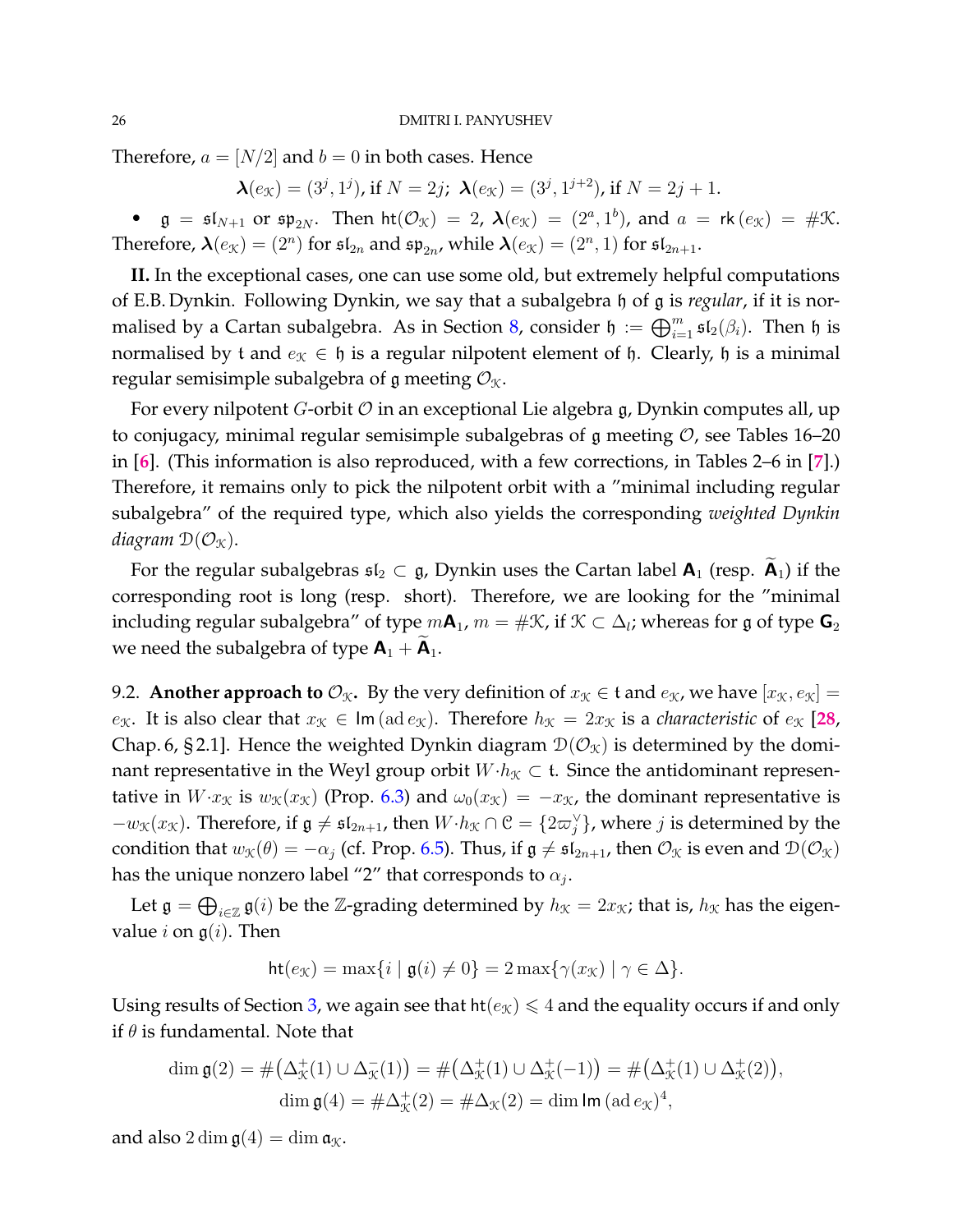In Tables [1](#page-26-0) and [2,](#page-26-1) we point out dim  $\mathcal{O}_{\mathfrak{X}}$  and  $\mathcal{D}(\mathcal{O}_{\mathfrak{X}})$ . For classical cases, we provide the partition  $\lambda(e_{\mathcal{K}})$ ; while for the exceptional cases, the Dynkin–Bala–Carter notation for orbits is given, see e.g. [[3](#page-29-3), Ch. 8]. We also include dimensions of the spaces  $g(2)$  and  $g(4)$ . In Table [1,](#page-26-0) the unique nonzero numerical mark "2" corresponds to the simple root  $\alpha_j$ for all even cases. For  $\mathbf{A}_{2j}$ , two marks "1" correspond to the roots  $\alpha_j$  and  $\alpha_{j+1}$ . We also assume that  $j \geq 2$  in the four orthogonal cases. (For,  $B_1 = A_1$ ,  $D_2 = A_1 + A_1$ ,  $B_2 = C_2$ , and  $D_3 = A_3.$ 

 $\mathfrak{g} \qquad \begin{array}{c} \lambda(e_{\mathfrak{K}}) \qquad \dim \mathcal{O}_{\mathfrak{K}} \end{array} \qquad \qquad \mathfrak{D}(\mathcal{O}_{\mathfrak{K}}) \qquad \qquad \dim \mathfrak{g}(2) \;\; \dim \mathfrak{g}(4)$ **A**<sub>2j−1</sub>  $(2^{j})$  2j<sup>2</sup> **0**−…−**0−2−0−…−0** j<sup>2</sup> 0  $\mathbf{A}_{2j}$   $\begin{pmatrix} (2^j, 1) & 2j^2 + 2j & 0 - \cdots - 0 - 1 - 1 - 0 - \cdots - 0 \end{pmatrix}$   $j^2$  0 **C**<sub>j</sub>  $(2^{j})$   $j^{2}+j$  **0**  $\cdots$  **0**  $\Leftarrow$  2  $($ <sup>j+1</sup><sub>2</sub>  $\binom{+1}{2}$  0 **B**<sub>2j-1</sub>  $(3^j, 1^{j-1})$  5j<sup>2</sup>-3j **0**−…−**0−2−0**−…−**0⇒0** 2j<sup>2</sup>-j (<sup>j</sup><sub>2</sub>)  $\binom{j}{2}$ **D**<sub>2j</sub>  $(3^j, 1^j)$  5j<sup>2</sup>−j **0**−…−**0−2−0−…−0 0 0**  $2j^2$   $\qquad \qquad$   $\binom{j}{2}$  $\binom{j}{2}$ **B**<sub>2j</sub>  $(3^j, 1^{j+1})$   $5j^2+j$  **0**  $-\cdots$  **0**  $-2$   $-$ **0** $-\cdots$   $-$ **0** $\implies$ **0**  $2j^2+j$   $(3^j, 1^{j+1})$  $\binom{j}{2}$  $\mathbf{D}_{2j+1}$   $(3^j, 1^{j+2})$   $5j^2+3j$  **0**  $-\cdots$  **0**  $-2$   $-$ **0** $-\cdots$  **0 0 0**  $2j^2+2j$   $\binom{j}{2}$  $\binom{j}{2}$ 

<span id="page-26-0"></span>TABLE 1. The cascade orbits for the classical Lie algebras

<span id="page-26-1"></span>TABLE 2. The cascade orbits for the exceptional Lie algebras

| g                               | $\mathcal{O}_\mathfrak{K}$               | $\dim\mathcal{O}_{\mathfrak{K}}$ | $\mathcal{D}(\mathcal{O}_{\mathfrak{X}})$ |    | $\dim \mathfrak{g}(2)$ $\dim \mathfrak{g}(4)$ |
|---------------------------------|------------------------------------------|----------------------------------|-------------------------------------------|----|-----------------------------------------------|
| ${\sf E}_6$                     | $A_2$                                    | 42                               | $0-0-0-0-0$                               | 20 |                                               |
|                                 | $E_7$   A <sub>2</sub> + 3A <sub>1</sub> | - 84                             | $0 - 0 - 0 - 0 - 0 - 0$                   | 35 |                                               |
|                                 | $E_8$   2A <sub>2</sub>                  | 156                              | $0-0-0-0-0-0-2$                           | 64 | 14                                            |
| $\mathsf{F}_4$   $\mathsf{A}_2$ |                                          | 30                               | $0-0 \Longleftarrow 0-2$                  | 14 |                                               |
|                                 | $\mathsf{G}_2   \mathsf{G}_2(a_1)$       | 10                               | $0 \leqslant 2$                           | 4  |                                               |

Let us summarise main properties of the cascade orbit in all simple g.

- The cascade orbit  $\mathcal{O}_{\mathcal{K}}$  is even unless  $\mathfrak g$  is of type  $\mathbf{A}_{2j}$ ; this reflects the fact that  $x_{\mathcal{K}} \in \mathcal{P}^{\vee}$  unless  $\mathfrak{g}$  is of type  $\mathsf{A}_{2j}$ .
- If  $\theta$  is fundamental, then  $\text{ht}(\mathcal{O}_{\mathcal{K}}) = 4$  and  $\mathcal{O}_{\mathcal{K}}$  is **not** spherical.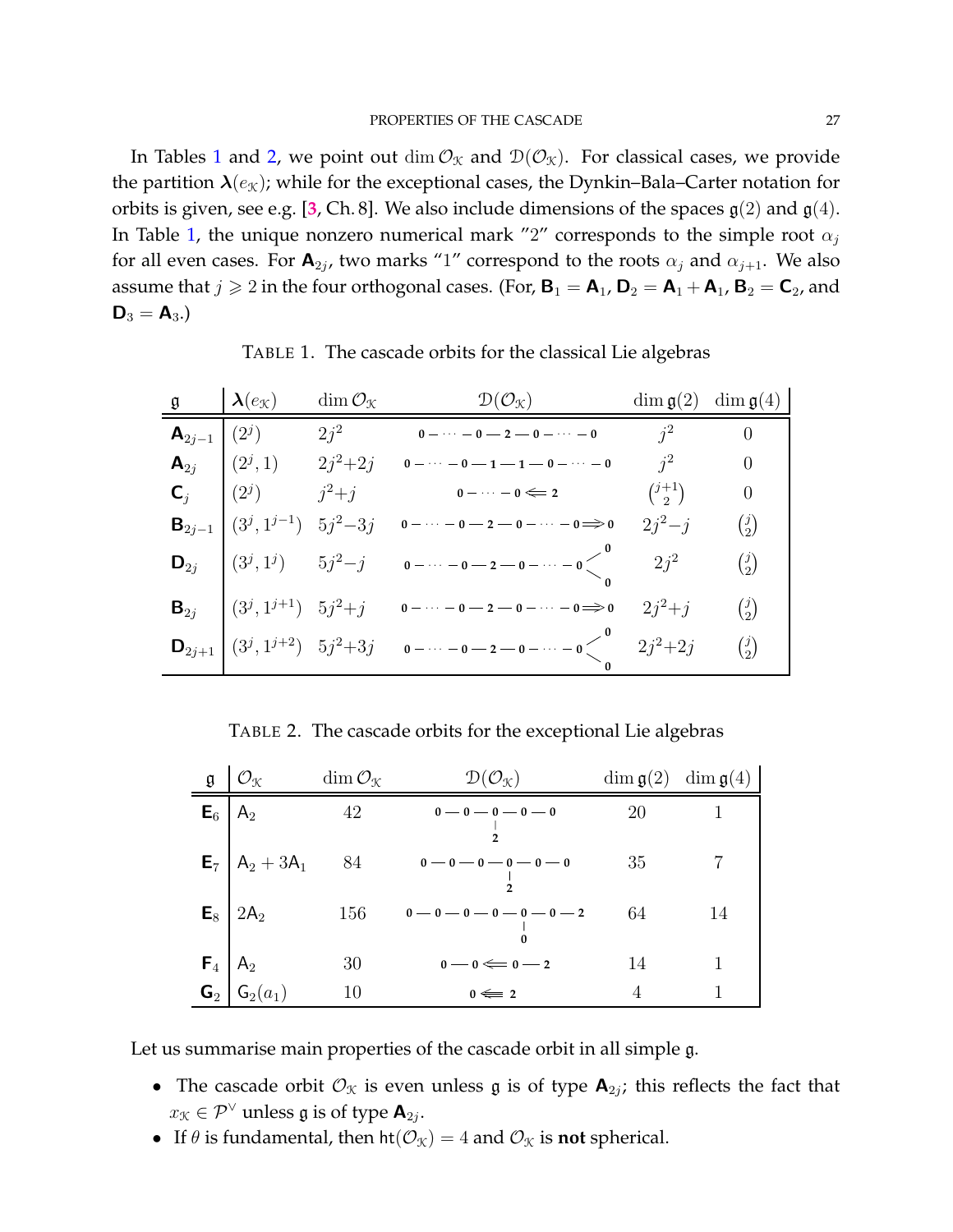- If  $\theta$  is **not** fundamental, then  $ht(\mathcal{O}_{\mathcal{K}}) = 2$  and  $\mathcal{O}_{\mathcal{K}}$  is spherical. Moreover, it appears that  $\mathcal{O}_\mathcal{K}$  is the **maximal** spherical nilpotent orbit in these cases.
- Using the general formulae for the complexity and rank of nilpotent orbits in terms of Z-gradings [[19](#page-30-11), Sect. (2.3)], one can prove that  $c_G(\mathcal{O}_\mathcal{K}) = 2 \dim \mathfrak{g}(4) =$  $\dim \mathfrak{a}_{\mathcal{K}}$  and  $r_G(\mathcal{O}_{\mathcal{K}}) = \dim \mathfrak{t}_{\mathcal{K}} = \#\mathcal{K}$  for all simple g.
- If  $\theta$  is fundamental, then ( $\mathcal{O}_{\mathcal{K}}$  is even and) the node with mark "2", regarded as a node in the affine Dynkin diagram, determines the *Kac diagram* of the involution  $\sigma_X$ . (See [[28](#page-30-13), Chap. 3, § 3.7] for the definition of the Kac diagram of a finite order inner automorphism of g.)
- If  $\theta$  is not fundamental and  $\mathcal{O}_\mathfrak{X}$  is even, then the node with mark "2" and the extra node in the affine Dynkin diagram, together determine the Kac diagram of the involution  $\sigma_X$ .

# APPENDIX A. THE ELEMENTS OF K AND HASSE DIAGRAMS

<span id="page-27-0"></span>Here we provide the lists of cascade elements and the Hasse diagrams of cascade posets  $K$  for all simple Lie algebras, see Fig. [3–](#page-28-2)[6.](#page-29-4) To each node  $\beta_j$  in the Hasse diagram, the Cartan label of the simple Lie algebra  $\mathfrak{g}\langle j\rangle$  is attached. Recall that  $\beta_j$  is the highest root for  $\frak g\langle j\rangle.$  If  $\frak g\langle j\rangle\simeq\frak{sl}_2$  and  $\beta_j$  is short, then we use the Cartan label  $\widetilde{\sf A}_1$ . (This happens only for  **and**  $**G**<sub>2</sub>$ **.) It is also assumed that**  $**A**<sub>1</sub> = **C**<sub>1</sub>$ **. The main features are:** 

- $\Pi = {\alpha_1, \ldots, \alpha_{rk\mathfrak{g}}}$  and the numbering of  $\Pi$  follows [[27](#page-30-12), Table 1],
- $\beta_1 = \theta$  is always the highest root,
- The numbering of the  $\beta_i$ 's in the lists corresponds to that in the figures.

We use the standard  $\varepsilon$ -notation for the roots of classical Lie algebras, see [[27](#page-30-12), Table 1].

# *The list of cascade elements for the classical Lie algebras*:

$$
\mathbf{A}_n, n \geq 2; \ \beta_i = \varepsilon_i - \varepsilon_{n+2-i} = \alpha_i + \dots + \alpha_{n+1-i} \ (i = 1, 2, \dots, \left[\frac{n+1}{2}\right])
$$
\n
$$
\mathbf{C}_n, n \geq 1; \ \beta_i = 2\varepsilon_i = 2(\alpha_i + \dots + \alpha_{n-1}) + \alpha_n \ (i = 1, 2, \dots, n-1) \text{ and } \beta_n = 2\varepsilon_n = \alpha_n;
$$
\n
$$
\mathbf{B}_{2n}, \mathbf{D}_{2n}, \mathbf{D}_{2n+1} \ (n \geq 2); \ \beta_{2i-1} = \varepsilon_{2i-1} + \varepsilon_{2i}, \ \beta_{2i} = \varepsilon_{2i-1} - \varepsilon_{2i} \ (i = 1, 2, \dots, n);
$$
\n
$$
\mathbf{B}_{2n+1}, n \geq 1; \text{ here } \beta_1, \dots, \beta_{2n} \text{ are as above and } \beta_{2n+1} = \varepsilon_{2n+1};
$$

For all orthogonal series, we have  $\beta_{2i} = \alpha_{2i-1}$ ,  $i = 1, \ldots, n$ , while formulae for  $\beta_{2i-1}$  via  $\Pi$ slightly differ for different series. E.g. for  $\mathbf{D}_{2n}$  one has  $\beta_{2i-1} = \alpha_{2i-1} + 2(\alpha_{2i} + \cdots + \alpha_{2n-2})$  +  $\alpha_{2n-1} + \alpha_{2n}$   $(i = 1, 2, \ldots, n-1)$  and  $\beta_{2n-1} = \alpha_{2n}$ .

*The list of cascade elements for the exceptional Lie algebras*:

**G**<sub>2</sub>:  $\beta_1 = (32) = 3\alpha_1 + 2\alpha_2, \ \beta_2 = (10) = \alpha_1$ ;  $\mathsf{F}_4$ :  $\beta_1 = (2432) = 2\alpha_1 + 4\alpha_2 + 3\alpha_3 + 2\alpha_4$ ,  $\beta_2 = (2210)$ ,  $\beta_3 = (0210)$ ,  $\beta_4 = (0010) = \alpha_3$ ; **E**<sub>6</sub>:  $\beta_1 = 12321$ ,  $\beta_2 = 11111$ ,  $\beta_3 = 01110$ ,  $\beta_4 = 00100 = \alpha_3$ ;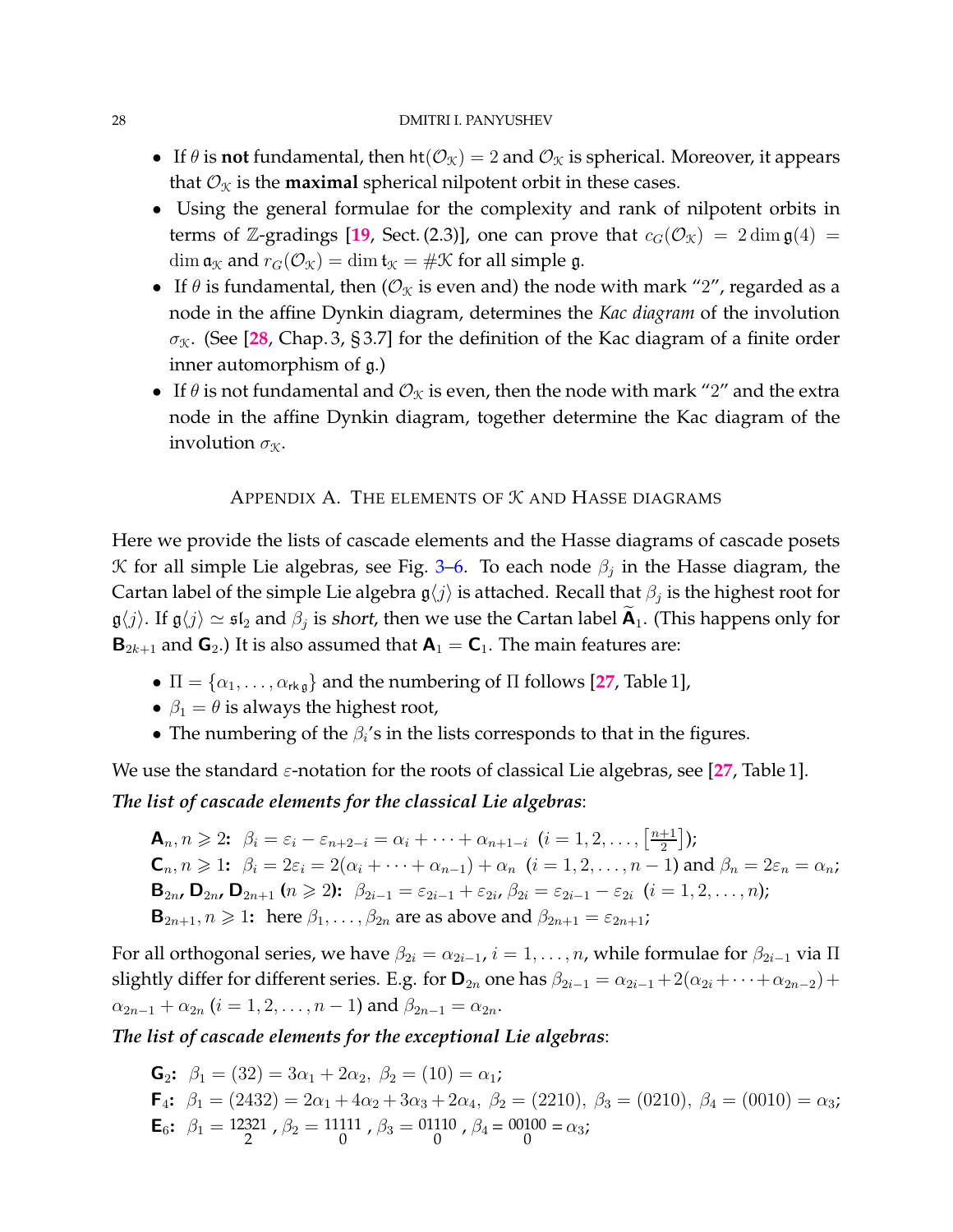$$
\begin{aligned} \mathbf{E}_7 &\colon \beta_1 &= 123432 \text{ , } \beta_2 &= 122210 \text{ , } \beta_3 &= 100000 = \alpha_1 \text{ , } \beta_4 &= 001210 \text{ , } \beta_5 &= 001000 = \alpha_3 \text{ , } \\ \beta_6 &= 000010 = \alpha_5 \text{ , } \beta_7 &= 000000 = \alpha_7 \text{ ; } \\ \mathbf{E}_8 &\colon \beta_1 &= 2345642 \text{ , } \beta_2 &= 0123432 \text{ , } \beta_3 &= 0122210 \text{ , } \beta_4 &= 0100000 = \alpha_2 \text{ , } \beta_5 &= 0001210 \text{ , } \\ \beta_6 &= 0001000 = \alpha_4 \text{ , } \beta_7 &= 0000010 = \alpha_6 \text{ , } \beta_8 &= 0000000 = \alpha_8 \text{ ; } \end{aligned}
$$

<span id="page-28-2"></span>FIGURE 3. The cascade posets for  $\mathbf{A}_p$  ( $p \geq 2$ ),  $\mathbf{C}_n$  ( $n \geq 1$ ),  $\mathbf{F}_4$ ,  $\mathbf{G}_2$ 

| $\beta_1 \{A_{2n-1}\}$ | $\beta_1 \{A_{2n}\}$  | $\beta_1 \{C_n\}$     | $\beta_1 \{F_4\}$ |                           |
|------------------------|-----------------------|-----------------------|-------------------|---------------------------|
| $\beta_2 \{C_3\}$      | $\beta_1 \{C_2\}$     | $\beta_2 \{C_3\}$     | $\beta_1 \{G_2\}$ |                           |
| $\beta_{n-1} \{A_3\}$  | $\beta_{n-1} \{A_4\}$ | $\beta_{p-1} \{C_2\}$ | $\beta_3 \{C_2\}$ | $\beta_2 \{\tilde{A}_1\}$ |
| $\beta_n \{A_1\}$      | $\beta_n \{A_2\}$     | $\beta_p \{C_1\}$     | $\beta_4 \{C_1\}$ |                           |

FIGURE 4. The cascade posets for series  ${\bf B}_p$ ,  $p \ge 3$ 



#### <span id="page-28-0"></span>**REFERENCES**

<span id="page-28-1"></span>[**1**] D.V. ALEKSEEVSKY and A.M. PERELOMOV. Poisson and symplectic structures on Lie algebras. I, *J. Geom. Phys.* **22** (1997), no. 3, 191–211.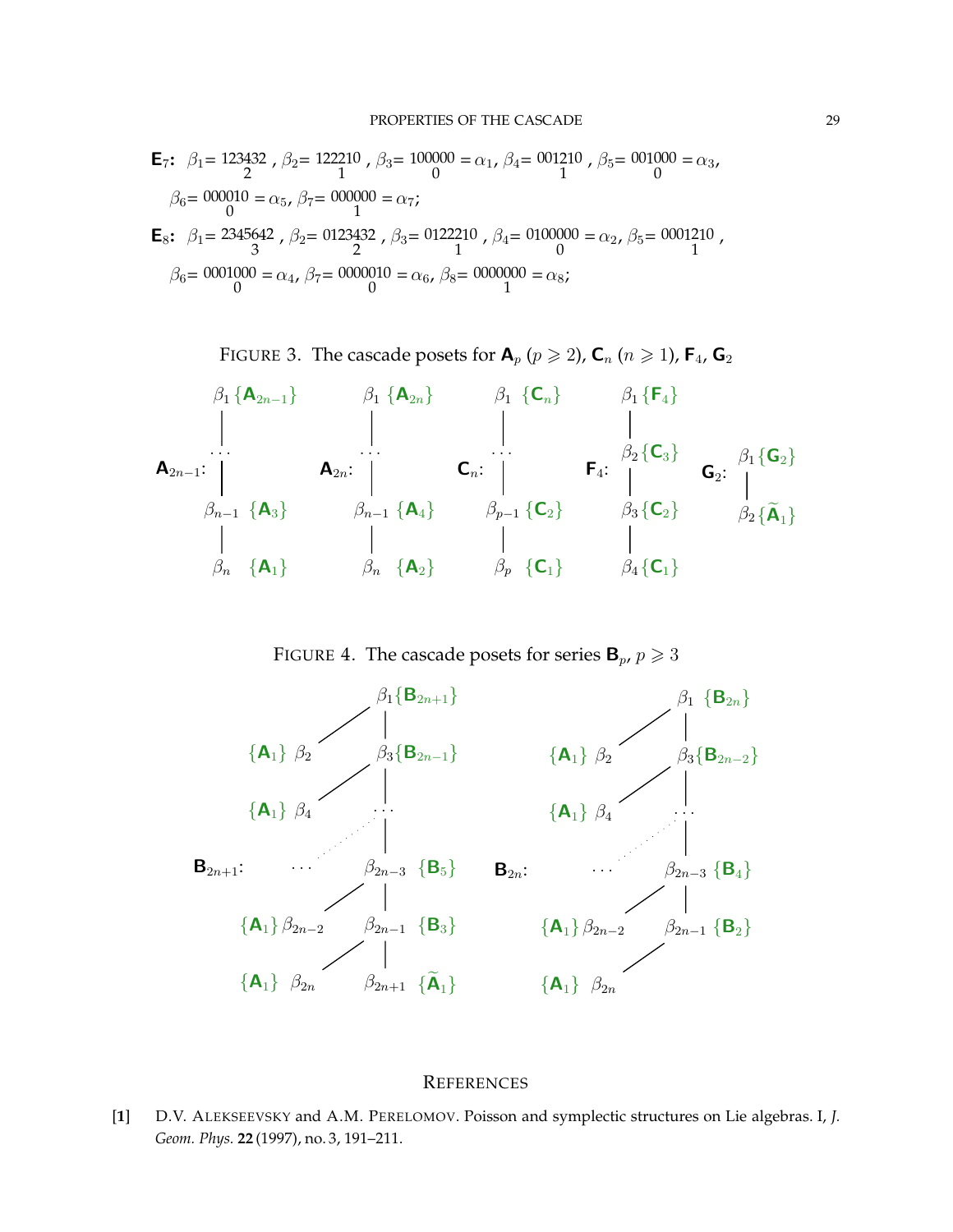



<span id="page-29-4"></span>FIGURE 6. The cascade posets for  $\mathbf{E}_6$ ,  $\mathbf{E}_7$ ,  $\mathbf{E}_8$ 



- <span id="page-29-2"></span>[2] Л.В. Антонян. О классификации однородных элементов Z<sub>2</sub>-градуированных полупростых алгебр Ли, Вестник Моск. Ун-та, Сер. Матем. Мех., № 2 (1982), 29-34 (Russian). English translation: L.V. ANTONYAN. On classification of homogeneous elements of  $\mathbb{Z}_2$ -graded semisimple Lie algebras, *Moscow Univ. Math. Bulletin*, **37** (1982), } 2, 36–43.
- <span id="page-29-3"></span><span id="page-29-1"></span>[**3**] D.H. COLLINGWOOD and W. MCGOVERN. *"Nilpotent orbits in semisimple Lie algebras"*, New York: Van Nostrand Reinhold, 1993.
- <span id="page-29-0"></span>[**4**] V. DERGACHEV and A.A. KIRILLOV. Index of Lie algebras of seaweed type, *J. Lie Theory*, **10** (2000), 331–343.
- [**5**] E.B. DYNKIN. Some properties of the weight system of a linear representation of a semisimple Lie group, *Dokl. Akad. Nauk SSSR* (N.S.) **71** (1950), 221–224 (Russian).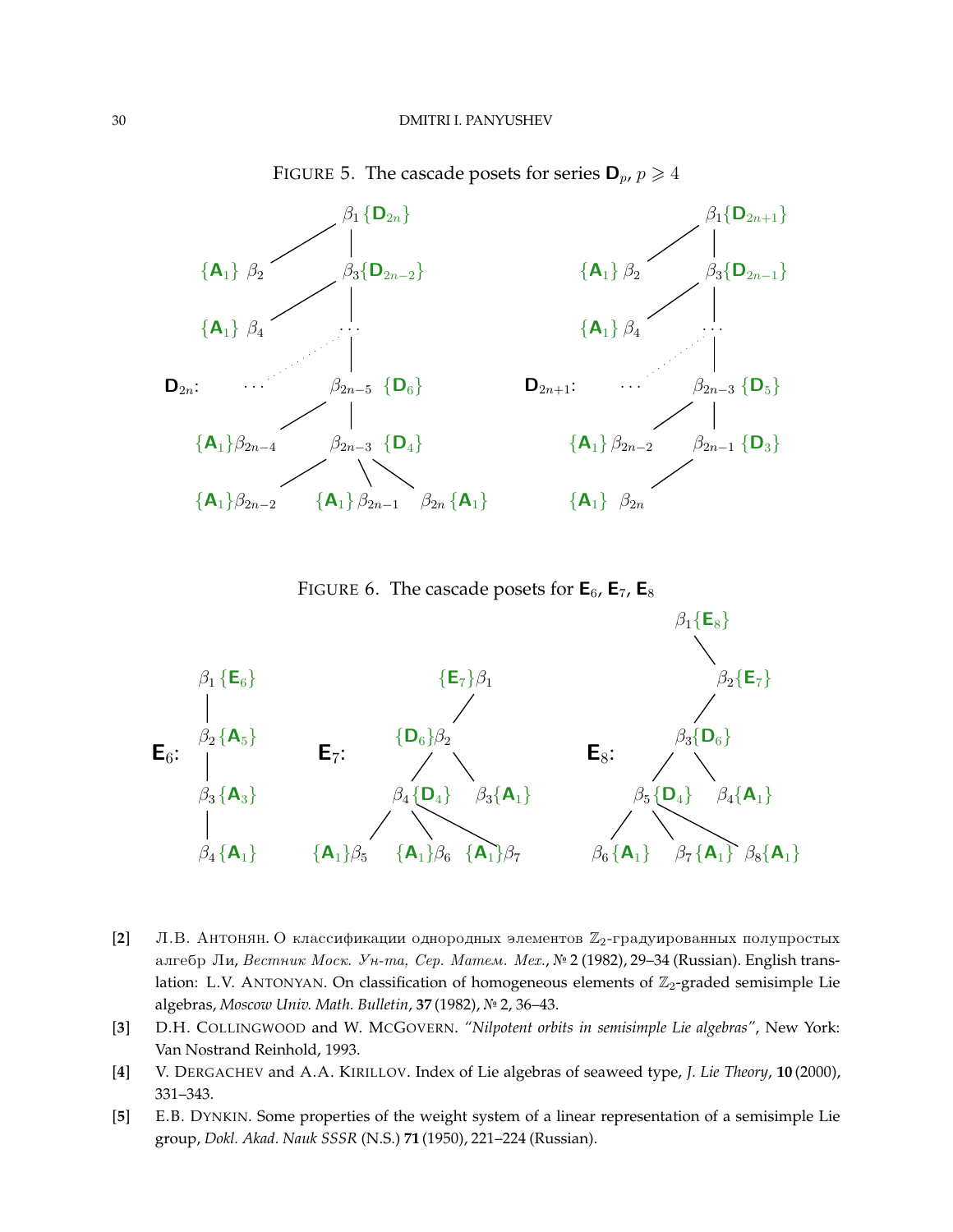- <span id="page-30-21"></span>**[6]** E.B. Дынкин. Полупростые подалгебры полупростых алгебр Ли, Матем. Сборник, т.30, № 2 (1952), 349–462 (Russian). English translation: E.B. DYNKIN. Semisimple subalgebras of semisimple Lie algebras, *Amer. Math. Soc. Transl.*, II Ser., **6** (1957), 111–244.
- <span id="page-30-22"></span><span id="page-30-8"></span>[**7**] A.G. ELASHVILI. The centralizers of nilpotent elements in semisimple Lie algebras, *Trudy Razmadze Matem. Inst.* (Tbilisi) **46** (1975), 109–132 (Russian). [\(MR0393148\)](http://www.ams.org/mathscinet-getitem?mr=0393148)
- <span id="page-30-0"></span>[**8**] A.G. ELASHVILI and A. OOMS. On commutative polarizations, *J. Algebra* **264** (2003), 129–154.
- <span id="page-30-17"></span>[**9**] M.I. GEKHTMAN and M.Z. SHAPIRO. Noncommutative and commutative integrability of generic Toda flows in simple Lie algebras, *Comm. Pure Appl. Math.* **52** (1999), no. 1, 53–84.
- <span id="page-30-1"></span>[**10**] B. ION. The Cherednik kernel and generalized exponents, *IMRN*, 2004, no. 36, 1869–1895.
- <span id="page-30-6"></span>[**11**] A. JOSEPH. A preparation theorem for the prime spectrum of a semisimple Lie algebra, *J. Algebra* **48** (1977), 241–289.
- <span id="page-30-16"></span>[**12**] A. JOSEPH. On semi-invariants and index for biparabolic (seaweed) algebras I, *J. Algebra*, **305** (2006) 487–515.
- <span id="page-30-10"></span>[**13**] B. KOSTANT. Lie algebra cohomology and the generalized Borel–Weil theorem. *Ann. Math.* (2) **74** (1961), 329–387.
- <span id="page-30-3"></span>[**14**] B. KOSTANT. The set of abelian ideals of a Borel subalgebra, Cartan decompositions, and discrete series representations, *Intern. Math. Res. Notices*, **1998** (1998), no. 5, 225–252.
- <span id="page-30-4"></span>[**15**] B. KOSTANT. The cascade of orthogonal roots and the coadjoint structure of the nilradical of a Borel subgroup of a semisimple Lie group, *Mosc. Math. J.*, **12** (2012), no. 3, 605–620.
- [**16**] B. KOSTANT. Center U(n), cascade of orthogonal roots, and a construction of Lipsman–Wolf, "Lie groups: structure, actions, and representations", 163–173, Progr. Math., 306, Birkhäuser/Springer, New York, 2013.
- <span id="page-30-9"></span><span id="page-30-2"></span>[**17**] R. LIPSMAN and J. WOLF. Canonical semi-invariants and the Plancherel formula for parabolic groups, *Trans. Amer. Math. Soc.*, **269** (1982), 111–131.
- <span id="page-30-11"></span>[**18**] A. OOMS. On Frobenius Lie algebras, *Comm. Algebra*, **8**, no. 1 (1980), 13–52.
- <span id="page-30-19"></span>[**19**] D. PANYUSHEV. Complexity and nilpotent orbits, *Manuscr. Math.* **83** (1994), 223–237.
- <span id="page-30-20"></span>[**20**] D. PANYUSHEV. On spherical nilpotent orbits and beyond, *Ann. Inst. Fourier*, **49** (1999), 1453–1476.
- <span id="page-30-18"></span>[**21**] D. PANYUSHEV. Complexity and rank of actions in invariant theory, *J. Math. Sci.* (New York), **95** (1999), 1925–1985.
- <span id="page-30-14"></span>[**22**] D. PANYUSHEV. Abelian ideals of a Borel subalgebra and long positive roots, *IMRN*, 2003, no. 35, 1889–1913.
- <span id="page-30-7"></span>[**23**] D. PANYUSHEV. An extension of Ra¨ıs' theorem and seaweed subalgebras of simple Lie algebras, *Ann. Inst. Fourier*, **55**, no. 3 (2005), 693–715.
- [**24**] D. PANYUSHEV. Commutative polarisations and the Kostant cascade, *Algebras and Representation Theory*, to appear, ([2108.07750](http://arxiv.org/abs/2108.07750)) 22 pp.
- <span id="page-30-15"></span><span id="page-30-5"></span>[**25**] D. PANYUSHEV and O. YAKIMOVA. On seaweed subalgebras and meander graphs in type C, *Pacific J. Math.*, **285**, no. 2 (2016), 485–499.
- [26] P. TAUVEL and R.W.T. YU. Sur l'indice de certaines algèbres de Lie, *Ann. Inst. Fourier* (Grenoble) **54** (2004), no. 6, 1793–1810.
- <span id="page-30-12"></span>[27] Э.Б. Виньерг, А.Л. Онищик. Семинар по группам Ли и алгебраическим группам. Москва: "Hayka", 1988 (Russian). English translation: A.L. ONISHCHIK and E.B. VINBERG. "Lie groups and algebraic groups", Berlin: Springer, 1990.
- <span id="page-30-13"></span>[28] Э.Б. Винберг, В.В. Горбацевич, А.Л. Онищик. "Группы и алгебры Ли - 3", Соврем. пробл. математики. Фундам. направл., т. 41. Москва: ВИНИТИ 1990 (Russian). English translation: